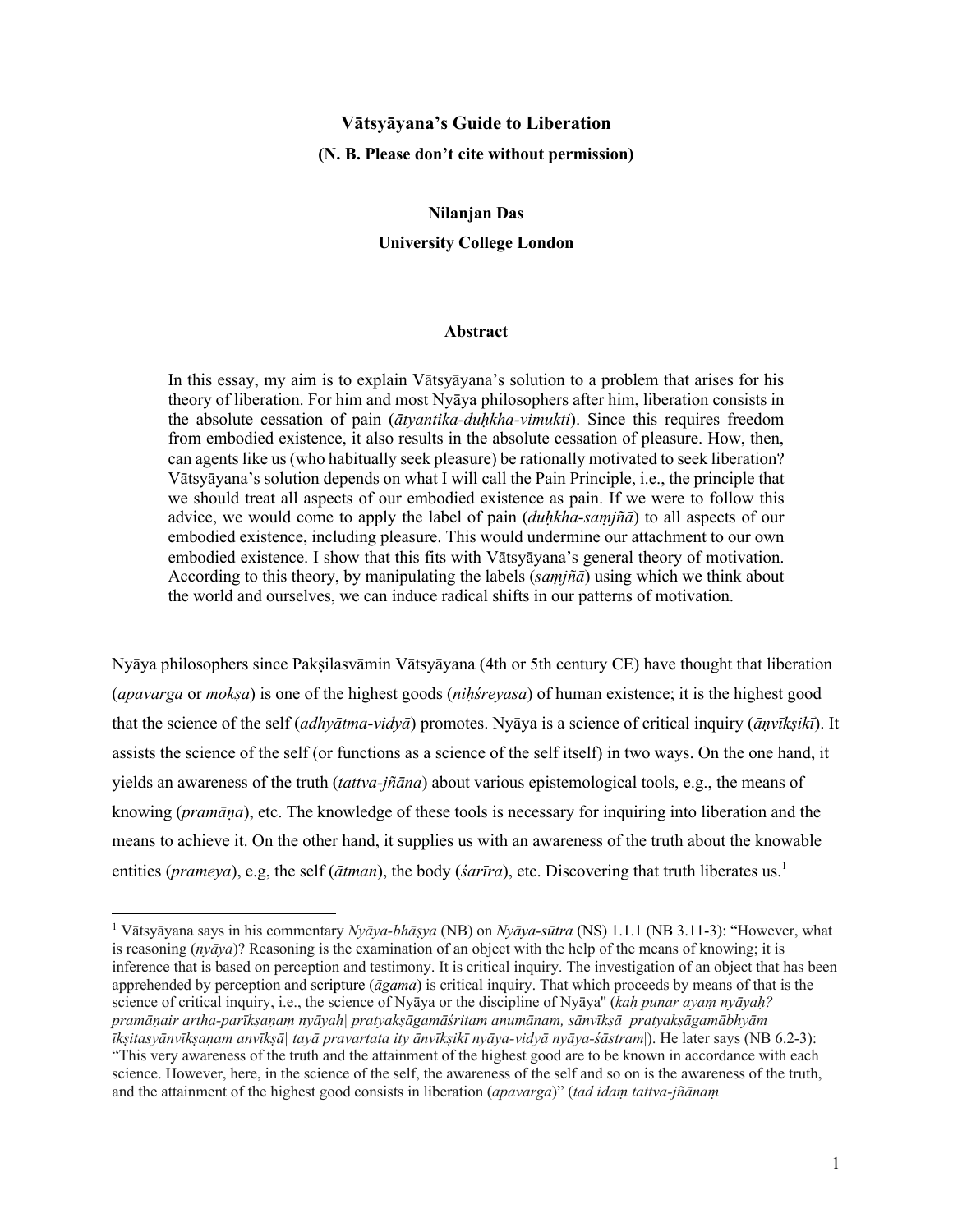Most Nyāya philosophers offer a purely negative characterisation of liberation. Liberation, for them, consists in the absolute cessation of pain (*ātyantika-duḥkha-vimukti*). That involves freedom from repeated birth *(janman)* and, therefore, all aspects of embodied existence.<sup>2</sup> This raises a problem. Since pleasure can only arise within a body, a liberated being couldn't experience pleasure. But ordinary agents us are motivated by (at least) two kinds of desires: the desire to obtain pleasure and things that give rise to pleasure, and the desire to avoid pain and things that bring about pain. But then it's not obvious whether we can, or should, be motivated to seek liberation at all.

In this essay, I will look at a solution to this problem, given by Vātsyāyana in his commentary *Nyāyabhāṣya* (NB) on the *Nyāya-sūtra* (NS). Vātsyāyana's solution depends on what I shall call the *Pain Principle*, i.e., the principle that we should treat all aspects of embodied existence as pain. That explains why we should act solely from the motive of avoiding pain, and therefore seek liberation in order to free ourselves from all pain involved in embodied existence. On Vātsyāyana's proposal, we should treat all aspects of our embodied existence as pain, not because they are literally pain, but rather because they are inextricably connected to pain. This expansive application of the label of pain (*duḥkha-saṃjñā*) is supposed to undermine our attachment to embodied existence. I will explain how this idea connects up with Vātsyāyana's thesis that thinking about the world under certain labels (*saṃjñā*) or concepts—some of which may inaccurately represent the world plays an important role in transforming us into agents who are capable of seeking liberation.3

*niḥśreyasādhigagamaś ca yathā-vidyaṃ veditavyam| iha tv adhyātma-vidyāyām ātmādi-jñānaṃ tattva-jñānam| niḥśreyasādhigamo'pavarga-prāptiḥ|*). In his sub-commentary *Nyāya-vārttika* (NV), Uddyotakara notes that the role that Nyāya plays with respect to highest goods that are unobserved (i.e., liberation) is different from the role it plays with respect to observed highest goods, e.g., goods like a good harvest and the conquest of the world (which are promoted by economics and the science of politics respectively). In the latter case, it is useful insofar as it provides an awareness of the truth about epistemological tools, e.g., the means of knowing and so on. In the former case, it is useful insofar as it provides an awareness of the truth about the knowable entities (NV 10.19-22). For a slightly different understanding of the purpose of Nyāya*,* see Jayanta *Nyāya-mañjarī* (NM1 7.7-14) and Kataoka's (2006) discussion of this issue.

<sup>2</sup> The *locus classicus* for this conception of liberation is the NS 1.1.24 and Vātsyāyana's commentary on it (both of which we shall discuss soon). Amongst early Naiyāyikas, Uddyotakara, Vācaspati Miśra (9th century CE), Jayanta Bhaṭṭa (9th century CE) and Udayana (10th|11th century CE) elaborate this very conception; see Uddyotakara's *Nyāya-vārttika* (NV) 81.2-83.15, Vācaspati's *Nyāya-vārttika-tātparya-ṭīkā* (NVTṬ 200.4-204.4), Jayanta's *Nyāyamañjarī* (NM 430-521), and Udayana's *Ātma-tattva-viveka* (ATV 437.1-447.4). For discussion of this theory, see Ram-prasad (2011, pp. 57-101). A notable exception is Bhāsarvajña (9th century CE), who defends the thesis that liberation involves an awareness of pleasure; see his *Nyāya-bhūṣaṇa* (NBhū 594-8). Among later Naiyāyikas, Gaṅgeśa Upādhyāya (14th century CE), Harirāma Tarkavāgiśa (17th century CE), and Gadādhara Bhattacārya (17th century CE) revised this earlier conception of liberation; see Gaṅgeśa's *Tattva-cintāmaṇi* (TCM 397-442), Harirāma's *Mukti-vāda-vicāra* (MVV), and Gadādhara's *Nava-mukti-vāda* (NVM).

<sup>3</sup> My translation of "*saṃjñā*" as "label" is motivated by two reasons. First, this is consistent with Vātsyāyana's use of the term in other contexts, e.g., in the context of defining analogy (*upamāna*) which is supposed to yield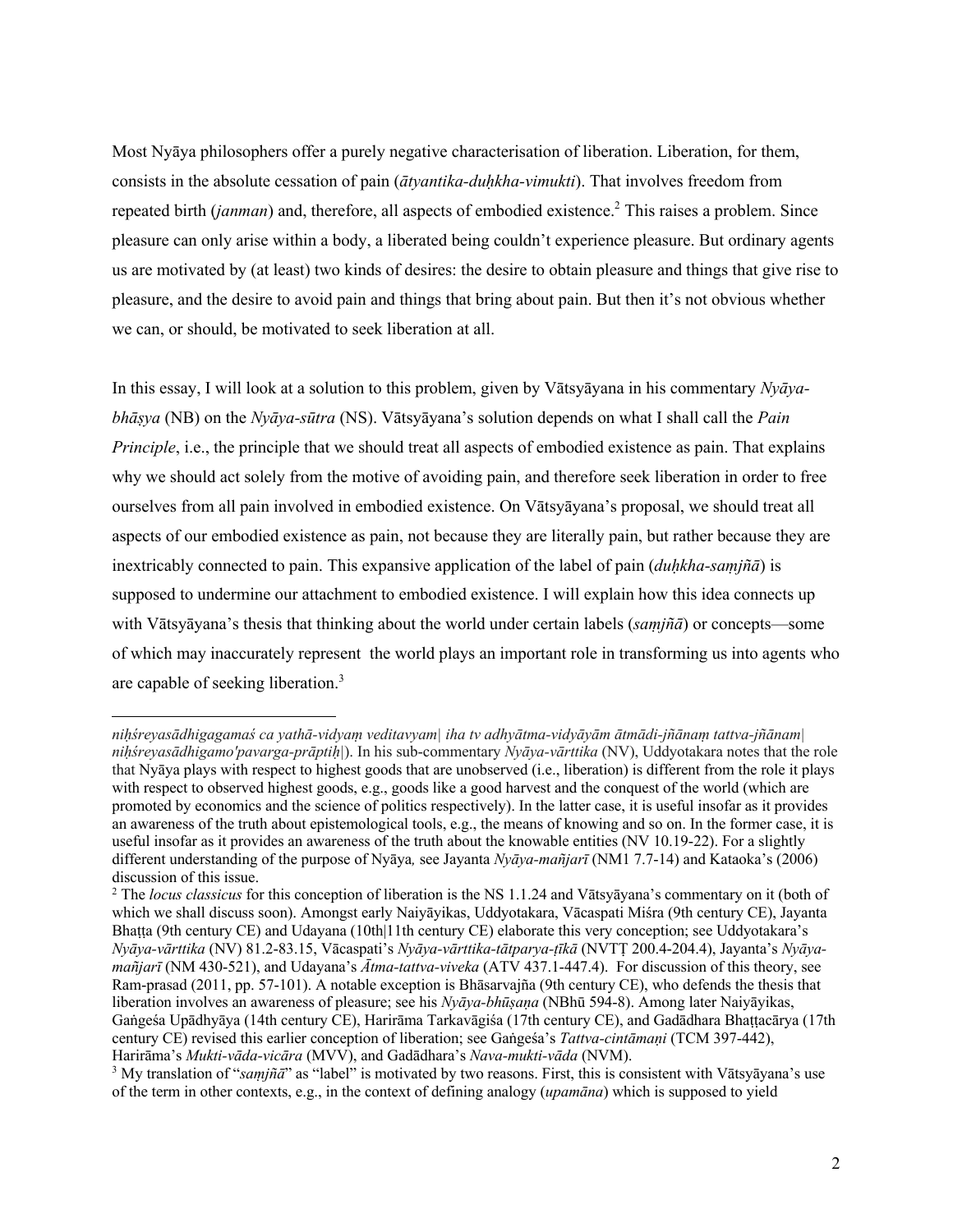Here is the plan for this essay. I will begin by laying out Vātsyāyana's negative conception of liberation (§1). Then, I will say why he rejects an alternative positive view according to which liberation consists in the manifestation of permanent pleasure (§2). This raises a problem for Vātsyāyana, namely that ordinary agents like us cannot be rationally motivated to seek liberation: after posing the problem, I will sketch Vātsyāyana's response to this problem, and show how it, as it stands, is inadequate (§3). I will then argue that the response can succeed if we take Vātsyāyana to be relying on the Pain Principle (§4). Finally, I will explain how this principle fits with Vātsyāyana's more general theory that cultivating different labels (*saṃjñā*) or concepts with respect to ourselves and the world can play an important role in transforming our patterns of motivation  $(\S 5)$ .

#### **1. What Is Liberation?**

Arguably, the Nyāya conception of liberation originates from Book VIII of the *Chāndogya Upaniṣad.*<sup>4</sup> Here, we find Indra, the king of the gods, and Virocana, the king of the demons, trying to engage another god, Prajāpati, in a dialogue about the nature of the self. Indra and Virocana want to discover the self, "by discovering which one obtains all the worlds, and all one's desires are fulfilled." At first, Prajāpati misleads them, making them believe that the self is just the body. Virocana goes back to the demons with this belief, which, Prajāpati predicts, will lead to their downfall. But Indra quickly notices that there would be nothing satisfying about discovering the self if the self were just the living body. The living body cannot be completely free from decay and death. So, if one were to discover that the self is nothing more than a body that is subject to decay and death, one's desires (including the desire to be free from decay and death) wouldn't be satisfied. Therefore, he returns to Prajāpati. Prajāpati misleads him once again, first suggesting that the self is just the consciousness that remains active even in dreams, and then suggesting that it is the unconscious body that persists even when one is in a state of deep sleep. In each case, Indra notices a problem. First, the consciousness that remains active in dreams can never be completely free from suffering. So, once again, there would be nothing satisfying about discovering that that is the self. Second, the unconscious person is incapable of having conscious thoughts and experiences about itself or other things, and thus lacks one of the essential characteristics of the self. At last, Prajāpati

knowledge about the relation between a linguistic expression—a name (*samākhyā*) or a label (*saṃjñā*)—and its referent on the basis of one's prior knowledge of similarity (NB 13.11-19). Second, this also fits Buddhist theories of *saṃjñā*: in the Vaibhāṣika tradition of Sarvāstivāda Abhidharma and in the Yogācāra tradition, *saṃjñā* (which is one of the five aggregates or *skandha*s) is best understood as the mental function of differentiating and identifying objects through the apprehension of their characteristics. In that context, too, it involves attaching mental (but perhaps not necessarily linguistic) labels to objects.

<sup>&</sup>lt;sup>4</sup> This parallel is suggested by Tarkavāgīśa (1978, p. 6); for discussion of the relevant passages, see Kapstein (1988).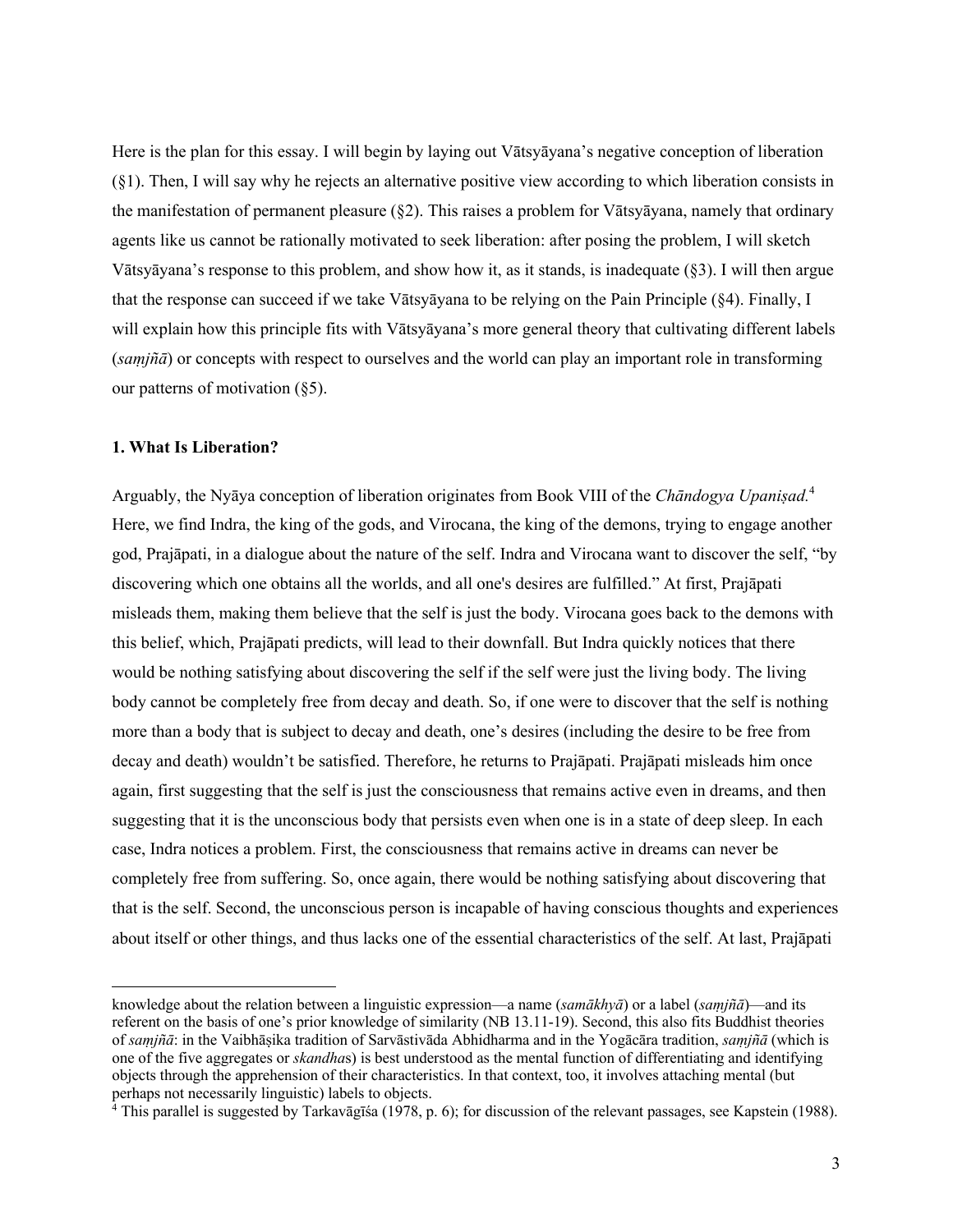reveals the truth about the self to Indra: "This body, Maghavan, is mortal; it is in the grip of death. So, it is the abode of this immortal and nonbodily self. One who has a body is in the grip of joy and sorrow, and there is no freedom from joy and sorrow for one who has a body. Joy and sorrow, however, do not affect one who has no body."5 Thus, in this Upaniṣadic picture*,* the connection between the self and hedonic states like pleasure and pain is merely contingent: when the self inhabits the body, it is subject to pleasure and pain, but, when it is disembodied, it is affected by neither. For Nyāya philosophers like Vātsyāyana, liberation simply consists in this disembodied state of the self where it is invulnerable to pain.

To understand the Nyāya account of liberation, let's start with a story that is laid out in NS as well as in Vātsyāyana's commentary on it. According to NS 1.1.17, a *practical undertaking* (*pravṛtti*) is any effort (*ārambha*) that gives rise to a mental, linguistic or physical action. Such practical undertakings are produced by defects (*doṣa*): namely, attachment (*rāga*), aversion (*dveṣa*) and delusion (*moha*). These motivate us towards both vicious (*pāpa*) and virtuous (*puṇya*) practical undertakings (NB 20.3-7 on NS 1.1.18).6 In his commentary on NS 1.1.20, Vātsyāyana says that our experiences (*saṃvedana*) of pleasure

*hiṃsāsteyapratiṣiddhamaithunāny ācarati| vācā anṛtaparuṣasūcanāsambaddhāni| manasā paradrohaṃ paradravyābhīpsāṃ nāstikyaṃ ceti| seyaṃ pāpātmikā pravṛttir adharmāya| atha śubhā, śarīreṇa dānaṃ paritrāṇaṃ paricaraṇaṃ ca*| *vācā satyaṃ hitaṃ priyaṃ svādhyāyaṃ ceti| manasā dayām aspṛhāṃ śraddhāṃ ceti| seyaṃ dharmāya|*). In his commentary on NS 1.1.18—"The defects have the defining characteristic of being an inciter of action (*pravartanā*)" (*pravartanālakṣaṇā doṣāḥ*)—Vātsyāyana himself later says: "**Being an inciter of action** is the property of being the cause of a practical undertaking. For attachment and so on cause a thinker (*jñātṛ*) to undertake virtuous or vicious [actions]. Where there is false awareness, there is attachment and aversion. [The opponent:] Why are these defects, which are indeed experienced within oneself, specified by appealing to a characteristic? [Reply:] Certainly, those who are attached, averse and deluded have the defining characteristic of action (*karman*). For an attached person performs that action by means of which he obtains pleasure or pain. The same is true of someone who is averse and of someone who is deluded. When [merely the expression] 'attachment, aversion and delusion' is uttered, not a lot is said" (*pravartanā pravṛttihetutvam, jñātāraṃ hi rāgādayaḥ pravartayanti puṇye pāpe vā| yatra mithyājñānaṃ tatra rāgadveṣāv iti| pratyātmavedanīyā hīme doṣāḥ kasmāl lakṣaṇato nirdiśyanta iti? karmalakṣaṇāḥ khalu raktadviṣṭamūḍhāḥ, rakto hi tat karma kurute yena karmaṇā sukhaṃ duḥkhaṃ vā labhate,* 

<sup>5</sup> *Chandogya Upaniṣad* VIII.12.1 in Olivelle 1998, pp. 284-7: *maghavan martyaṃ vā idaṃ śarīram āttaṃ mṛtyunā | tad asyāmṛtasyāśarīrasyātmano 'dhiṣṭhānam |ātto vai saśarīraḥ priyāpriyābhyām| na vai saśarīrasya sataḥ priyāpriyayor apahatir asti|*

<sup>&</sup>lt;sup>6</sup>The claim that these defects give rise to both virtuous and vicious practical undertakings might seem surprising. However, there is some textual support for this claim in Vātsyāyana's own work. First, in his commentary on NS 1.1.2, he says (NB 7.1-6): "Due to this false awareness, there is an attachment towards agreeable things, and an aversion towards disagreeable things. Moreover, due to the power of the attachment and the aversion, there are defects (*doṣa*) such as untruthfulness, envy, deceitfulness and greed. Motivated by the defects, a person who is undertaking an action by means of the body practises injury, theft and forbidden sex. By means of speech, [he practises making] false, harsh, slanderous, and incoherent [utterances]. By means of the *manas* [i.e., the inner sense], [he practises] malice towards others, craving for others' possessions, and nihilism (*nāstikya*). These very vicious practical undertakings give rise to demerit (*adharma*). As for wholesome (*śubhā*) [practical undertakings], by means of the body, [he practises] giving, rescuing, and serving; by means of speech, [he practises making] beneficial, and pleasing utterances as well as the study of the Veda (*svādhyāya*); by means of the *manas*, [he practises] kindness, desirelessness, and faith by means of the *manas*. These very [wholesome practical undertakings] give rise to merit" (*etasmān mithyājñānād anukūleṣu rāgaḥ, pratikūleṣu dveṣaḥ| rāgadveṣādhikārāc cāsatyerṣyamāyālobhādayo doṣā bhavanti| doṣaiḥ prayuktaḥ śarīreṇa pravarttamāno*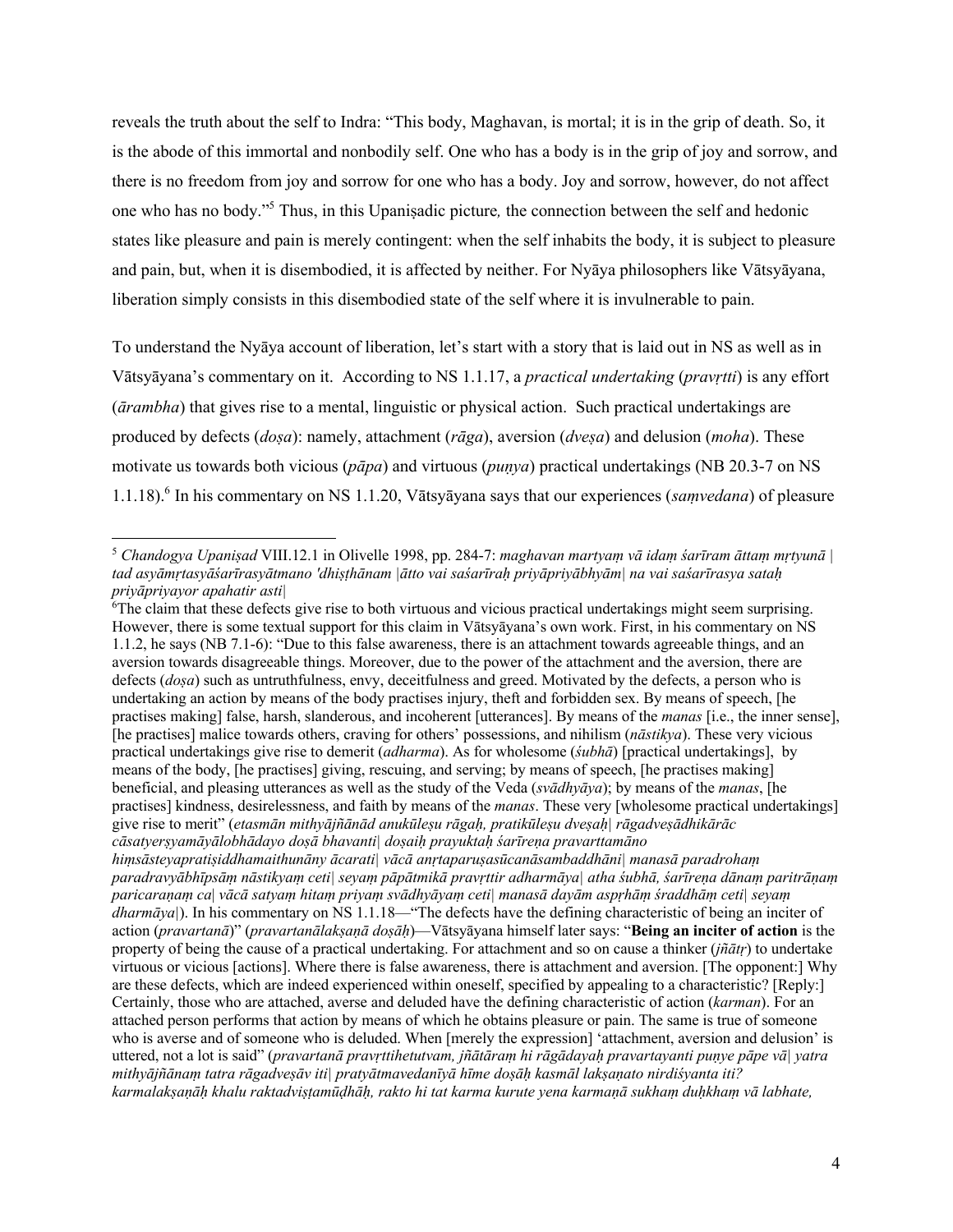and pain are the results of our past practical undertakings and the defects that underlie them (NB 21.3-7). This idea is based on a background belief in the karmic law, the principle that our practical undertakings, depending on whether they are virtuous or vicious, give rise to an appropriate result, i.e., an experience of pain or pleasure. When an agent acts virtuously, her practical undertaking produces in her a dispositional property, i.e., merit (*dharma*), which gives rise to a future experience of pleasure. When an agent acts viciously, her practical undertaking produces in her a different dispositional property, i.e., demerit (*adharma*), which gives rise to a future experience of pain. Since merit and demerit are the immediate effects of practical undertakings, they count as practical undertakings in a derivative sense (NB 7.6-7 on NS 1.1.2). Since our embodied existence is just a sequence of one practical undertaking after another, we cannot possibly experience all the pleasures and pains that we deserve to experience in one life. Thus, in order to obtain these results, we must be born with the body, the senses, and so on. In this way, merit and demerit bind us in the cycle of rebirth (*saṃsāra*) where we acquire a body over and over again (NB 20.10-15, 21.3-7 and 212.12-213.7 on NS 1.1.19-20 and 3.2.66).

Liberation consists in an irreversible escape from this cycle of rebirth. According to NS 1.1.21, "pain is that which has the defining characteristic of distress (*bādhanā*)" (*bādhanālakṣaṇaṃ duḥkham*). In his commentary, Vātsyāyana says:

Distress is synonymous with affliction (*pīḍā*) and sorrow (*tāpa*). Anything, which is present inextricably intertwined (*anuviddha*) and connected (*anuṣakta*) with it, is pain in virtue of being related to pain. This being, who perceives that everything is intertwined by pain and desires to avoid pain, becomes dejected (*nirvidyate*) with respect to this birth (*janman*). Having become dejected (*nirvinna*), he becomes detached. Having become detached, he becomes free.<sup>7</sup>

The argument of this passage depends on the premise that, when a person sees that this birth is inseparably connected to (an overwhelming amount of) pain, she will come to see all aspects of it as pain. But what is birth? In his commentary on NS 4.1.55, Vātsyāyana explains: "Since 'birth' means that which is born [rather than to the event of being born], it stands for the body, the senses, and awarenessevents (*buddhi*)" (*janma jāyate iti śarīrendriyabuddhayaḥ*). <sup>8</sup> So, birth encompasses both physical and

*tathā dviṣṭas tathā mūḍha iti| rāgadveṣamohā ity ucyamāne bahu noktaṃ bhavatīti|*). This second passage suggests that vicious *and* virtuous practical undertakings arise from the defects.

<sup>7</sup> NB 21.11-3: *bādhanā pīḍā tāpa iti| tayānuviddham anuṣaktam avinirbhāgena vartamānaṃ duḥkha-yogād duḥkham iti| so 'yaṃ sarvaṃ duḥkhenānuviddham iti paśyan duḥkhaṃ jihāsur janmani duḥkha-darśī nirvidyate| nirviṇṇo virajyate| virakto vimucyate|*

<sup>8</sup> My translation here follows Angot's (2009, p. 677) French translation and Tarkavāgīśa's (1988, p. 318) Bengali translation. Moreover, I am translating the terms "*buddhi*" and "*jñāna*" as "awareness" or "awareness-event." Standardly, these are translated as "cognition," but that is slightly misleading, since, in contemporary philosophy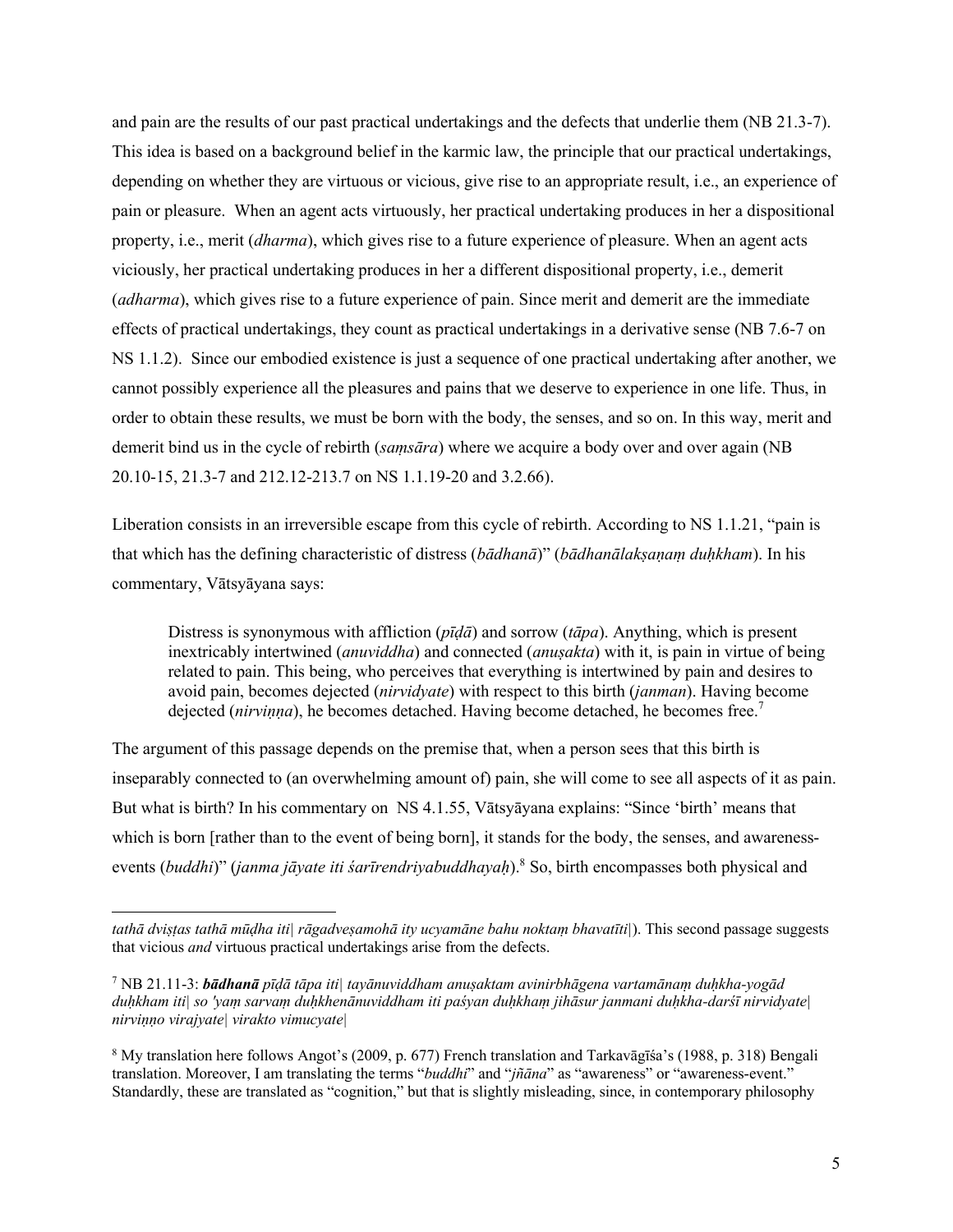psychological aspects of our embodied existence. When an agent sees this birth as pain, she will lose all attachment towards these aspects of embodied existence, and will desire to be free from it. In NS 1.1.22, Gautama says, "Liberation is absolute freedom from that" (*tad-atyanta-vimokṣo'pavargaḥ*). Vātsyāyana expands on this.

The absolute freedom from that pain which is birth is liberation. Why? Because it involves relinquishing the birth that has been appropriated, and not appropriating another such birth. Those who are learned in matters of liberation know this limitless state to be liberation.<sup>9</sup>

Thus, if liberation is just absolute freedom from birth, it just consists in a permanent disembodied state of the self. $10<sup>10</sup>$ 

How can we attain this disembodied state? NS 1.1.2 sketches a story: "When suffering, embodied existence, practical undertakings [or, alternatively, immediate effects of practical undertakings, namely merit and demerit], defect, and false awareness cease one after another, due to the cessation of what immediately follows from them, there is liberation" (*duḥkha-janma-pravṛtti-doṣa-mithyā-jñānānām uttarottarāpāye tad-anantarāpāyād apavargaḥ*). Vātsyāyana unpacks the story as follows. Our false awareness about the world and ourselves gives rise to the three defects, on the basis of which we engage in virtuous or vicious practical undertakings. These practical undertakings, by producing merit and demerit, come to cause future births. Thus, false awareness indirectly gives rise to the cycle of rebirth. Therefore, by eliminating such false awareness, we can eliminate each link in this causal chain, thereby completely eliminating pain (NB 6.9-8.3).

# **2. The Permanent Pleasure View**

and cognitive science, cognition is often distinguished from perception. But perceptual experiences can count as *buddhi* or *jñāna* on the Indian view.

<sup>9</sup> NB 22.1-2: *tena duḥkhena janmanā atyantaṃ vimuktir apavargaḥ| katham? upāttasya janmano hānam, anyasya cānupādānam| etām avasthām aparyantam apavargaṃ vedayante 'pavargavidaḥ|* 

<sup>&</sup>lt;sup>10</sup> A similar account of liberation is put forward in *Vaiśeṣika Sūtra* 5.2.20 (VS 43.11): "Liberation is that which consists in the absence of conjunction (*saṃyoga*) and the absence of appearance (*prādurbhāva*) when that is absent" (*tadabhāve saṃyogābhāvo 'prādurbhāvaḥ sa mokṣaḥ*). The commentator, Candrānanda, explains the idea as follows (VS 43.12-3): "Liberation is that which consists in (i) the absence of a conjunction between the self and the body, called "life", and (ii) the absence of the appearance of another body, when an unobserved karmic factor of this nature, i.e., the cause for the beginningless egress (*apasarpaṇa*) [of the *manas* out of the body at the time of death], etc. is absent." (*evaṃ-rūpasyānādy-apasarpaṇādi-nimittasyādṛṣṭasyābhāve jīvanākhyasyātma-manaḥsaṃyogasyābhāvo'nyasya ca śarīrasyāprādurbhāvo yaḥ sa mokṣaḥ|*). I am taking "*apasarpaṇa*" as referring to the egress of the *manas* out of the body at the time of death following Candrānanda's commentary on *Vaiśeṣika Sūtra* 5.2.19 (VS 43.7). The "*ādi*" (here, translated as "etc.") probably refers to *upasarpaṇa*, i.e., the ingress of the *manas* into a new body at the time of birth. For some discussion of whether this is the right interpretation of these terms as their occur in *Vaiśeṣika Sūtra* 5.2.19, see Honda (1992, pp. 296-7).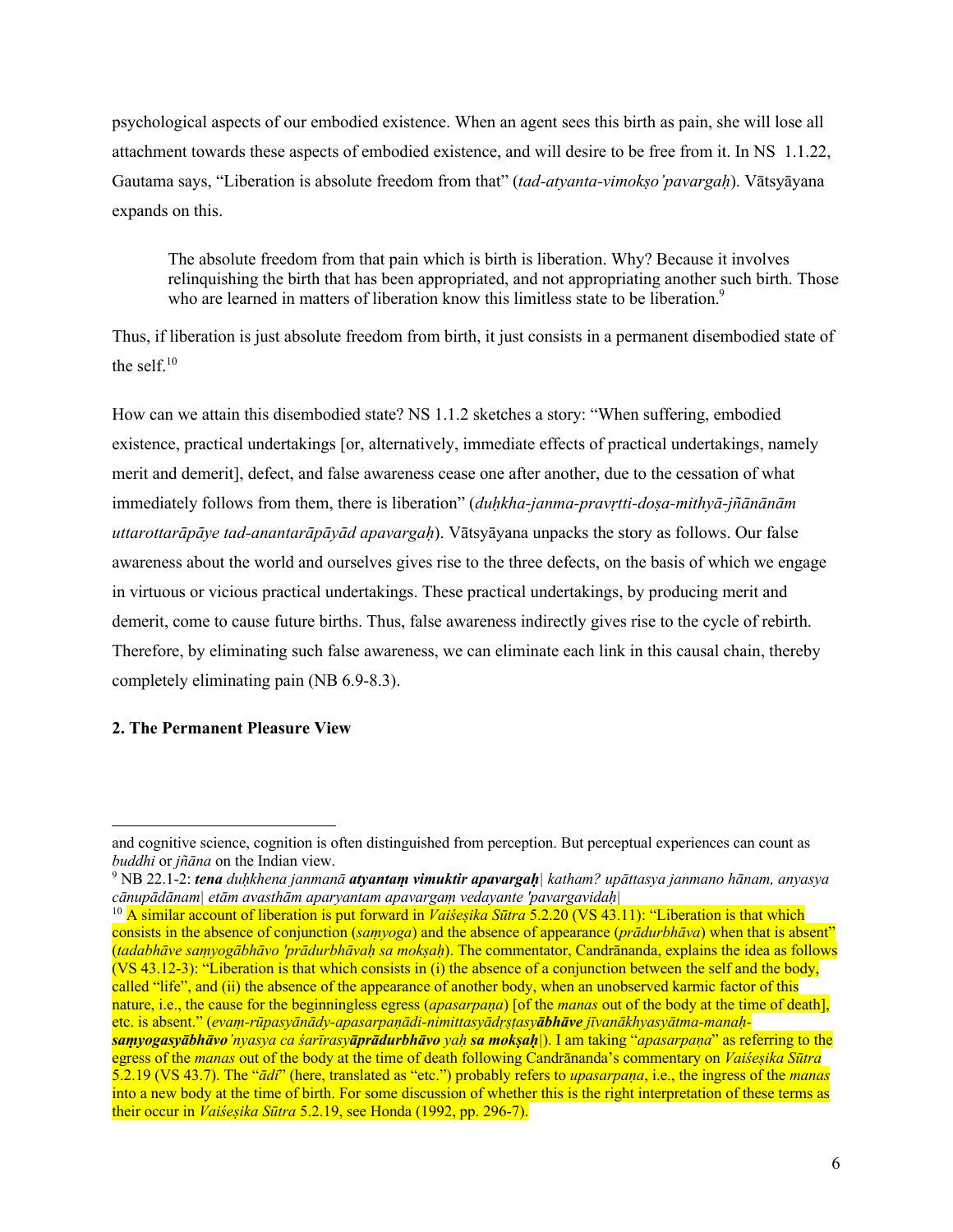Vātsyāyana contrasts his conception of liberation with another view. According to this latter view, the state of liberation involves the manifestation *(abhivyakti)* of permanent pleasure *(nitya-sukha*).<sup>11</sup> Call this the *Permanent Pleasure View.* But Vātsyāyana thinks that there is no good evidence that this view is true.

Some think: "In liberation, the permanent pleasure of the self is manifested (*abhivyajyate*) just like its extension (*mahattva*). In virtue of that manifested pleasure, the absolutely free being is pleased." They face an incongruity (*anupapatti*) due to the absence of any means of knowing. There exists neither perception nor inference nor any scriptural statement (*āgama*), which could show that, in liberation, just like the extension (*mahattva*) of the self, the permanent pleasure of the self is manifested.<sup>12</sup>

Why? The argument is this. Suppose there is a manifestation of permanent pleasure in the state of liberation. Presumably, this is an experience (*saṃvedana*) or awareness of that pleasure. Either that awareness is non-permanent, or permanent. But it can't be either. So, the Permanent Pleasure View is false. The crucial premise of this argument is that the awareness of permanent pleasure can be neither permanent nor impermanent. Let's motivate that premise in light of what Vātsyāyana says.

If that awareness is non-permanent insofar as it has a beginning, the defender of the Permanent Pleasure View would have to say what causes it.<sup>13</sup> To avoid this line of questioning, she might argue that the awareness of permanent pleasure is also permanent i.e., without a beginning or an end. That is problematic, since it implies that the pleasure should also be always manifested in an ordinary state of embodied existence. This has two implausible consequences.<sup>14</sup> First of all, this would make it difficult to

<sup>&</sup>lt;sup>11</sup> The source of this view is likely Upaniṣadic statements that equate the Brahman with bliss. For example, in *Taittirīya Upaniṣad* 2.7.1, we find the statement, "[I]t is the essence, for only when one has

grasped that essence does one attain bliss" (*raso vai saḥ | raso hy evāyaṃ labdhvā'nandībhavati*, Olivelle 1998, 205). Later Naiyāyikas seem clueless about the source of this view. Following Udayana (KA 6.3), Gadādhara ascribes this view to the Bhāṭṭa Mīmāṃsakas (NVM 100.12). This seems wrong, since, *in* verse 105 of the chapter called "*Sambandhākṣepa-parihāraḥ*" of *Ślokavārttika*, Kumārila says (ŚV 475.13-4): "Moreover, if liberation is postulated to have the nature of enjoyment of pleasure, then this would simply be heaven. And that is gradually destroyed" (*sukhopabhoga-rūpaś ca yadi mokṣaḥ prakalpyate|svarga eva bhaved eṣa paryāyeṇa kṣayī ca saḥ|*|). In his commentary, Pārthasārathi takes this to be a Sāṃkhya view (which also seems wrong). <sup>12</sup> NB 22.4-7: *nityam sukhām ātmano mahattvavan mokṣe'bhivyajyate, yenābhivyaktenātyantam vimuktah sukhī* 

*bhavatīti kecin manyante| teṣāṃ pramāṇābhāvād anupapattiḥ| na pratyakṣaṃ nānumānaṃ nāgamo vā vidyate nityaṃ sukham ātmano mahattvavan mokṣe 'bhivyajyata iti|*

<sup>&</sup>lt;sup>13</sup> NB 22.8-9: "The manifestation of something permanent is an experience. Its cause is to be stated. [To explain:] Since the manifestation of permanent pleasure is an experience or an awareness-event, its cause, i.e., that from which it is produced, is to be stated" (*nityasyābhivyaktiḥ saṃvedanam, tasya hetuvacanam| nityasyābhivyaktiḥ saṃvedanam jñānam iti tasya hetur vācyo yatas tad utpadyata iti|*)

<sup>14</sup> NB 22.10-15: "If it is permanent like the pleasure (*sukhavat*), then there would be no distinction between someone who is in the cycle of rebirth and someone who is liberated. Just as the liberated being possesses (*upapanna*) pleasure and its experience which are [both] permanent, someone who is in the cycle of rebirth will also end up being like this. For both [the pleasure and its experience] are permanent. And if this were admitted, then it would be accepted that these are present together with and at the same time as the results of merit and demerit [i.e., ordinary pleasures and pains]. [To explain:] The pleasure and pain, which are results of merit and demerit and are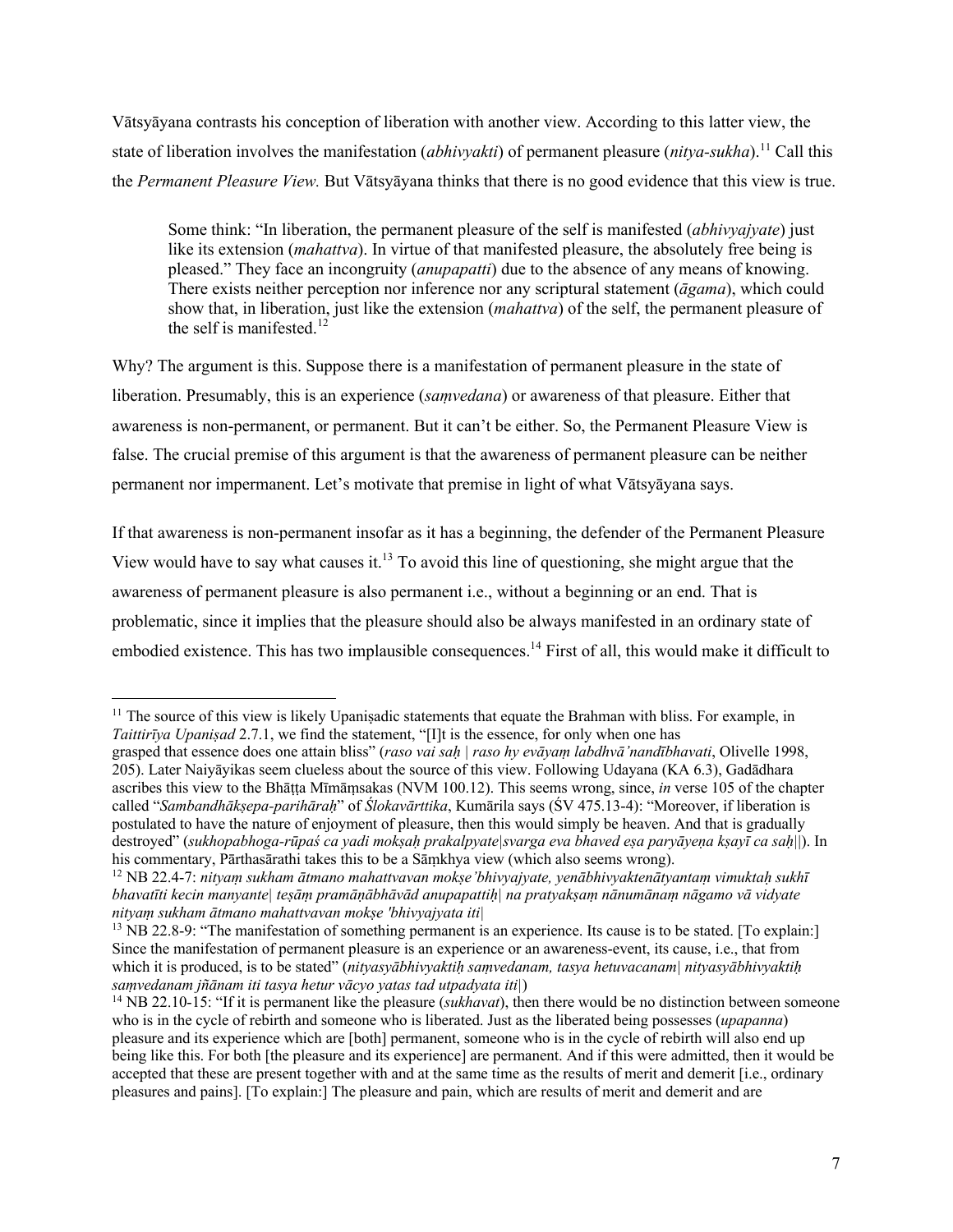explain the distinction between someone who has achieved liberation and someone who hasn't. After all, both would experience permanent pleasure! If the distinguishing characteristic of the state of liberation is supposed to be the manifestation of permanent pleasure, the presence of that defining characteristic in an ordinary embodied state implies that there is no difference between the two states. Second, even if an embodied being could experience such permanent pleasure, it would experience such pleasure at the same time as and together with other pleasures and pains that arise as a result of the merit and demerit left by her previous practical undertakings. But such simultaneity and co-presence aren't apprehended in ordinary experience.<sup>15</sup>

The defender of the Permanent Pleasure might attempt to avoid these consequences by arguing that the awareness of permanent pleasure is impermanent, i.e., has a beginning. If it has a beginning, then it must be produced by something. For Vātsyāyana, our experiences of ordinary pleasures are produced by an internal monitoring mechanism—the *manas*—which serves as a faculty of introspective attention and makes us aware of our own hedonic states when it is conjoined to the self (NB 11.15-21 on NS 1.1.4). When the self possesses pleasure, the conjunction (*saṃyoga*) between the *manas* and the self (*ātman*) makes us aware of the pleasure. Suppose, for the sake of argument, that it's the conjunction (*saṃyoga*) between the *manas* and the self (*ātman*) that also produces the awareness of permanent pleasure. But, since the self is all-pervading, the *manas* is always conjoined to the self. So, there must be some enabling condition, or auxiliary cause (*sahakāri-nimitta*), which explains why this conjunction sometimes produces

experienced in a sequence in the places of production (*utpatti-sthāna*) [i.e., in beings that are born with a body, the senses, and awareness-events], they would be accepted as accompanied by and simultaneous with the permanent pleasure and the permanent experience of it. There is no absence of pleasure or an absence of manifestation. For both are permanent" (*sukhavan nityam iti cet? samsārasthasya muktenāviśesah*| yathā muktah sukhena tat*saṃvedanena ca san nityenopapannaḥ, tathā saṃsārastho'pi prasajyata iti, ubhayasya nityatvāt| abhyanujñāne ca dharmādharma-phalena sāhacaryaṃ yaugapadyaṃ gṛhyeta| yad idam utpatti-sthāneṣu dharmādharma-phalaṃ sukhaṃ duḥkhaṃ vā saṃvedyate paryāyeṇa, tasya ca nitya-saṃvedanasya ca sahabhāvo yaugapadyaṃ gṛhyeta| na sukhābhāvo nānabhivyaktir asti, ubhayasya nityatvāt|*)

<sup>&</sup>lt;sup>15</sup> In his *Nyāya-vārttika* (NV) Uddyotakara brings out the implausible consequences of this (NV 82.4-6): As Uddyotakara explains, "There would be no sequence in which pleasure and pain are experienced. Since this being would apprehend permanent pleasure, any effort for the sake of liberation would be futile. Moreover, this being doesn't avoid pleasure, since it is impossible to avoid it in separation (*viveka*) [from permanent pleasure]. For anyone who seeks to avoid pain also ends up avoiding pleasure. Furthermore, if this being doesn't ever apprehend pain, for the sake of avoiding what would he undertake actions?" (*sukha-duḥkha-saṃvedana-paryāyaś ca na syāt, nityam ayaṃ sukham upalabheta tataś ca mokṣārthaḥ prayāso vyarthaḥ syāt| na cāyaṃ khalu sukhaṃ jihāsati, viveka-hānasyāśakyatvāt| duḥkhaṃ jihāsamānaḥ sukham api jihāsati| na cāyaṃ kadācit duḥkham upalabhata iti kasya hānārthaṃ pravartate|)* The worry is that, since ordinary pains and pleasures, which are aspects of embodied existence, are experienced at the same time as permanent pleasure, it's not possible to distinguish the ordinary pleasures from the permanent pleasure. So, it's impossible to avoid the aspects of embodied existence that cause pain without giving up on permanent pleasure. And, if the response is that this person never experiences any pain at all, then there would be no need to seek liberation at all.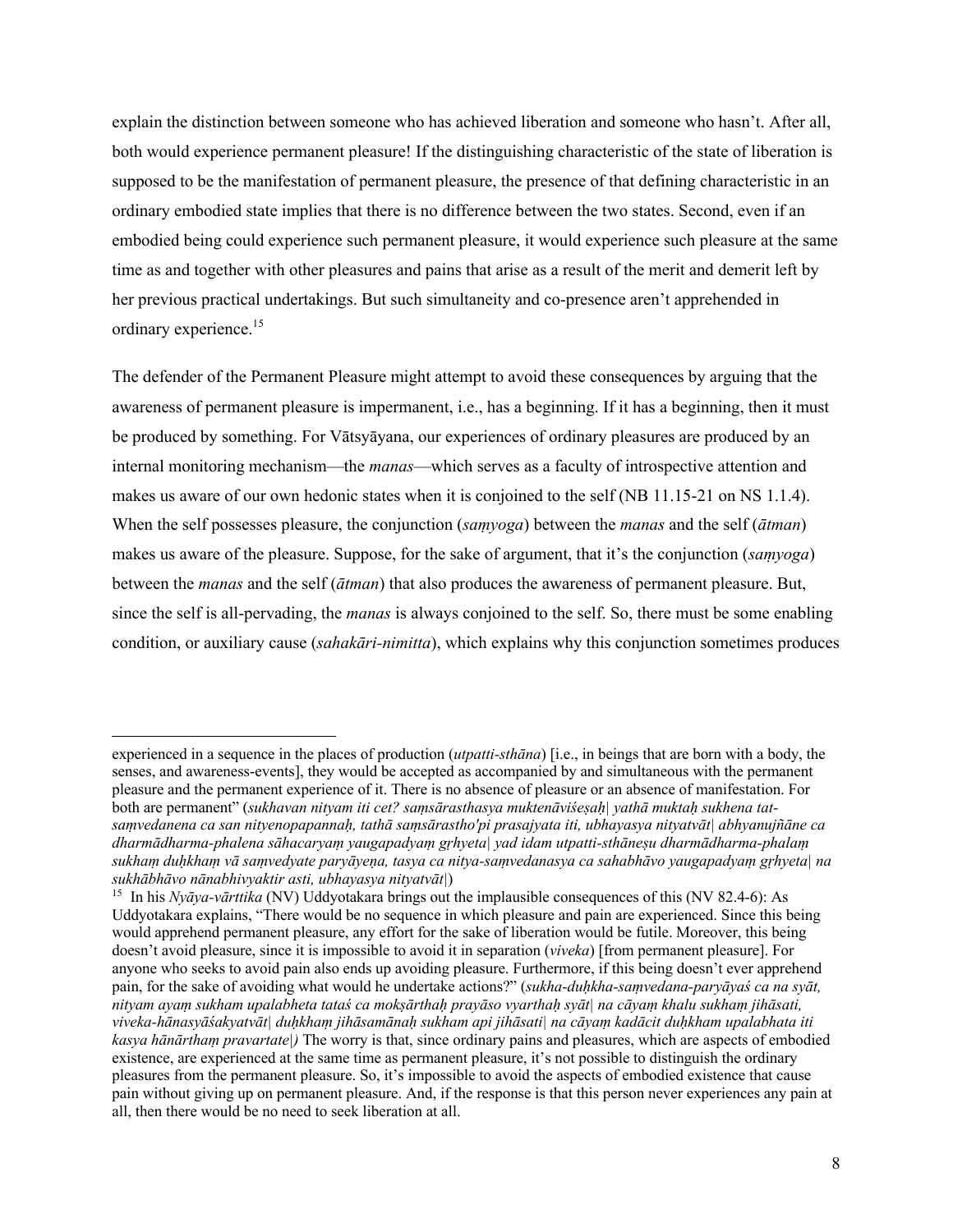the awareness of permanent pleasure and not always.<sup>16</sup> More generally, the question is this: if the self does possess permanent pleasure, why is one only aware of it sometimes but not always? As Uddyotakara goes on to note, it's not easy to escape this line of questioning easily. For example, the opponent might argue that the mere presence of permanent pleasure itself is sufficient for the conjunction between the self and the *manas* to produce an awareness of pleasure. But if the awareness of pleasure could arise from this conjunction merely due to the presence of its intentional object, then the contact between the self and the *manas* could produce the awareness of intentional objects such as colour, etc. merely by depending on those intentional objects themselves. If that were to happen, we would always be flooded by various awareness-events about different intentional objects. Moreover, the agent would always undergo the awareness of permanent pleasure. But, as we've seen, that too doesn't happen.<sup>17</sup> Therefore, the opponent must explain why the conjunction between the *manas* and the self only sometimes produces the awareness of permanent pleasure.

When it comes to our ordinary pleasures, our awareness of such pleasures arises from the conjunction between the self and the *manas* due to the presence of previously accumulated merit. If the opponent now appeals to something like merit to explain how the awareness of permanent pleasure arises, she will face a different challenge. Where does that merit come from? Perhaps, the opponent could say that even a liberated self may have some merit left over from yogic meditative absorption (*yoga-samādhi*), and that

<sup>&</sup>lt;sup>16</sup> NB 22.16-19: "If it is impermanent, then a cause is to be stated. If the experience of permanent pleasure that arises in the state of liberation is impermanent, the cause—from which it is produced—is to be stated. The cause of the experience of ordinary pleasure is the conjunction between the self and the *manas* along with some other cause. Suppose you say, "The conjunction between the self and the *manas* is the cause of the experience of permanent pleasure." Even if this is right, the other auxiliary cause of that experience is to be stated"(*anityatve hetuvacanam| atha mokṣe nityasya sukhasya saṃvedanam anityam? yata utpadyate sa hetur vācyaḥ|ātma-manaḥ-saṃyogasya nimittāntara-sahitasya hetutvam| ātmamanaḥsaṃyogo hetur iti cet? evam api tasya sahakāri nimittāntaraṃ vacanīyam iti|*). As Uddyotakara explains the matter, this has to do with the nature of conjunction (*guṇa*) as a produced quality of substances (*dravya*) (NV 81.11-3): "If you think that the conjunction between the self and the *manas* is the cause of the awareness, then the cause that it depends on (*apekṣā-kāraṇa*) is to be stated. For, amongst substances, qualities, and movements that are produced (*ārabdha*), conjunction isn't an independent cause" (*yadi manyase ātma-manaḥ-saṃyogo jñānasya kāraṇam, tasya tarhy apekṣā-kāraṇam vaktavyam| na hi dravya-guṇakarmasv ārabdhavyeṣu saṃyogo nirapekṣam kāraṇam*|)<br><sup>17</sup> NV 81.14-19: "If you think that the conjunction between the self and the *manas* is the cause of the awareness [of

pleasure] insofar as it depends on the pleasure that is permanently established in the self, then that isn't reasonable. For it conflicts with the state of isolation (*kaivalya*). Just as [on your view] this conjunction between the self and the *manas* produces the awareness of pleasure depending on only the intentional object [i.e., pleasure] and without depending on any other cause, so also it would produce awareness-events about intentional objects like colour and so on merely by depending on them. And, if that is the cause, then the state of isolation will cease, since this self apprehends all objects. Moreover, this is also unreasonable because it leads to the undesirable consequence that there would be permanent apprehension" *(atha manyase ātma-manaḥ-saṃyogaḥ nityam ātmani vyavasthitam sukham apekṣamāṇo jñāna-kāraṇaṃ bhavatīti, tan na yuktam, kaivalya-virodhāt| yathā'yam ātma-manaḥ-saṃyogo viṣaya-mātram apekṣamāṇaḥ anya-nimitta-nirapekṣaḥ sukha-jñānaṃ karoti, evaṃ rūpādīn api viṣayān apekṣamāṇaḥ tad-viṣayāṇi jñānāni kuryāt| tataś ca kaivalyaṃ nivartate, sarvān arthān ayam ātmā upalabhate iti| nityopalabdhi-prasaṅgāc ca*|).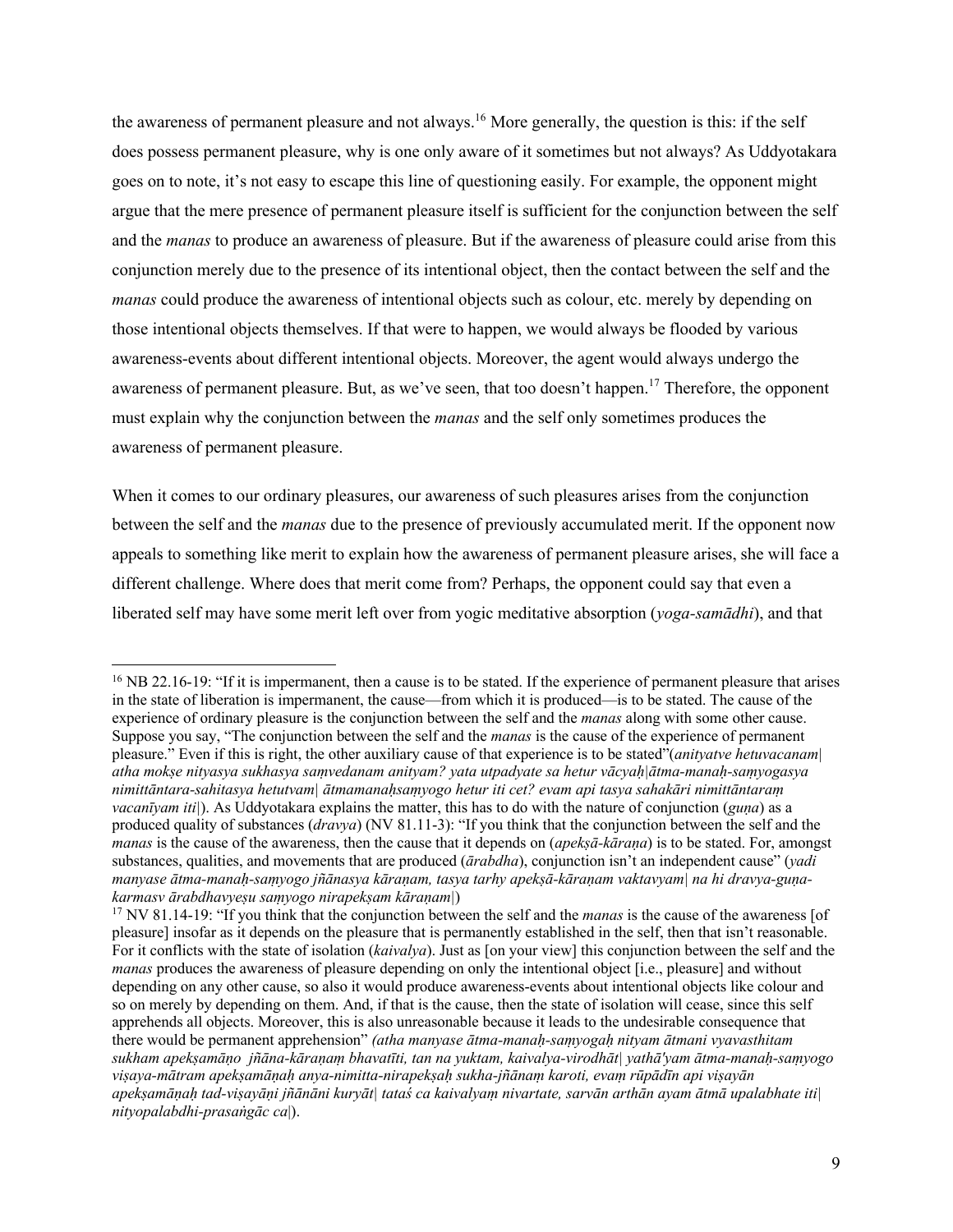allows us to become aware of this permanent pleasure.<sup>18</sup> But, since practical undertakings cease completely in the state of liberation, the accumulated merit will run out at some point. At that stage, there will be no awareness of permanent pleasure. If that happens, there will be no difference between that state and the state where there is no permanent pleasure.<sup>19</sup>

Moreover, if the defender of the Permanent Pleasure View insists that the merit doesn't run out, she needs to explain why that is so. We have strong evidence for the generalization that things that are produced are destroyed; on the basis of that evidence, we can infer that the merit, produced by yogic meditative absorption (*yoga-samādhi*), should also be destroyed. In contrast, there is no inference to the contrary. One cannot get out of this problem by claiming that the merit itself is permanent, i.e., something that isn't produced or destroyed. For that implies that the awareness of permanent pleasure is also permanent. Thus, the previously mentioned objection will apply again: namely, that the permanent pleasure will be experienced together with ordinary pleasures and pains.<sup>20</sup>

In response, the defender of the Permanent Pleasure View might try to say that the relation with the body somehow serves as an impediment to the permanent pleasure being experienced at the same time as other

<sup>&</sup>lt;sup>18</sup> This fits with the idea that the awareness of the truth that leads to liberation is produced by yogic meditative absorption. See NS 4.2.38.

 $19$  NB 22.20-23.5: "The cause of merit is to be stated. If merit is the other cause, its cause—from which it arises—is to be stated. Since the [merit] which is produced by yogic meditative absorption conflicts with the cessation of actions, when it is destroyed, the experience will cease.[To explain:] if the merit produced by yogic meditation is the cause, then, due to its conflict with the cessation of actions, the experience would cease if it were to be destroyed. And if there is no experience, there is no distinction between this state and one where the experience is absent. If, due to the destruction of merit, there is a cessation of experience, then the permanent pleasure isn't experienced. As a result, there is no inference in favour of a specific view (*viśiṣṭe*), i.e., whether [the permanent pleasure] isn't experienced insofar as it is present or insofar as it absent"(*dharmasya kāraṇavacanam| yadi dharmo nimittāntaram? tasya hetur vācyo yataḥ utpadyata iti| yogasamādhijasya kāryāvasāyavirodhāt prakṣaye saṃvedananivṛttiḥ| yadi yogasamādhijo dharmo hetuḥ? tasya kāryāvasāyavirodhāt prakṣaye saṃvedanam atyantaṃ nivartate| asaṃvedane cāvidyamānenāviśeṣaḥ| yadi dharmakṣayāt saṃvedanoparamo nityaṃ sukhaṃ na saṃvedyata iti*| *kiṃ vidyamānaṃ na saṃvedyate, athāvidyamānam iti nānumānaṃ viśiṣṭe 'stīti|*)

<sup>&</sup>lt;sup>20</sup> NB 23.6-12: "And the non-destruction of merit isn't supported by any inference. For merit has the property of being produced. There is no inference that shows that the merit that is produced by yogic meditative absorption isn't destroyed. Rather, there is an opposite inference that shows that, insofar as it has the property of being produced, it is impermanent. However, anyone, according to whom the experience of permanent pleasure doesn't cease, must infer that its cause is permanent. And it has been said that, if the experience were permanent, then there would be no distinction between someone who is liberated and someone who is caught in the cycle of rebirth. Just as, for the liberated being, there is permanent pleasure and the cause of its experience, but the experience doesn't cease due to the permanence of the cause, so also should be the case for someone who is caught in the cycle of rebirth. If this is right, then it would be accepted that [this experience] is accompanied by the experience of pleasure and pain produced by merit and demerit" (*aprakṣayaś ca dharmasya niranumānam utpatti-dharmakatvāt| yoga-samādhijo dharmo na kṣīyata iti nāsty anumānam| utpatti-dharmakam anityam iti viparyayasya tv anumānam| yasya tu saṃvedanoparamo nāsti tena saṃvedana-hetur nitya ity anumeyam| nitye ca mukta-saṃsārasthayor aviśeṣa ity uktam| yathā muktasya nityaṃ sukhaṃ tat-saṃvedana-hetuś ca, saṃvedanasya tūparamo nāsti, kāraṇasya nityatvāt, tathā saṃsārasthasyāpīti| evaṃ ca sati dharmādharma-phalena sukha-duḥkha-saṃvedanena sāhacaryaṃ gṛhyeteti|*).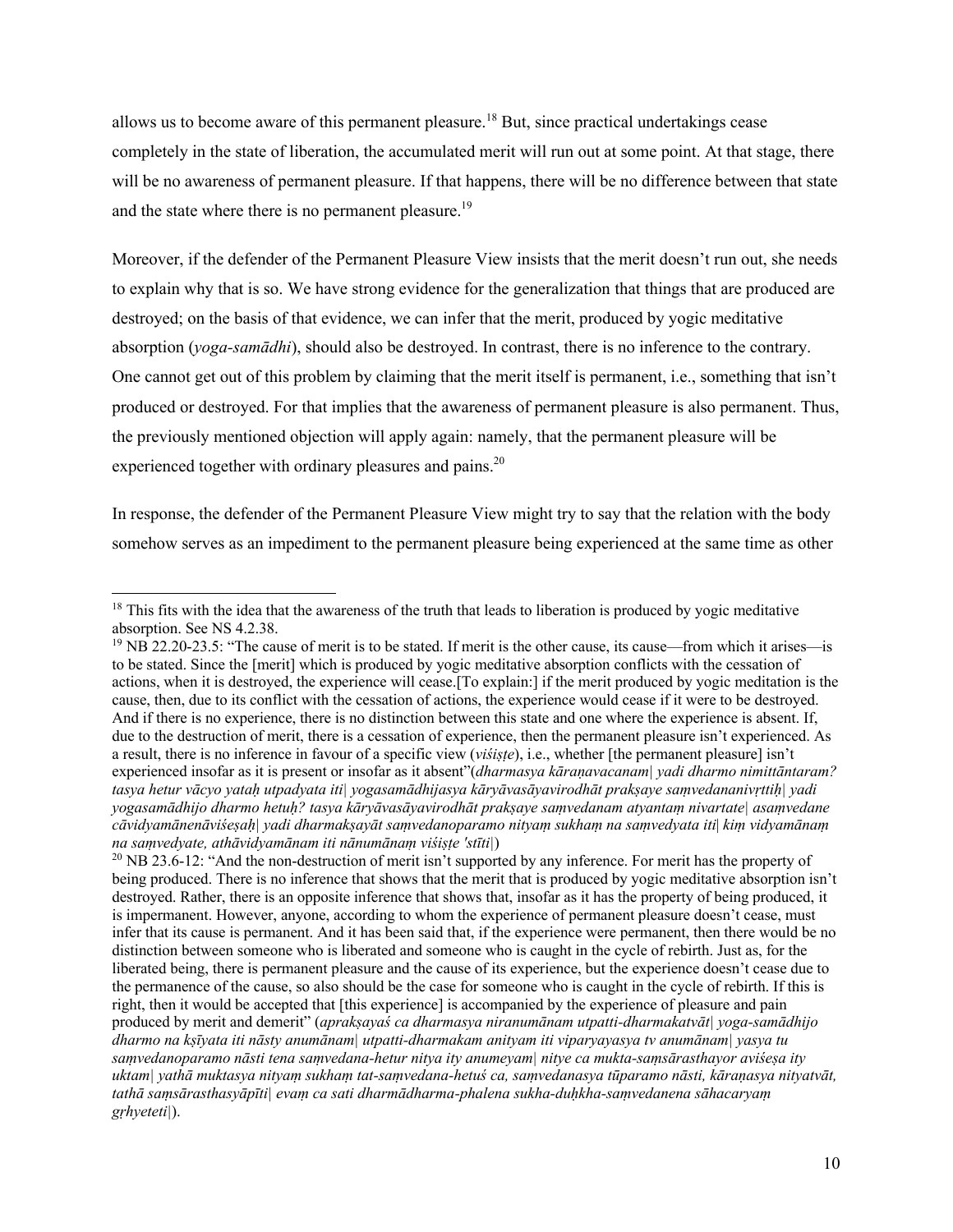pleasures and pains. This view would be extremely bizarre. In the Nyāya picture, the whole purpose of the body is to give rise to experiences of pleasure and pain. So, it's quite strange to say that the body prevents the experience of pleasure from arising, and, yet, a disembodied being can still experience permanent pleasure.21As Vātsyāyana notices, in order to avoid this inelegance, the opponent must say that the body itself is permanent. But that simply contradicts what is observed. $^{22}$ 

The upshot: the Permanent Pleasure View is hard to defend.<sup>23</sup>

#### **3. The Problem of Motivation**

Even though the Permanent Pleasure View faces these problems, it has a virtue that Vātsyāyana's view lacks. As we have seen, for Vātsyāyana, liberation is complete freedom from embodied existence. But our embodied existence brings with it lots of different kinds of pleasure. Given that we are at least part-time

<sup>&</sup>lt;sup>21</sup> NB 23.13-17: "Suppose you say: "The impediment to that is the connection with the body and so on." [We reply:] No, since the body and so on are for the sake of enjoyment, and the opposite isn't inferred. Let the following be your view: "The connection of a person caught in the cycle of rebirth with the body and so on serves as the impediment to the cause of the experience of permanent pleasure. So, there is no lack of distinction." But this is unreasonable. The body and so on are for the sake of enjoyment. It is unreasonable that they will prevent enjoyment. And there is no inference to the conclusion that there is some enjoyment that a disembodied self can undergo" (*śarīrādisambandhaḥ pratibandha-hetur iti cet? na, śarīrādīnām upabhogārthatvāt viparyayasya cānanumānāt| syān matam saṃsārāvasthasya śarīrādi-sambandho nitya-sukha-saṃvedana-hetoḥ pratibandhakaḥ, tenāviśeṣo nāstīti| etac cāyuktam, śarīrādayaḥ upabhogārthās te bhogapratibandhaṃ kariṣyantīty anupapannam; na cāsty anumānam aśarīrasyātmano bhogaḥ kaścid astīti|*)

 $22$  NB 24.1-6: "Moreover, one goes beyond what is observed in the same manner with respect to the body and so on. [To explain:] Just as one desires permanent pleasure having abandoned observed impermanent pleasure, so also must one posit a permanent body, permanent senses, and permanent awareness-events for the liberated being by going beyond the observed impermanent body, senses, and awareness-events. And, if this is right, it is better to posit that the liberated being also has the nature of being alone (*aikātmya*). If you say that this conflicts with what is demonstrated, the same is true [of the permanence of pleasure]. Since the permanence of the body and so on cannot be posited insofar as it conflicts with the means of knowing, the same sort of permanence of pleasure cannot be posited insofar as it conflicts with the means of knowing." (*dṛṣṭātikramaś ca dehādiṣu tulyaḥ| yathā dṛṣṭam anityaṃ sukhaṃ parityajya nityaṃ sukhaṃ kāmayate, evaṃ dehendriyabuddhīr anityā dṛṣṭā atikramya muktasya nityā dehendriyabuddhayaḥ kalpayitavyāḥ, sādhīyaś caivaṃ muktasya caikātmyaṃ kalpitaṃ bhavatīti| upapattiviruddham iti cet? samānam| dehādīnāṃ nityatvaṃ pramāṇa-viruddhaṃ kalpayitum aśakyam iti? samānaṃ sukhasyāpi nityatvaṃ pramāṇa-viruddhaṃ kalpayitum aśakyam iti|*) I am translating the term "*aikātmya*" as "the nature of being alone" taking "*eka*" to mean alone or solitary. Here, I am following Uddyotakara who takes it to refer to the state of isolation (*kaivalya*) (NV 82.10) that we encountered in footnote 17. The same interpretation is given by Tarkavāgīśa (1981, p. 246).

<sup>&</sup>lt;sup>23</sup> Later, Vātsyāyana revisits the question of how we should interpret the scriptural statements that seem to suggest that the state of liberation involves the manifestation of pleasure. His solution is simple: we should take them to be talking about the absence of pain. He says (NB 24.7-10): "Moreover, there is also no conflict with any scriptural statement, since such statements only speak about the absolute absence of the pain that is the cycle of rebirth. Even though there is some scriptural statement to the effect that the liberated being possesses absolute pleasure, it is congruous that the term "pleasure" is applied to mean the absence of pain. For it is observed that the term "pleasure" often is applied to mean the absence of pain in common usage" (*ātyantike ca saṃsāraduḥkhābhāve sukhavacanād āgame 'pi saty avirodhaḥ| yady api kaścid āgamaḥ syāt muktasyātyantikaṃ sukham iti? sukha-śabda ātyantike duḥkhābhāve prayukta ity evam upapadyate| dṛṣṭo hi duḥkhābhāve sukha-śabda-prayogo bahulaṃ loka iti*|).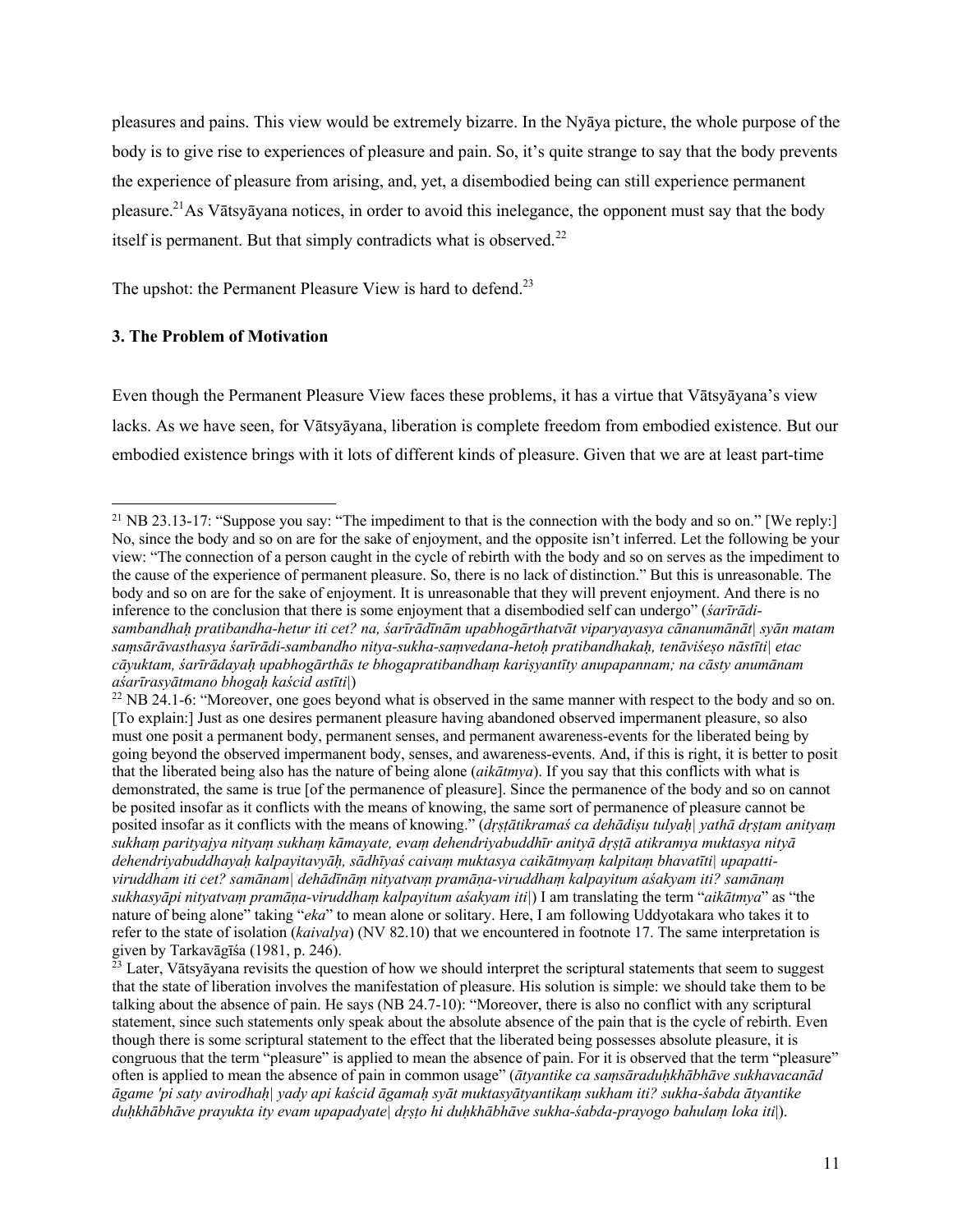pleasure-seekers, why should we seek to free ourselves completely from our embodied existence? At a certain juncture, Vātsyāyana himself expresses the thought (albeit as a false awareness) as follows, "With respect to liberation, [there is the false awareness]: 'This cessation of all effects (*kārya*) is certainly terrible. Given that liberation involves the loss of everything, many good things disappear. So, how could an intelligent person want that liberation which involves the destruction of all pleasure and is without consciousness?"24 There's a more rigorous way of putting the point. We can be rationally motivated to bring about a state of affairs by means of actions that are themselves painful only if we rationally think (or expect) that realizing that state of affairs will result in some positive payoff, i.e., some desired outcome, which will outweigh the pain that we undergo in bringing it about. If this is true, then we cannot be motivated to realize the state of liberation. For, insofar as the state of liberation involves a perpetual disembodied existence, it involves a loss of all that we value about our lives. So, it doesn't bring about any desired outcome at all. In contrast, if we were to accept the Permanent Pleasure View, then this problem can be avoided. If the state of liberation involves the manifestation of permanent pleasure but no pain, then it contains an enormous amount of pleasure. Assuming that pleasure is at least one of the things we desire, we can be rationally motivated to seek liberation if we accept this view.

Vātsyāyana is aware of at least a version of this problem. While discussing the Permanent Pleasure View, he considers the objection that "a practical undertaking is for the sake of attaining a desired object (*iṣṭa*)."<sup>25</sup> Uddyotakara glosses the objection as follows: "Here, this ordinary person undertakes action for the sake of attaining a desired object. And those who desire liberation undertake actions. For them too, the practical undertaking must be for the sake of attaining a desired object. This very practical undertaking has an end *(artha)* if there is permanent pleasure in liberation, not otherwise.<sup>326</sup> The argument is simply this. All (rational) practical undertakings are motivated by a desire to obtain a desired object. So, (rational) practical undertakings aimed at liberation must also be motivated by a desire to obtain a desired object, i.e., pleasure. That cannot be accounted for on Vātsyāyana's conception of liberation, since, for him, liberation involves no pleasure. But it can only be explained by appealing to something like the Permanent Pleasure View.

In response, Vātsyāyana rejects the claim that all practical undertakings are motivated by a desire to obtain a desired object, i.e., pleasure.

<sup>24</sup> NB 6.16-8 on NS 1.1.2: *apavarge bhīṣmaḥ khalv ayaṃ sarvakāyoparamaḥ, sarva-viprayoge 'pavarge bahu ca bhadrakaṃ lupyata iti kathaṃ buddhimān sarva-sukhocchedam acaitanyam amum apavargaṃ rocayed iti|* <sup>25</sup> NB 23.18 on NS 1.1.22: *iṣṭādhigamārthā pravṛttir iti cet?*

<sup>26</sup> NV 82.13-15: *ihāyaṃ lokaḥ pravartamānaḥ iṣṭādhigamārthaṃ pravartate| pravartante ca mokṣamāṇaḥ| teṣām apīṣṭādhigamārthatayā pravṛttyā bhavitavyam, seyaṃ pravṛttir nitya-sukhe'rthavatī nānyatheti|*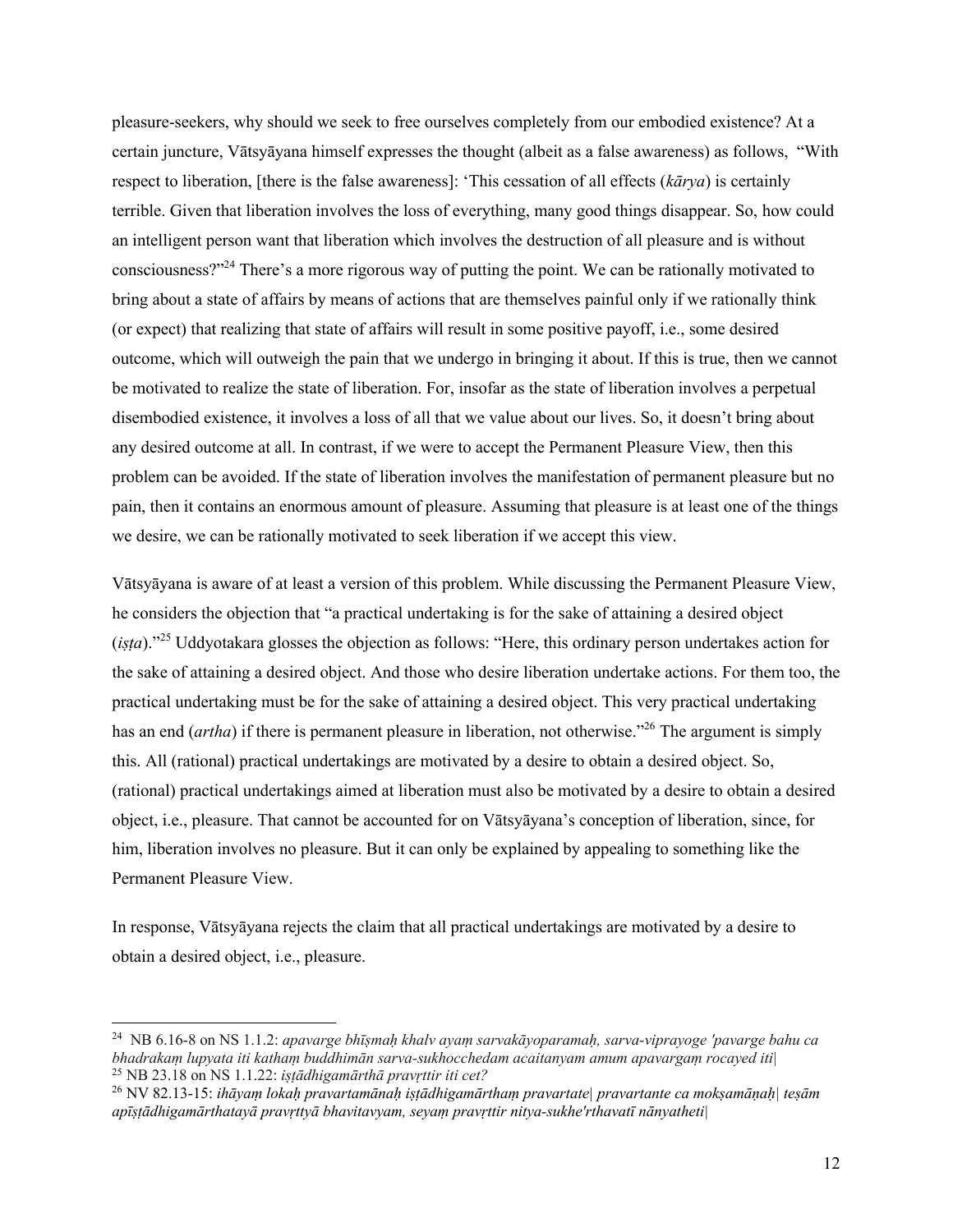No, since it is for the sake of the cessation of an undesired object (*aniṣṭa*). This is the inference: "It is for the sake of attaining a desired object that liberation is taught and that people desirous of liberation undertake action. Both of these aren't without an end (*artha*)." And this is unreasonable. It is for the sake of the cessation of an undesired object that liberation is taught and that people desirous of liberation undertake action. Since the desired object isn't possible without being intertwined with the undesired object, even the desired object ends up being undesired. One who acts in order to avoid an undesired object also avoids the desired object, since it is not possible to avoid one in separation from the other.<sup>27</sup>

In his gloss, Uddyotakara says, "In ordinary people, two kinds of practical undertakings are observed: those for the sake of attaining a desired object, and those for the sake of avoiding an undesired object."<sup>28</sup> This response depends on a background picture of motivation. So, let's expand on this.

As I have already said, within the Nyāya system, a practical undertaking (*pravṛtti*) is just the commencement (*ārambha*) of any mental, physical or linguistic action (NS 1.1.20). Vātsyāyana says that the motive (*prayojana*) underlying any such practical undertaking is an object that causes the practical undertaking in virtue of being determined by the relevant agent as a thing to be attained or avoided: "That, motivated by which the agent undertakes an action, is the motive" (*yena prayuktaḥ pravartate tat prayojanam*) (NB 3.9 on NS 1.1.1). The thought is explained further later in the commentary on NS 1.1.24, which says, "That in relation to which a person undertakes an action is the motive" (*yam artham adhikṛtya pravartate tat prayojanam*) (NB 26.14).

If, having determined an object to be something to be attained or avoided, a person performs the act that serves as a means to obtain or to avoid it, then that object is to be understood as the motive. For it is a cause of practical undertakings. The relation (*adhikāra*) with the object consists in the determination, "I shall obtain this object, or avoid it." An object, which is thus determined, is something that the agent is related to. $^{29}$ 

In his preamble to NS 1.1.1, while motivating the theoretical enterprise of Nyāya, Vātsyāyana seems to explain what the motive is: it is either pleasure and something that brings about pleasure, or pain and something that brings about pain.

Certainly, having apprehended an object by a means of knowing, this subject desires to obtain it, or desires to avoid it. The striving of this subject who is motivated by desire to obtain and desire to avoid is said to be a practical undertaking. Moreover, the success of this consists in a connection with a result. The one who strives, while desiring to obtain or desiring to avoid that

<sup>27</sup> NB 23.18-22 on NS 1.1.22: *na, aniṣṭoparamārthatvāt| idam anumānam — iṣṭādhigamārtho mokṣopadeśaḥ pravṛttiś ca mumukṣūṇām, nobhayam anarthakam iti| etac cāyuktam, aniṣṭoparamārtho mokṣopadeśaḥ pravṛttiś ca mumukṣūṇām iti| neṣṭam aniṣṭenānanuviddhaṃ sambhavatīti iṣṭam apy aniṣṭaṃ sampadyate, aniṣṭahānāya ghaṭamāna iṣṭam api jahāti, vivekahānasyāśakyatvād iti|*

<sup>28</sup> NV 82.15-6: *dve pravṛttī loke dṛṣṭe, iṣṭādhigamārthā'niṣṭādhigamārtha ca|*

<sup>29</sup> NB 26.15-7: *yam artham āptavyaṃ hātavyaṃ vā vyavasāya tadāpti-hānopāyam anutiṣṭhati, prayojanaṃ tad veditavyam, pravṛtti-hetutvāt| imam artham āpsyāmi hāsyāmi veti vyavasāyo 'rthasyādhikāraḥ, evaṃ vyavasīyamāno 'rtho 'dhikriyata iti|*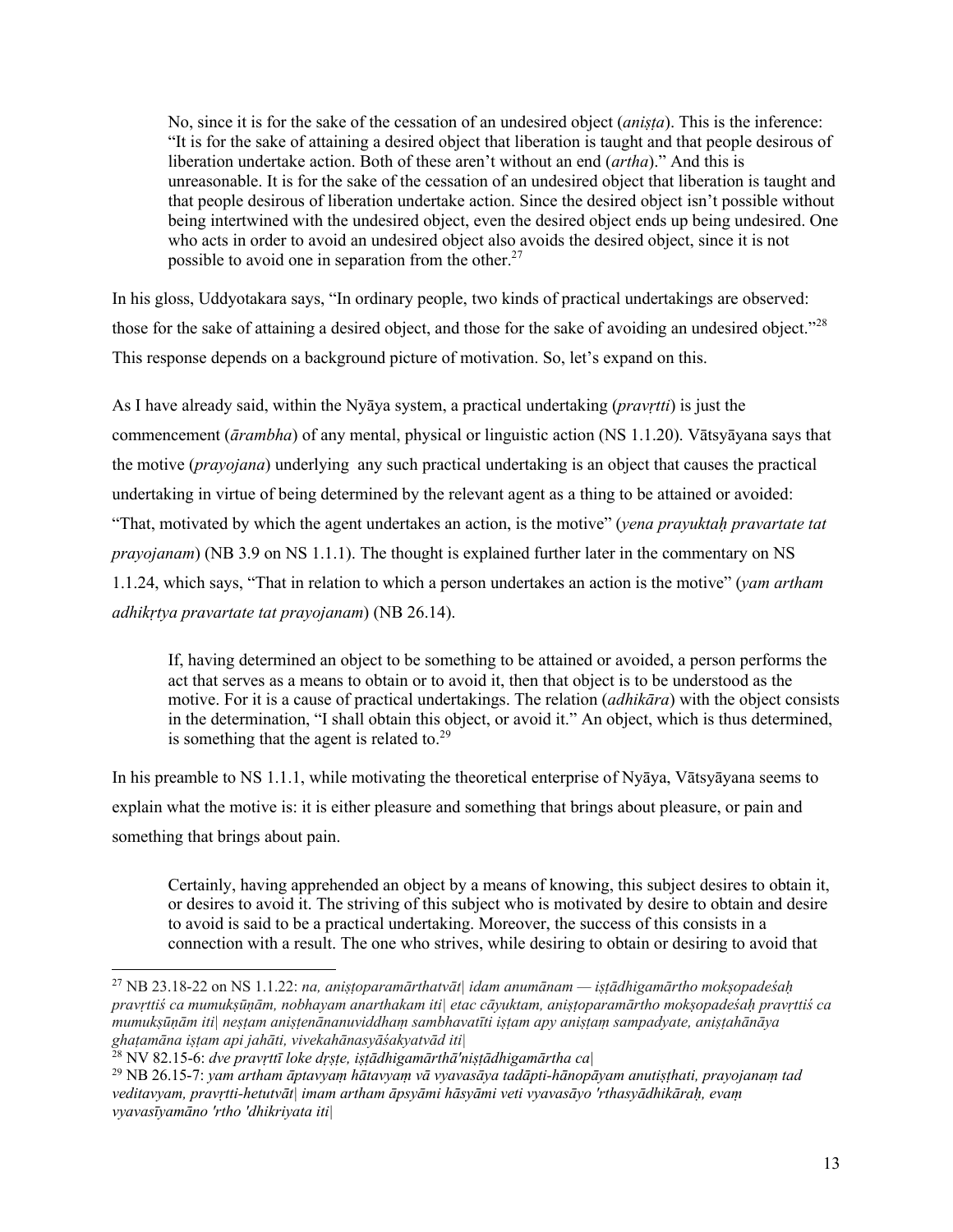object, either obtains that object or avoids it. The objects are pleasure and the cause of pleasure, and pain and the cause of pain.<sup>30</sup>

If we take these passages seriously, it seems plausible to ascribe a form of psychological hedonism to Vātsyāyana. For Vātsyāyana, an agent can be motivated by two kinds of desire: the desire to obtain pleasure (or a means to pleasure) or the desire to avoid pain (or a means to pain).

The sub-commentator, Uddyotakara, makes this idea explicit in his *Nyāya-vārttika*:

What, then, is the motive? This is the ordinary meaning: "That, motivated by which a person undertakes an action, is the motive." What is a person motivated by? Some say, "By righteous conduct (*dharma*), profit (*artha*), pleasure (*kāma*) and liberation." In contrast, we observe that a person is motivated by the attainment of pleasure and the avoidance of pain. And all objects motivate a conscious being in virtue of being the means to pleasure and pain.<sup>31 32</sup>

Slightly later in the same discussion, Uddyotakara refines this picture helpfully by isolating two different kinds of motivational profiles.

People either have attachment, etc. (*rāgādi-mat*), or are unattached (*vīta-rāga*). Among them, attachment has the defining characteristic of inclination (*abhiṣaṅga*) towards an object. Those who have this have attachment, etc. Detachment, in contrast, has the defining characteristic of disinclination (*anabhiṣaṅga*) from enjoyment (*bhoga*). Those who have that are unattached. Practical undertakings are of two kinds in accordance with the distinction amongst people. The practical undertakings of those people are of both kinds in accordance with the distinction amongst people. The practical undertaking of an unattached person is of one kind. Of those, the practical undertaking that belongs to unattached people has as its end (*artha*) the avoidance of an undesired object. They undertake actions thinking, "We shall avoid something undesired." But they don't have any inclination towards anything. The practical undertaking of people who have attachment, etc. is of two kinds. The practical undertakings of these people who have attachment, etc. are of two kinds, either aimed at the acquisition of a desired object, or the avoidance of an undesired object. Thinking, "I shall obtain a desired object," [a person who has attachment, etc.]

<sup>30</sup> NB 1.7-10: *pramāṇena khalv ayaṃ jñātārtham abhīpsati jihāsati vā| tasyepsā-jihāsā-prayuktasya samīhā pravṛttir ity ucyate| sāmrthyaṃ punar asyāḥ phalenābhisambandhaḥ| samīhamānas tam artham abhīpsan jihāsan vā tam artham āpnoti jahāti vā| arthas tu sukhaṃ sukhahetuś ca, duḥkhaṃ duḥkha-hetuś ca|*

<sup>31</sup> NV 12.11-14: *kiṃ punaḥ prayojanam iti? yena prayuktah pravartate tat prayojanam iti laukiko'yam arthaḥ| kena punaḥ prayujyate? dharmārtha-kāma-mokṣair iti kecit| vayaṃ tu paśyāmaḥ sukha-duḥkhāpti-hānibhyāṃ prayujyata iti| sukha-duḥkha-sādhana-bhāvāt tu sarve'rthāś cetanaṃ prayojayanti|*

<sup>&</sup>lt;sup>32</sup> The same idea is repeated in Uddyotakara's sub-commentary on NS 1.1.24 (NV 96.13-16): "In [the expression] 'that object in relation to which' (*yam artham adhikṛtyeti)*, **the relation is a determination.** A determination of what? Of the means to pleasure and pain. One attempts to obtain pleasure having undergone the awareness, 'This is a means to pleasure.' And one attempts to avoid pain having undergone the awareness, 'This is a means to pain.' Since this ordinary person is motivated by the acquisition of pain and avoidance of pain, the acquisition of pleasure and the acquisition of pain are the motives." (*yam artham adhikṛtyeti vyavasāyo'dhikāraḥ| kasya vyavasāyaḥ? sukha-duḥkha-sādhanānām| idaṃ sukha-sādhanam iti buddhvā sukhāvāptaye yatate| idaṃ duḥkha-sādhanam iti cādhigamya duḥkha-hānāyeti| sukha-duḥkhayor avāpti-hānābhyām ayaṃ lokaḥ prayujyata iti sukha-duḥkhāpti-hanī prayojanam iti|*)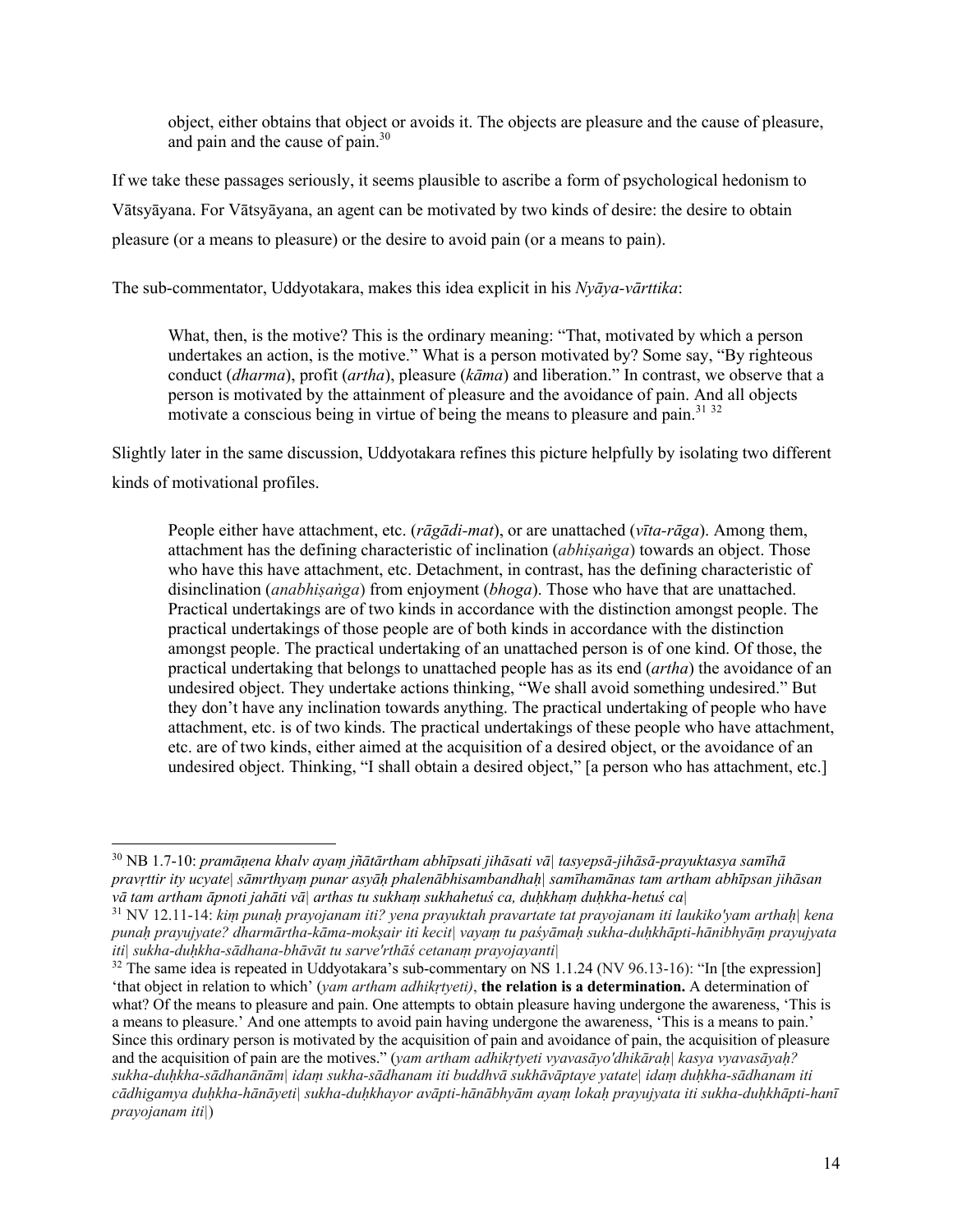undertakes an action due to attachment. Thinking, "I shall avoid an undesired object," [such a person] abstains due to aversion.<sup>33</sup>

For Uddyotakara, there are two kinds of motivational profiles: attached and unattached. Unattached agents don't perform any actions in order to obtain pleasure. This is because such unattached agents have no desire for pleasure at all; as Uddyotakara puts it, they are *disinclined* towards enjoyment. They only perform actions in order to minimize pain. By contrast, attached agents (i.e., those who have attachment, etc.) perform actions for two kinds of reasons: sometimes to obtain pleasure, and at other times merely to avoid pain. This idea is useful in understanding Vātsyāyana's reply to the problem that we considered above.

In response to that problem, Vātsyāyana points out that not all (rational) practical undertakings (even in attached agents like us) are for the sake of attaining a desired object: we are at least sometimes motivated to act in order to avoid an undesired object, i.e., pain, e.g., in the case where we avoid food mixed with honey and poison in order to avoid the deadly consequences of poison. We can use this to explain how someone is rationally motivated to seek liberation. All of us face a choice between liberation (i.e., permanent disembodied existence) and repeated embodied existence. The pleasure that we undergo in virtue of having a body, the senses, etc. is unavoidably connected to pain. Since it's not possible to obtain that pleasure without also obtaining the pain that comes with it, the pleasure is to be avoided. The thought is anticipated in Vātsyāyana's commentary on NS 1.1.2, where he says, "Just as food mixed with honey and poison is not to be obtained, so also pleasure connected to pain is not to be obtained."<sup>34</sup> Since the pleasure that is part of embodied existence is connected with pain (either in virtue of being invariably accompanied by it, or in virtue of having the same causes, the same locus or the same subject<sup>35</sup>), and we can be rationally motivated to act for the sake of avoiding pain, we can be rationally motivated to avoid

<sup>33</sup> NV 2.9-17: *puruṣā rāgādi-manto vīta-rāgāś ca| tatra rāgo viṣayādiṣv abhiṣaṅga-lakṣaṇaḥ| sa yeṣām asti te rāgādi-mantaḥ| vairāgyaṃ punar bhogānabhiṣvaṅga-lakṣaṇam| tad yeṣām asti te vīta-rāgāḥ| pravṛtter dvaividhyam puruṣa-bhedānuvidhānena| teṣāṃ puruṣāṇāṃ yāḥ pravṛttayas tāḥ puruṣa-bhedam anuvidhīyamānā ubhayarūpa bhavanti| vīta-rāga-pravṛttir ekadhā| tatra yā vīta-rāgāṇāṃ pravṛttiḥ sā khalv eka-rūpā aniṣta-pratiṣedhārthā aniṣṭaṃ hāsyāma ity evam eva pravartate, na punar eṣāṃ kvacit abhiṣvaṇgo'stīti| rāgādi-mat-pravṛttis tu dvi-rūpa| ya ete rāgādi-mantas teṣāṃ yāḥ pravṛttayas tā dvividhā bhavanti, iṣṭāniṣṭa-viṣayādhigama-pratiṣedhārthāḥ| iṣtam āpsyāmīti rāgāt pravartate| aniṣṭaṃ hāsyāmīti dveṣān nivartate|*

<sup>34</sup> NB 8: 2-3: *tad yathā madhu-viṣa-sampṛktānnam anādeyam iti evaṃ sukhaṃ duḥkhānuṣaktam anādeyam iti*| <sup>35</sup> I am following Uddyotakara's gloss of the passage here. See NV 25.1-4: "The connection is a relation of invariable concomitance (*avinābhāva*): where there is one, there is the other. Alternatively, having the same cause is the connection: those very things which are the means to pleasure are the means to pain. Alternatively, having the same locus is the connection: where there is pleasure, there is pain. Alternatively, being apprehended by the same subject is the connection: he who apprehends pleasure also apprehends pain." (*anuṣaṅgo'vinābhāvaḥ, yatraikaṃ tatretarad iti| samāna-nimittatā vānuṣaṅgaḥ, yāni vā sukha-sādhanāni tāny eva duḥkha-sādhanānīti| samānādhāratā vānuṣaṅgaḥ, yatra sukhaṃ tatra duḥkham iti| samānopalabhyatā vānuṣaṅgaḥ, yena sukham upalabhyate tena duḥkham apīti|*)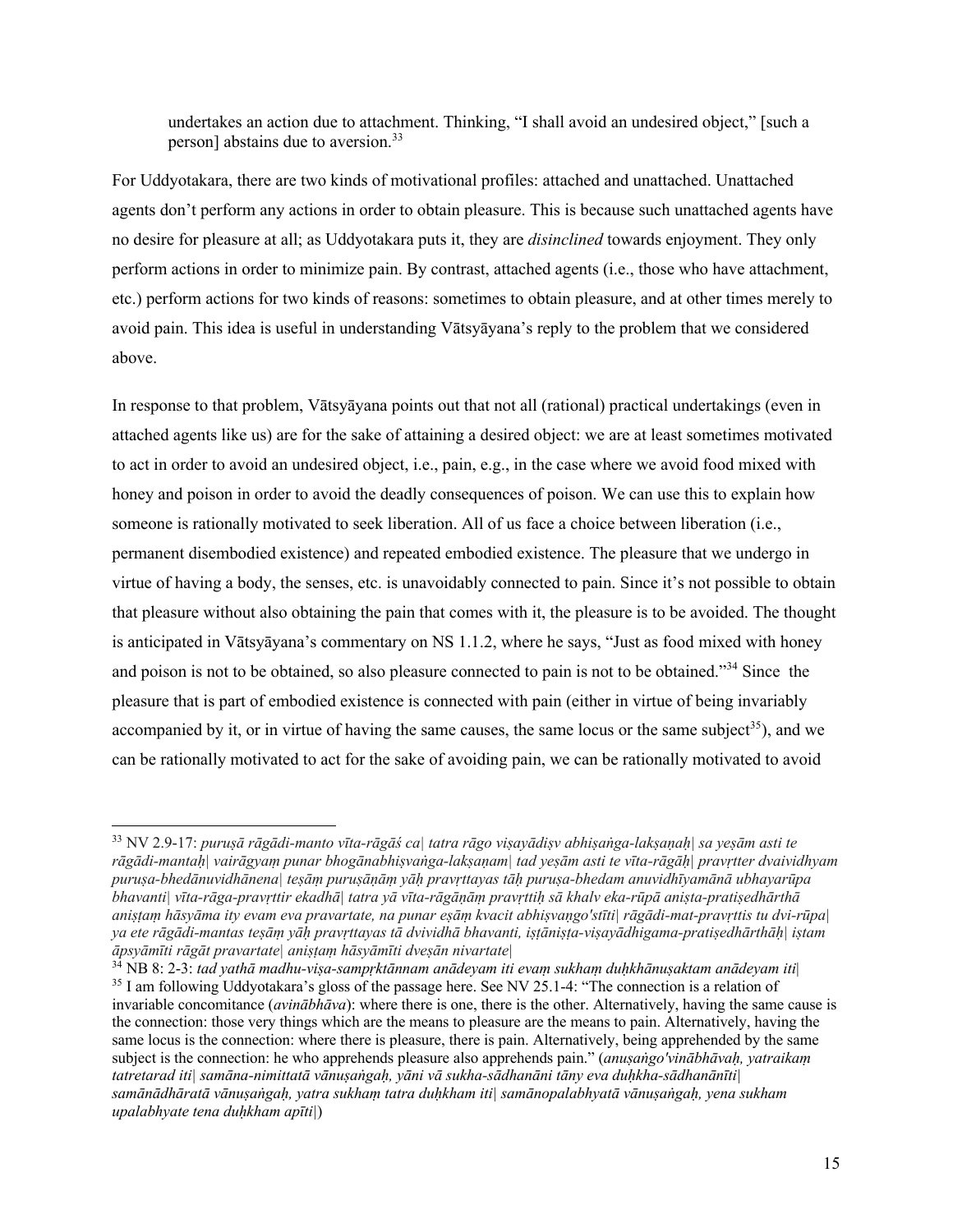embodied existence exactly in the same way as one avoids the food mixed with rice and honey. Thus, we have no reason to prefer the Permanent Pleasure View even on these grounds.

It's far from obvious whether this argument succeeds. Suppose, along the lines suggested by Uddyotakara, that we are agents who have attachment, etc. So, we are motivated to act by two kinds of desires: the desire to gain pleasure and things that give rise to pleasure and the desire to avoid pain and things that give rise to pain. These two desires will often pull us in different directions. Suppose, on a night out with friends, I am wondering whether I should order a third gin and tonic. On the one hand, I might be tempted to do so solely because of the breezy joy that gin brings me. On the other hand, I might hesitate, since I worry that I will be mildly hung-over tomorrow. Whether I order the gin and tonic depends on how much weight I attach to these desires. For example, there is no good reason to think that an attached agent like us is rationally required, under these circumstances, act on the desire to avoid the pain that hangovers involve, and refrain from ordering the gin and tonic. If I am predominantly a pleasure-seeker, I will perhaps attach a little less weight to my desire to avoid pain and go ahead and order the gin. And, intuitively, there's nothing irrational about doing so. Why can't the case of liberation be exactly like this? Typically, we are motivated by both the desire to attain pleasure and the desire to avoid pain. All of us have lives that are flawed in virtue of being inescapably painful at times. But interspersed between these pains are lots of pleasures that we care about. Provided that we rationally attach suitable weights to our desires to gain pleasure and to avoid pain, we may still rationally forgo liberation and seek to continue our embodied existence. So, unless Vātsyāyana tells us why the correct way of weighing our desires to gain pleasure and to avoid pain will always favour opting for liberation, his solution to the problem raised above cannot be convincing.<sup>36</sup> In the rest of the essay, I will explain how the solution can be made to work.

<sup>&</sup>lt;sup>36</sup> Vātsvāvana does have a second response to the worry that the defender of the Permanent Pleasure View raises. His thought is that if someone is motivated to attain liberation in virtue of being attached to pleasure, then that person cannot really be liberated, since attachment itself is well-known as bondage. He writes (NB 24.11-18): "Moreover, [if this view is right,] given that the attachment to permanent pleasure won't be destroyed, there won't be any attainment of liberation. For attachment is well-known as bondage. [To explain:] This person, who is striving for liberation due to an attachment to permanent pleasure, thinking, "Permanent pleasure is manifested in liberation," wouldn't attain liberation, and cannot attain liberation. For attachment is well-known as bondage. And it is not congruous that someone should be liberated even when there is bondage. [The opponent:] The attachment to permanent pleasure, when destroyed, isn't an impediment. The attachment of this person to permanent pleasure is destroyed. When that is destroyed, his attachment to permanent pleasure isn't an impediment. [Reply:] If this is right, then, whether or not the liberated being possesses permanent pleasure, the attainment of liberation isn't in doubt on either view" *(nitya-sukha-rāgasyāprahāṇe mokṣādhigamābhāvaḥ, rāgasya bandhana-samājñānāt| yady ayaṃ mokṣe nityaṃ sukham abhivyajyata iti nitya-sukha-rāgeṇa mokṣāya ghaṭamāno na mokṣam adhi-gacchet, nādhi-gantum arhatīti| bandhana-samājñāto hi rāgaḥ| na ca bandhane saty api kaścin mukta ity upapadyata iti| prahīṇa-nitya-sukha-rāgasyāpratikūlatvam| athāsya nitya-sukha-rāgaḥ prahīyate, tasmin prahīṇe nāsya nitya-*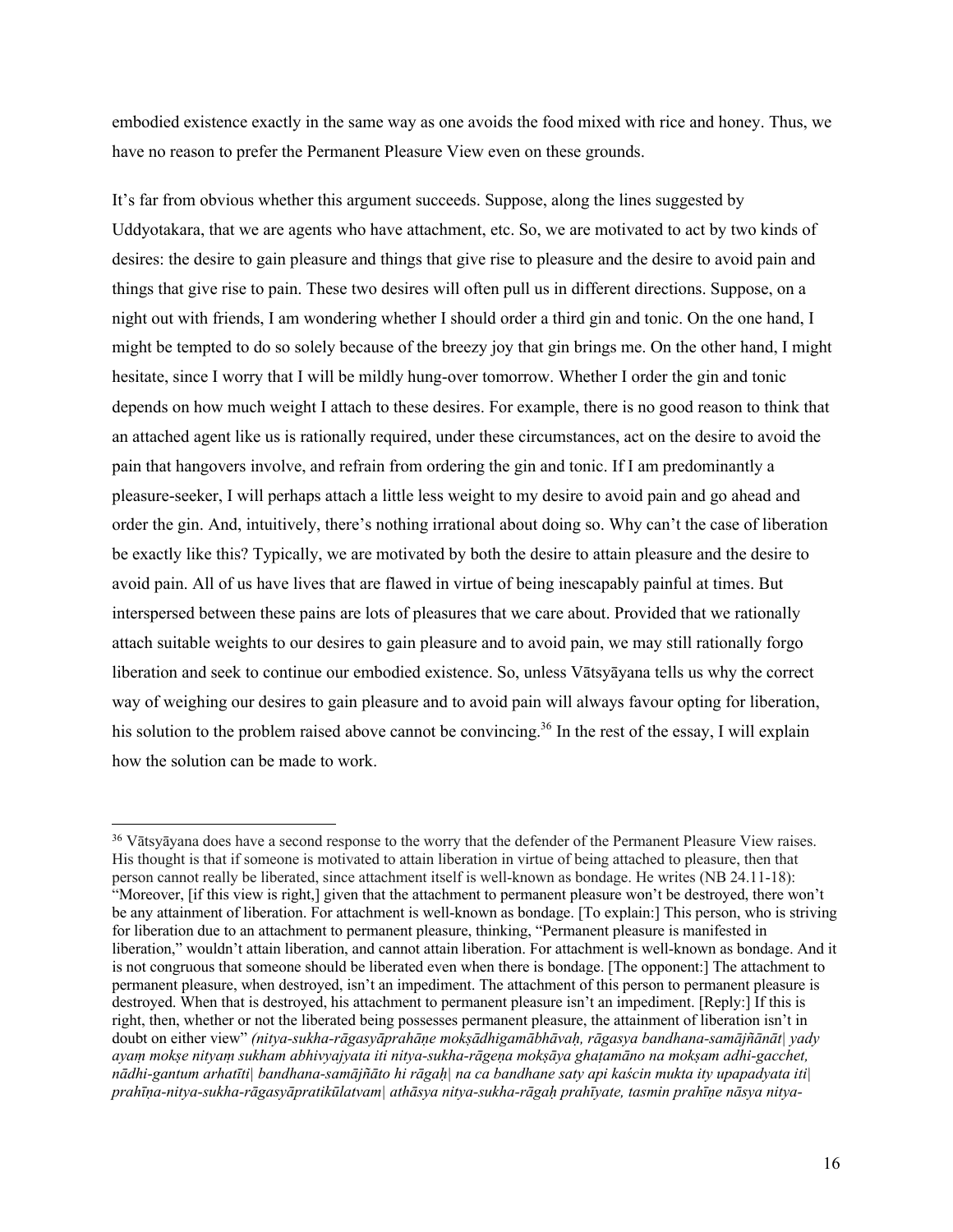#### **4. Shifting Motivational Profiles**

For Vātsyāyana, there is something wrong about the motivational profile of attached agents, i.e., agents who are motivated, in equal if not greater measure, by the desire to obtain pleasure. This is suggested by his defence of a certain principle.

*The Pain Principle.* We should treat all aspects of embodied existence as pain.<sup>37</sup>

When an attached agent fulfils the requirement laid down by the Pain Principle, she no longer sees anything as pleasant and sees everything as painful. As a result, she no longer is motivated to act for the sake of pleasure, and only desires to avoid pain. Thus, she undergoes a *shift* in her motivational profile, whereby she transforms into an unattached agent. From this perspective of detachment, she now sees that the only way of getting rid of pain once and for all is to free herself from repeated embodied existence. If I am right, then the Pain Principle gives us an indirect explanation of why even an attached agent should seek liberation. In a nutshell, the explanation is this. An attached agent should treat all aspects of embodied existence as pain. Once she does so, she should seek to avoid those aspects (since she also has the desire to avoid pain). That is why she should seek liberation.

Before moving on, it's worth explaining how this helps us address the worry that I raised at the end of the last section. Consider the gin and tonic example. In that scenario, it seems that I am rationally permitted to order a third gin and tonic because that will bring me pleasure. But Vātsyāyana would say that this is a mistake. If the Pain Principle is true, then it is irrational for me even to think that there is any pleasure to be gained from drinking the gin. So, no matter how much weight I actually attach to my desire for pleasure, I cannot rationally let considerations about pleasure play any role in my decision-making. The same goes for our deliberation about whether to continue our embodied existence. If the Pain Principle is true, we should treat all aspects of embodied existence as painful. So, no matter how much weight we *actually* attach to our desire for pleasure, we cannot rationally continue our embodied existence on the basis of the consideration that it promises to yield pleasure.

Why is the Pain Principle true? In the rest of this section, we shall look at Vātsyāyana's defence of this principle.

#### **4.1 A Contrast: The Naïve Pain Principle**

*sukha-rāgaḥ pratikūlo bhavati? yady evam, muktasya nityaṃ sukhaṃ bhavati, athāpi na bhavati, nāsyobhayoḥ pakṣayor mokṣādhigamo vikalpyate iti|*) 37 See Matilal (2004, p. 17-19).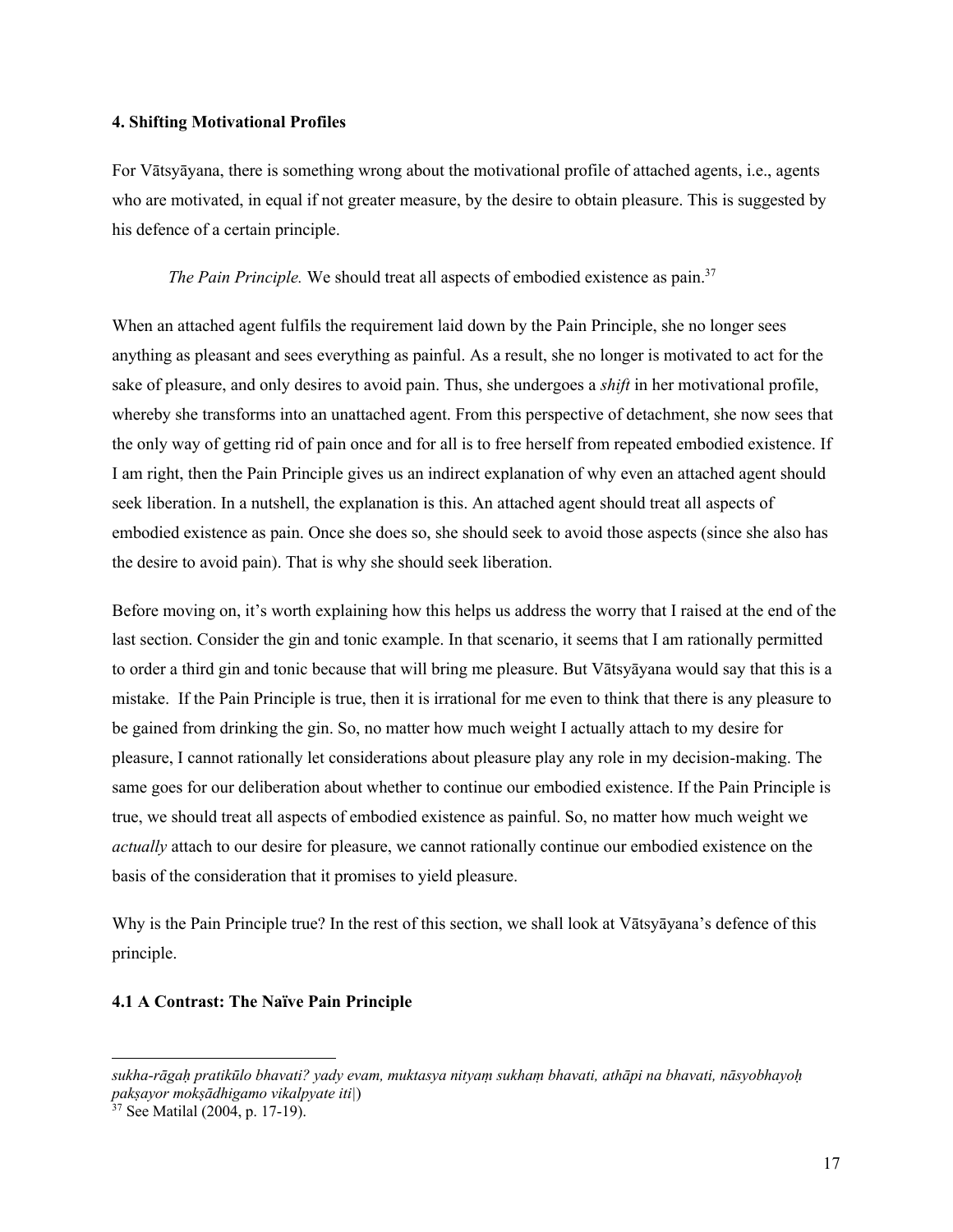An initial thought might be that the Pain Principle is true, because all aspects of embodied existence in fact are pain. This suggests:

*The Naïve Pain Principle.* All aspects of embodied existence are pain by their own nature.

The Naïve Pain Principle is a descriptive claim, but the Pain Principle is a normative one. But, using a suitable assumption (e.g., the assumption that, if a claim is true, we should treat it as true), we can explain why the Pain Principle is true by appealing to the Naïve Pain Principle.<sup>38</sup>

However, as Vātsyāyana notes in his commentary before NS 4.1.55, the Naïve Pain Principle is in tension with what we know by perception: all conscious living beings experience pleasure; it's not possible to deny its existence.

It has been said that "pain is that which has the defining characteristic of distress" (NS 1.1.21). Is this very claim a rejection of pleasure which is experienced within oneself (*pratyātma-vedanīya*) and is perceived by every living creature, or is it some other alternative? He has said that it's something else. Why? Surely, pleasure, witnessed by all ordinary people, cannot be rejected. Rather, this is a teaching of cultivation (*bhāvana*) of the label of pain (*duḥkha-saṃjñā*), for the sake of avoiding pain, addressed to someone who has become dejected with regard to the pain caused by the experience (*anubhava*) of the uninterrupted series of births and deaths, and, therefore, desires to avoid pain.<sup>39</sup>

When NS 1.1.21 defines pain as that which has the defining characteristic of distress, Vātsyāyana interprets it as saying that every aspect of embodied existence, including pleasure, counts as pain insofar as it is inextricably connected to pain. But this isn't supposed to be a literal denial of the existence of pleasure. Rather, it is meant to instruct someone who has become dejected with respect to the pain that is involved in our embodied existence and wishes to avoid it. This person is being taught to *cultivate the label of pain* with respect to all aspects of our embodied existence. In both Buddhist and non-Buddhist

<sup>&</sup>lt;sup>38</sup> Note that I am not relying here on the contested principle (sometimes called Hume's law) that it is not possible to derive a normative conclusion (i.e., a conclusion about what should or ought to be the case) solely from a descriptive premise (i.e., a premise about what is the case). Defenders of this principle say that, in order to derive a normative conclusion from a descriptive premise (or a set of descriptive premises), we would need an additional (normative) premise which connects the descriptive premise to the normative claim. For example, to derive the claim that one should not set a cat on fire from the premise that setting a cat on fire causes it gratuitous pain, we need an additional premise, i.e., that one should not cause any living being any gratuitous pain. I don't have to accept this. My point is simply that, merely from the claim that every aspect of embodied existence is pain, nothing follows about what we should believe about various aspects of our embodied existence, or how we should treat various aspects of our embodied existence. But if we adopt a suitable assumption, e.g., that, if a claim is true, we should treat it as true, or that, if an object is  $F$ , we should treat it as  $F$ , we should be able to derive the Pain Principle from the Naive Pain Principle.

<sup>39</sup> NB 244.11-245.2: *uktaṃ ca bādhanālakṣaṇaṃ duḥkham iti| tat kim idaṃ praty-ātma-vedanīyasya sarva-jantupratyakṣasya sukhasya pratyākhyānam, āhosvid anyaḥ kalpa iti? anya ity āha| katham? na vai sarva-loka-sākṣikaṃ sukhaṃ śakyaṃ pratyākhyātum| ayaṃ tu janma-maraṇa-prabandhānubhava-nimittād duḥkhān nirviṇṇasya duḥkhaṃ jihāsato duḥkha-saṃjñā-bhāvanopadeśo duḥkha-hānārtha iti|*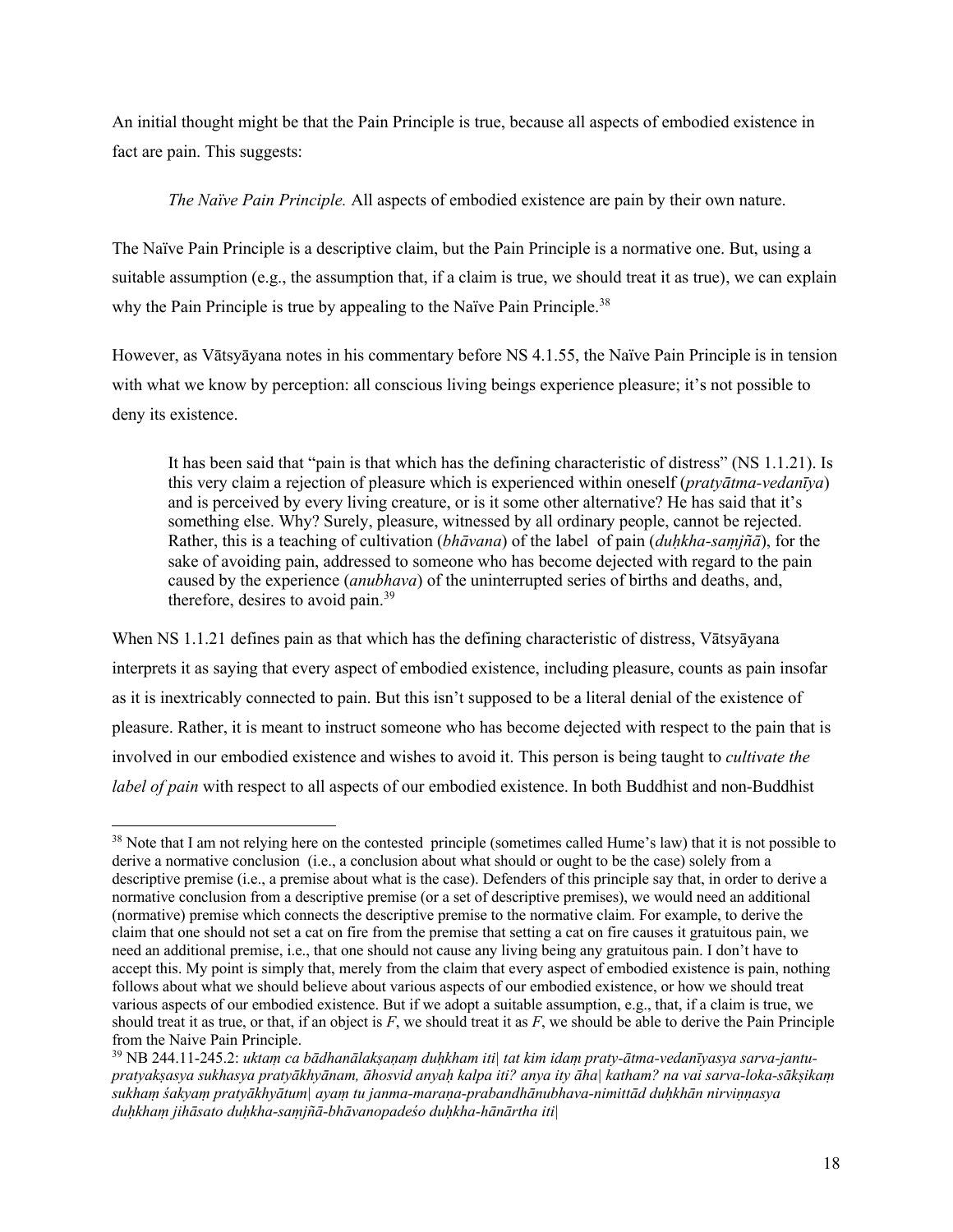contexts, the term "*bhāvana*" or "*bhāvanā*"—which I am translating here as "cultivation"—often refers to the sustained development of a mental state.<sup>40</sup> When a person is taught to cultivate the label of pain, she is being taught to engage in a sustained development of a mental state where she applies the label of pain to every aspect of embodied existence and thereby perceives everything as pain.

As Vātsyāyana emphasises in his commentary on NS 4.1.58, this isn't a literal use of the term "pain." Vātsyāyana here entertains a worry that if one asserts the sentence, "Birth is just pain," one thereby conveys that there is no pleasure involved in ordinary existence. That is false. The response to the worry is that this is an example of metonymy (*upacāra*). Here's the exchange.

[The opponent:] If this is so, why is it not said, "Birth is pain"? If such is to be said, the person who has said the following, "Birth is just pain," conveys the absence of pleasure.

[Reply:] So, this expression "just" is certainly for the sake of the cessation of birth.

[The opponent:] Why?

[Reply:] Birth isn't pain by its own nature, but rather in virtue of a metonymic use (*upacāra*) of "pain." The same is also true of pleasure. So, this [birth] is produced by this [pleasure] alone. However, birth is not simply pain. $41$ 

In his commentary on NS 1.2.14, Vātsyāyana gives an example of metonymy while discussing verbal tricks (*chala*) in a debate.<sup>42</sup> In order to describe the reactions of an audience to high melodrama in a play,

the distinction, consider two examples:

(2) The pen is mightier than the sword.

On the Nyāya explanation of these sentences, when (1) is uttered by Romeo, the expression "the sun" doesn't designate the primary referent of the expression, i.e., the sun, but rather something that is similar to the sun; in (2),

<sup>40</sup> For Buddhist uses of this term "*bhāvanā*" in this sense, see *Dīgha Nikāya* (DN xxxiii.1.10), *Majjhima Nikāya* (MN 36 and 44), especially the *Cūḷavedalla Sutta*, and *Aṅguttara Nikāya* (ANI I.iii.1 and 3 and I.vi.1-2). For relevantly similar uses of the term "*bhāvanā*" or "*bhāvana*" in the context of Yoga, see *Yoga-sūtra* 1.28, 1.33, 2.1, and 2.33 (YS 33.2, 38.10-12, 57.4-5, and 105.12). Amongst these passages, *Yoga-sūtra* 2.33—"When distressed by [wrong] thoughts, there should be cultivation of the opposite" (*vitarkabādhane pratipakṣabhāvanam*)—is particularly important, since it speaks of the cultivation of the opposite (*pratipakṣa-bhāvanā*). Following this, in the 9th chapter (*āhnika*) of *Nyāyamañjarī*, Jayanta claims that practising the cultivation of the opposite (*pratipakṣabhāvanābhyāsa*) can help us get rid of the defects (*doṣa*) by uprooting the underlying false awareness

<sup>(</sup>NM II 449.1-451.4); for discussion, see Slaje (1995). 41 NB 247.13.16: *yady evaṃ kasmād duḥkhaṃ janmeti nocyate? so 'yam evaṃ vācye yad evam āha duḥkham eva janmeti tena sukhābhāvaṃ jñāpayatīti janma-vinigrahārthīyo vai khalv ayam eva-śabdaḥ| katham? na duḥkhaṃ janma svarūpataḥ, kiṃ tu duḥkhopacārāt; evaṃ sukham apīti etad anenaiva nirvarttyate na tu duḥkham eva janmet*i| <sup>42</sup> Tzohar (2018) translates "*upacāra*" as "metaphor." This seems inaccurate. Both are non-literal uses of expressions: a metaphorical use of an expression involves the application of an expression to designate something similar to the primary referent of the expression, while a metonymic use of an expression involves the application of an expression to designate something that is an attribute of the primary referent of that expression. Just to understand

<sup>(1)</sup> Juliet is the sun.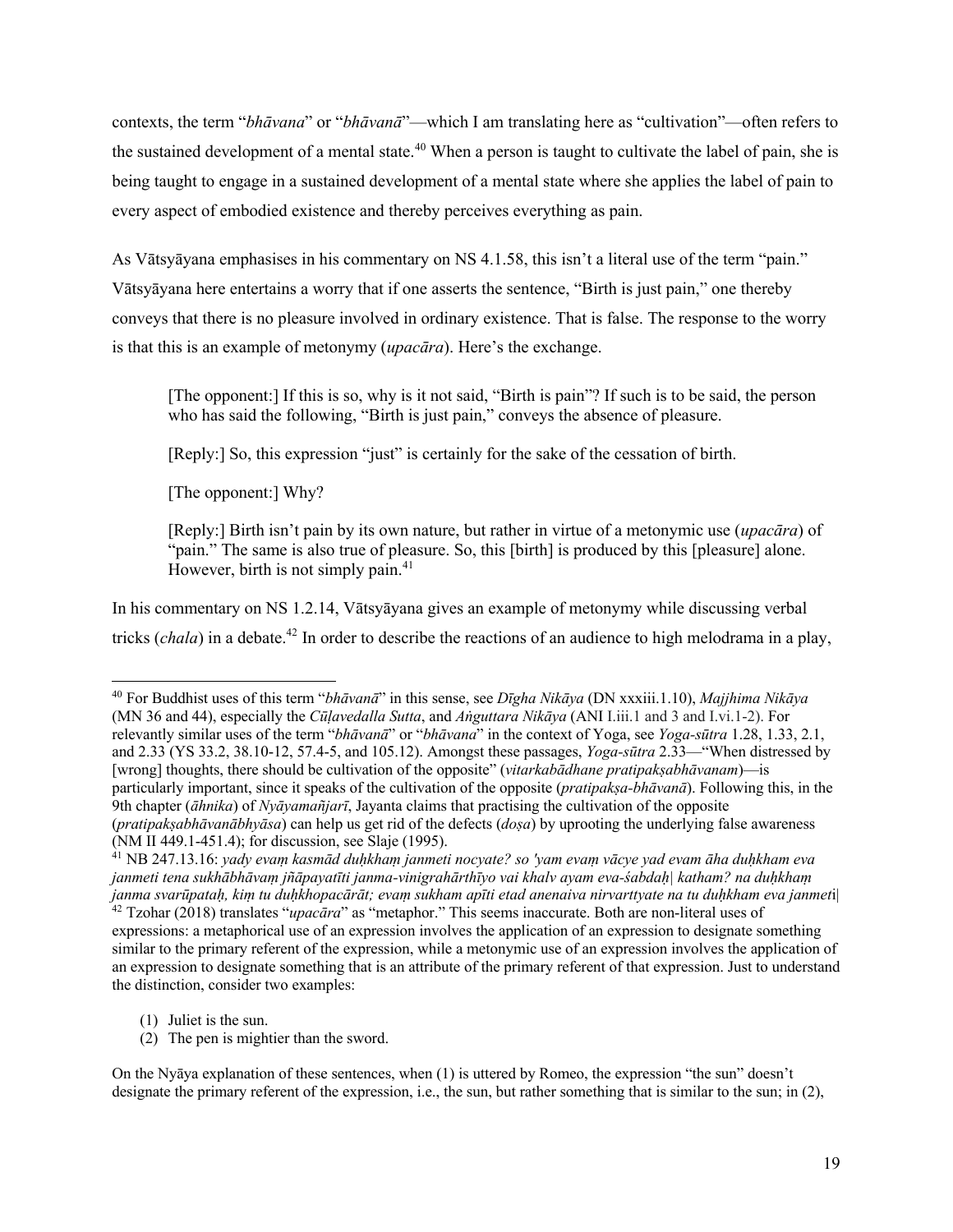someone might say, "The benches are crying" (*mañcāḥ krośanti*). But a quibbler might take this utterance literally, and say, "The people on the benches are crying. But the benches aren't crying" (*mañcasthāḥ puruṣāḥ krośanti, na tu mañcāḥ krośanti*). The problem, as Vātsyāyana diagnoses it, is that the hearer construes literally (*prādhānyena*) an expression—namely, "benches"—that is used in a secondary sense (*bhaktyā prayoge*). As Vātsyāyana goes on to explain, "Metonymy is characterised by a meaning that is derived (*nītārtha*) on the basis of accompaniment (*saha-caraṇa*), etc. The designation (*abhidhāna*) of an object that possesses something (*tad-vat*), when it isn't that thing (*a-tad-bhāve*), is metonymy."<sup>43</sup> Since the benches here are accompanied by the people sitting on them, the people, who possess the benches in virtue of the relation of sitting on them, are referred to or designated by means of the term "benches." That is why this is an instance of metonymy. The same is true of birth. The term "pain" doesn't literally refer to "birth." But pain is an attribute of any birth. So, we can refer to "birth" by using the term "pain" as a metonym. The same goes for pleasure insofar as it is invariably connected to pain.

In his sub-commentary on NS 1.1.21, Uddyotakara gives us some further reasons for thinking that the Naïve Pain Principle is false. The first is an argument from linguistic usage.

Some say that everything is pain by nature. This isn't right, since it conflicts with perception. For it's not possible to deny the existence of perceptible pleasure. Suppose it is said that it's a variety (*vikalpa*) of pain. Someone might say, "Pleasure is simply a variety (*vikalpa*) of pain. However, it doesn't exist by its own nature." No, since the negative particle (*nañ*) cannot be applied to a variety [of something]. For it isn't observed that the negative particle (*nañ*) is being applied to a variety [of something]. Indeed, with respect to a variety of brahmin, no one applies the term "non-brahmin." In the same way, the term "non-pain" shouldn't be applied to a kind of pain.<sup>44</sup>

Pleasure is called "non-pain." If it were a variety of pain, then we wouldn't call it "non-pain", just as we don't call a brahmin of a certain kind "non-brahmin." So, pleasure isn't a kind of pain.

The second argument is more complex.

Moreover, if there were no pleasure, then merit (*dharma*) would be futile. Since merit is the means to pleasure, merit will be futile in the absence of pleasure. It is not reasonable that the

the term "the pen" stands for the written word, which, in virtue of some relation, is an attribute of the primary referent, i.e., the pen.

<sup>43</sup> NB 49.17-18: *upacāro nītārthaḥ sahacaraṇādi-nimittena| atad-bhāve tad-vad-abhidhānam upacāraḥ|*

<sup>44</sup> NV 80.9-13: *sarvam svarūpato duḥkham iti kecit| na, pratyakṣa-virodhāt| na hi pratyakṣaṃ sukhaṃ śakyaṃ pratyākhyātum iti| duḥkha-vikalpa iti cet? athāpīdaṃ syād duḥkha-vikalpa eva sukham iti, na punaḥ svarūpato'stīti? na, vikalpe nañ-prayogāsambhavāt| na hi vikalpe nañ pravartamāno dṛṣṭaḥ| na hi brāhmaṇa-viśeṣe bhavaty abrāhmana iti| evaṃ duḥkha-viśeṣe'duḥkham iti na syāt|*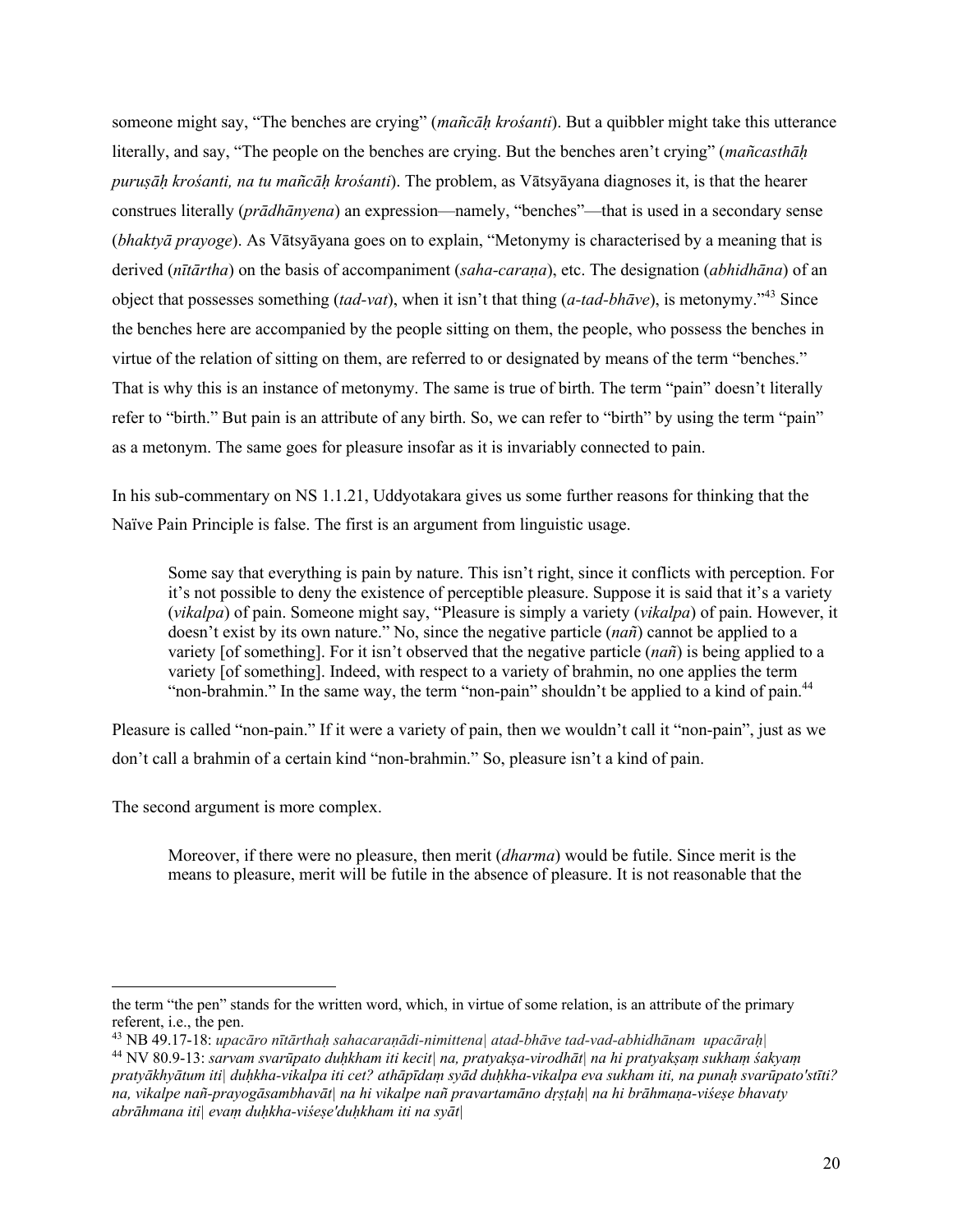result of merit is the cessation of pain. For, then, given that there would be the undesirable consequence that merit has an absence as its result, merit would have an absence as its result.<sup>45</sup>

If there were no pleasure (but only pain), then there couldn't be any experience of pleasure, so the merit we may have accumulated by performing virtuous acts would have no effect. And if the result of such action were only the removal of existing pain, then it would have an absence as an effect. This contradicts the ordinary manner in which merit is supposed to work: for example, rituals like the new-moon and fullmoon sacrifices *(darśa-paurnamāsa)* are supposed to produce merit, which, in turn, is supposed to produce a positive effect, e.g., heaven.

The third argument is that, according to Uddyotakara's theory of practical motivation, there are two different kinds of practical undertakings depending on the underlying motivation.

Moreover, the two-fold-ness of practical undertakings, which is ordinarily observed, wouldn't exist. One person undertakes action, thinking, "I shall attain a benefit." The other undertakes action, thinking, "I shall avoid something undesired." Given that there will be no benefit [i.e., pleasure], there would be no two-fold-ness of practical undertakings in ordinary practice.<sup>46</sup>

Some practical undertakings are motivated by the desire to obtain pleasure, while others are motivated by the desire to avoid pain. This distinction between the two kinds of practical undertakings wouldn't make sense if everything were just pain by its own nature. Why should we want to keep the distinction? The distinction at least helps us explain the difference between an attached agent and an unattached one. The attached person acts out of both kinds of desires, while the unattached acts only out of the second.

The fourth argument is the most significant. The thought is that the advice that various sages give namely, that one should treat every aspect of one's embodied existence as pain—wouldn't make sense if everything were actually pain.

Furthermore, the cultivation of pain (*duhkha-bhāvanā*) wouldn't be taught. For, given that the opposite (*pratipakṣa*) [i.e., pleasure] would be absent, there would also not be any attachment (*sakti*) [to pleasure]. Since no one is attached to pain, the cultivation of pain wouldn't be taught. Therefore, everything is not "pain" in the primary sense. Rather, everything is said to be "pain" by way of teaching the cultivation of pain. <sup>47</sup>

<sup>45</sup> NV 80.13-16: *yadi ca sukhaṃ na syād dharma-vaiyarthyam| kiṃ kāraṇam sukha-sādhanaṃ dharma iti, sukhaṃ ca nāstīti vyartho dharmaḥ| duḥkha-pratiṣedhaḥ phalam asyeti na yuktam, dharmasyābhāva-phalatva-prasaṅgāt abhāva-phalo dharma iti syāt|* 

<sup>46</sup> NV 80.16-18: *pravṛtti-dvaitaṃ ca loke dṛṣṭam tan na syāt| hitam āpsyāmīty ekaḥ pravartate, aniṣṭaṃ hāsyāmīty aparaḥ, hitasyābhāvāt pravṛtti-dvaitaṃ loke na syāt|* 

<sup>47</sup> NV 80.19-20: d*uḥkha-bhāvanopadeśaś ca na syāt, pratipakṣābhāve sakty-abhāvāt| na hi kaścid duḥkhe sajyata iti duḥkha-bhāvanopadeśo na syāt| tasmāt mukhyataḥ sarvaṃ duḥkham, duḥkha-bhāvanopadeśena tu duḥkham ity ucyata iti|*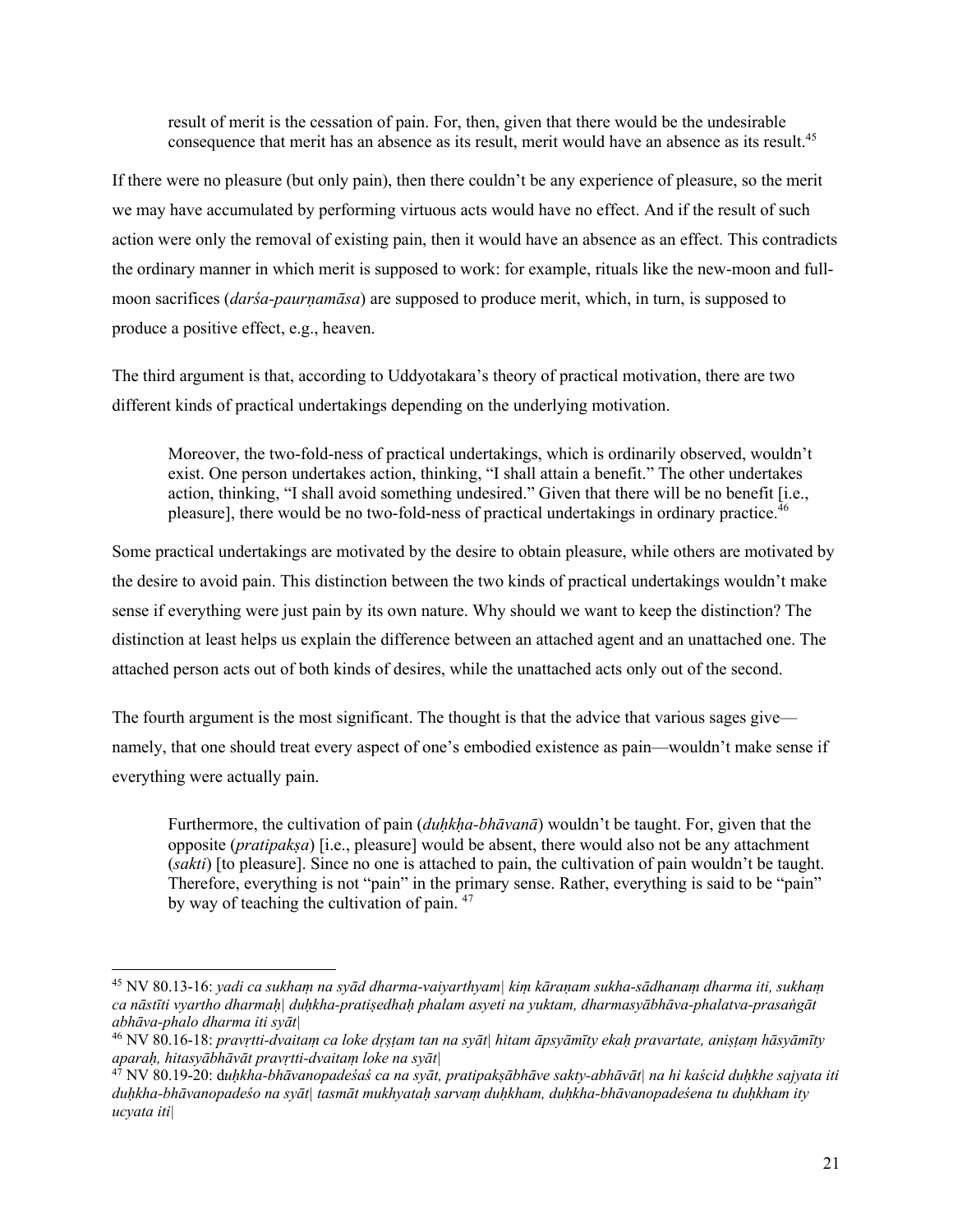The reason why the advice makes sense is that we in fact experience pleasure, and this experience leads to bad consequences. To counteract those bad consequences, it's necessary for us to focus on pain. As Uddyotakara notes, if everything were pain, then its opposite, i.e., pleasure, wouldn't exist. So, there would be no attachment to pleasure. Since no one is attached to things other than pleasure, e.g., pain, Vātsyāyana's advice that we cultivate the label of pain wouldn't make much sense either.

While these arguments may show that the Naïve Pain Principle is false, it still doesn't explain why the *Pain Principle* is correct.

#### **4.2 Three Arguments for the Pain Principle**

Vātsyāyana gives at least three arguments for the Pain Principle in his commentary on NS 4.1.55-8.

The first argument is the *Argument from Connection*. In his commentary on NS 4.1.55—"All production of embodied existence is simply pain due to a connection with various kinds of distress"(*vividhabādhanā-yogād duḥkham eva janmotpattiḥ*)—Vātsyāyana argues that, if a person were to notice the many different kinds of distress that embodied beings are subject to, she would (rationally) come to think of both pleasure and the means to pleasure as pain.

Since 'birth' means that which is born [rather than the event of being born], it stands for the body, the senses, and awareness-events. The appearance (*prādurbhava*) of the body and so on, which involve an arrangement of parts, is production. Pain is of many kinds: slight, moderate, and acute. Acute pain belongs to beings in hell, whereas moderate pain belongs to animals. Human beings undergo slight pain, and gods and unattached beings undergo even slighter pain. In this way, for a person who perceives these places of production [i.e., beings born with a body, etc.] as connected to pain, the label (*saṃjñā*) of pain is established with respect to pleasure and with respect to the body, the senses, and the awareness-events that serve as a means to pleasure. Due to the establishment of the label of pain, a label of disinterestedness (*anabhirati*) is established with respect to all the realms.<sup>48</sup> The person who devotes himself to the label of disinterestedness, the thirst with respect to all the realms is broken. Due to the abandonment of the thirst, he is freed from all pain. This is just as in the case of a person, who, taking milk to be poison due to a connection with poison, doesn't acquire it. As he doesn't acquire it, he doesn't attain the pain of  $death<sup>49</sup>$ 

<sup>48</sup> For a parallel discussion of the label of disinterestedness with respect to all realms (*sabbaloke anabhiratasaññā*) in a Buddhist context, see *Aṅguttara-Nikāya* (ANIV XLVI.9-10). 49 NB 245.7-14: *janma jāyate iti śarīrendriyabuddhayaḥ| śarīrādīnāṃ ca saṃsthāna-viśiṣṭānāṃ prādurbhāva* 

*utpattiḥ| vividhā ca bādhanā hīnā madhyamā utkṛṣṭā ceti| utkṛṣṭā nārakiṇām, tiraścāṃ tu madhyamā, manuṣyāṇāṃ tu hīnā, devānāṃ hīnatarā vītarāgāṇāṃ ca| evaṃ sarvam utpatti-sthānaṃ vividha-bādhanānuṣaktaṃ paśyataḥ sukhe tat-sādhaneṣu ca śarīrendriyabuddhiṣu duḥkha-saṃjñā vyavatiṣṭhate| duḥkha-saṃjñā-vyavasthānāt sarvalokeṣv anabhirati-saṃjñā bhavati| anabhirati-saṃjñām upāsīnasya sarva-loka-viṣayā tṛṣṇā vicchidyate, tṛṣṇāprahāṇāt sarva-duḥkhād vimucyate iti| yathā viṣa-yogāt payo viṣam iti budhyamāno nopādatte, anupādadāno maraṇaduḥkhaṃ nāpnoti||*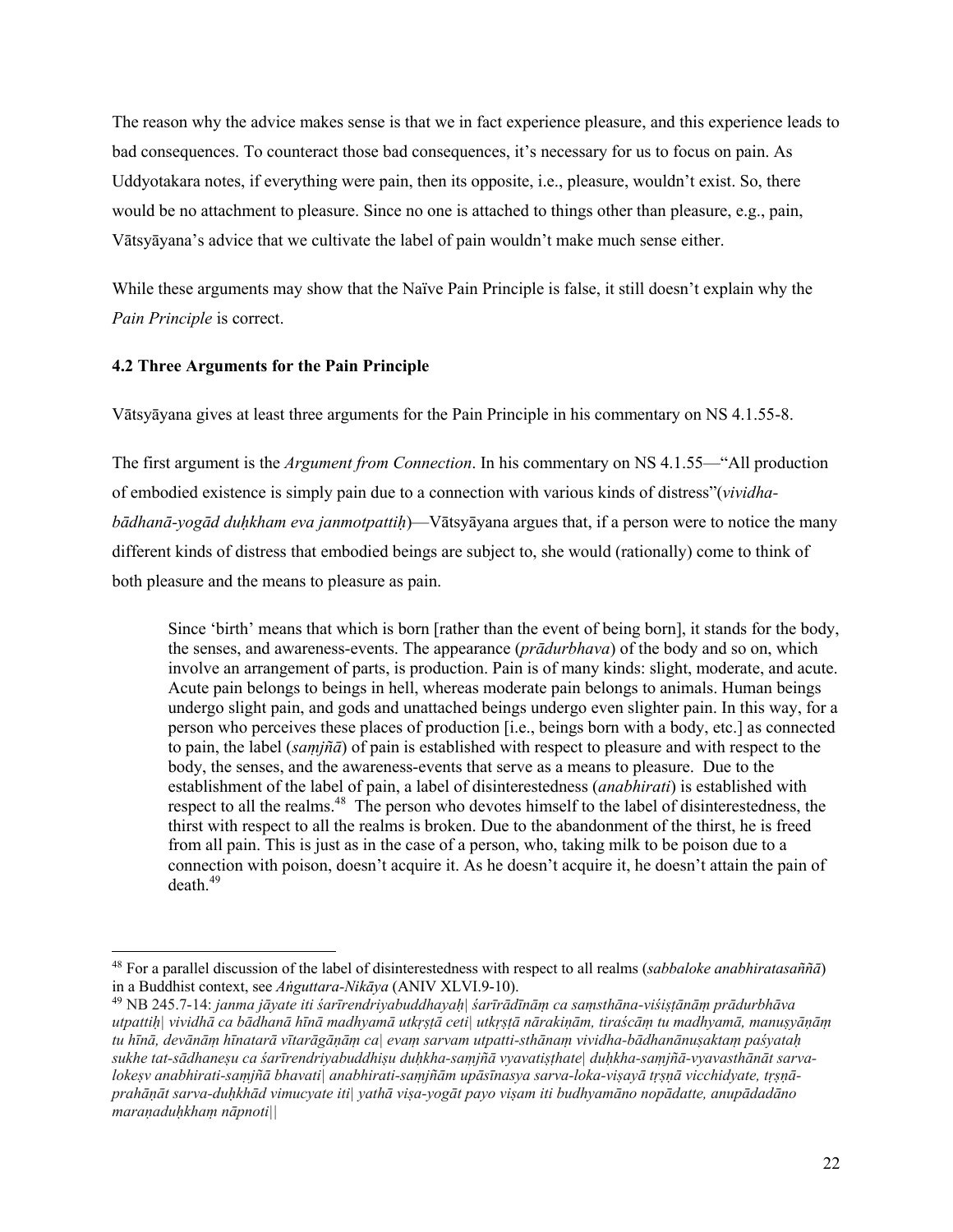The thought depends on the previously discussed analogy of the food mixed with poison. Suppose one knows that there is poison in the saucer of milk. One may desire the pleasure of drinking milk, but one also knows that the deadly consequences of poison outweigh the benefits of drinking the milk. In such a scenario, regarding the milk mixed with poison merely as poison and not as milk (and therefore disregarding the benefits of milk) might help one steer clear of it, and thus may prevent one from undergoing the pain of death. In the same way, embodied existence contains both pleasure and pain, but the pain outweighs (both in variety and amount) the pleasure. So, treating all aspects of embodied existence as pain helps us disregard their attractions, and thus allows us to effectively avoid pain that accompanies embodied existence. Regarding all these pleasures as pain loosens our attachment to them. This paves the way for freedom from all suffering. That is why one should treat all aspects of embodied existence as pain.

The second argument is the *Argument from Desire*. It proceeds from the idea that if we apprehend pleasure as pleasure, we will end up in more pain than we otherwise would. In his commentary on NS 4.1.57—"For someone who experiences, there is no absence of the cessation of distress due to the defect of seeking" (*bādhanā-nivṛtter vedayataḥ paryeṣaṇa-doṣād apratiṣedhaḥ*)—Vātsyāyana explains the thought as follows.

Seeking (*paryeṣaṇa*) is craving (*prārthanā*), the thirst for obtaining an object. The defect of seeking is this. The one who experiences [pleasure or a means to pleasure as such] seeks it. That thing which this person seeks either isn't obtained, or, having been obtained, is endangered. Or, something lesser is obtained, or the object is obtained along with many obstacles. Due to this defect of seeking, there are many kinds of mental sorrow (*mānasa-santāpa*). In this way, for the one who experiences [pleasure or a means to pleasure as such], there is no cessation of distress due to the defect of seeking. Since the cessation of distress is absent, the cultivation of the label of pain is taught. For this reason, birth is pain, not due to the absence of pleasure.<sup>50</sup>

The argument is this. The experience of pleasure, when one regards it as pleasure, gives rise to more suffering than pleasure. This is because, when one apprehends pleasure as pleasure (or a means to pleasure as a means to pleasure), that apprehension gives rise to cravings, and cravings are never fully satisfied, thus giving rise to many different kinds of mental pain. So, the only way to avoid such pain is to not to apprehend pleasure as pleasure (or a means to pleasure as a means to pleasure) but rather as pain, so that no desire for re-experiencing such pleasure arises again.

<sup>50</sup> NB 246.7-12: *paryeṣaṇaṃ prārthanā viṣayārjana-tṛṣṇā| paryeṣaṇasya doṣo yad ayaṃ vedayamānaḥ prārthayate tac cāsya prārthitaṃ na sampadyate, sampadya vā vipadyate, nyūnaṃ vā sampadyate, bahu-pratyanīkaṃ vā sampadyate iti etasmāt paryeṣaṇa-doṣān nānāvidho mānasaḥ santāpo bhavati| evaṃ vedayataḥ paryeṣaṇadoṣād bādhanāyā anivṛttiḥ| bādhanā'nivṛtter duḥkha-saṃjñā-bhāvanam upadiśyate | anena kāraṇena duḥkhaṃ janma na tu sukhasyābhāvād iti*|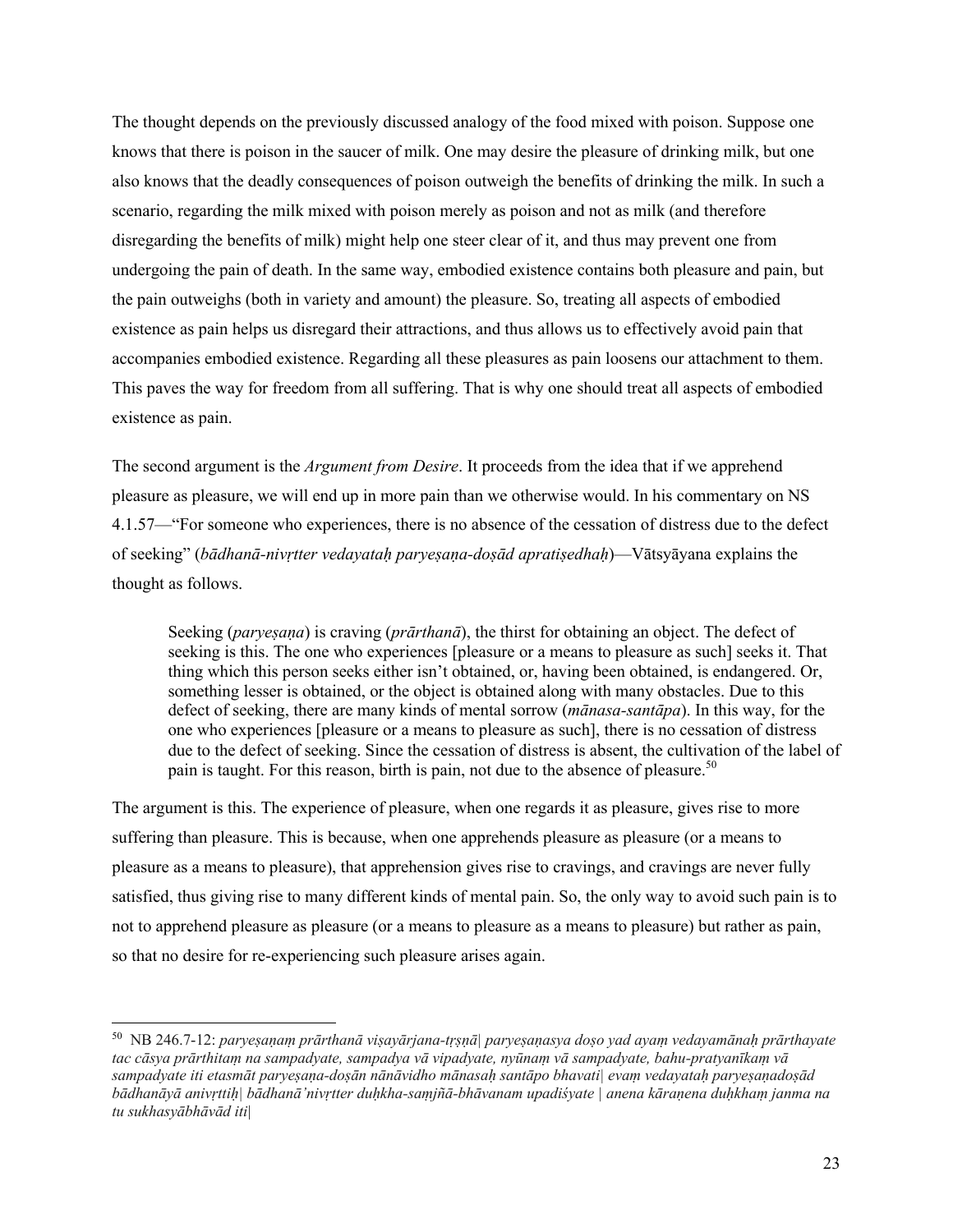The third argument is the *Argument from Error*. It proceeds from the idea that if we apprehend the pleasure involved in embodied experience as pleasure, we will end up falsely treating even the pain involved in embodied existence as pleasure insofar as it serves as a means to pleasure. In his commentary on NS 4.1.57—"And since there is erroneous awareness of pleasure in varieties of pain" (*duḥkhavikalpe sukhābhimānāc ca*)—Vātsyāyana explains the thought as follows.

And this person, who abides in pleasure, takes pleasure to be the final aim of human existence, thinking, "There is no highest good other than pleasure, and, when pleasure is attained, one attains one's end and accomplishes that which was to be accomplished." On the basis of a false awareness (*saṅkalpa*), he is attached to pleasure and to the objects that serve as the means to pleasure. Being so attached, he strives for pleasure. For this person who is striving, there arise all the different kinds of pain which are caused by birth, old age, disease, death, contact with agreeable things, separation from disagreeable things, and the dissatisfaction of cravings. Yet, he erroneously takes this variety (*vikalpa*) of pain to be pleasure. Pain is a constituent element (*aṅga*) of pleasure. It is not possible to attain pleasure without attaining pain. The person, whose intellect (*buddhi*) is struck by the perception of pleasure in the form, "This is indeed pleasure, since it is a means for attaining that pleasure", rushes on and doesn't surpass the cycle of rebirth, following what is said [in the *Chandogya Upaniṣad* 5.10.8], "Be born! Die!" The cultivation of the label of pain is taught as an antidote (*pratipakṣa*) to this label of pleasure. Birth (*janman*) counts as "pain" due to a connection with pain, not due to an absence of pleasure.<sup>51</sup>

The thought is that we tend to treat even pain as pleasure insofar as it serves as a means to pleasure. That is counterproductive, since it inures us to the painfulness of embodied existence, thereby preventing us from getting out of the cycle of rebirth. So, if we want to avoid this error that perpetuates the pain involved in embodied existence, the best policy will be to treat all aspects of embodied existence as pain. We therefore need to cultivate the label of pain with respect to embodied existence, and treat the pleasure involved in embodied existence as pain.

Let's take stock. If these arguments are sound, then the Pain Principle is true. If we accept the *Pain Principle*, then we should treat all aspects of embodied existence as pain and therefore must lose all desire for pleasure and objects that give rise to pleasure. As a result, we should only retain our desire to avoid pain. So, our motivational profile should come to match that of an unattached agent. Since liberation consists in permanent freedom from pain, we would then be required by rationality to seek liberation. That is how we would be rationally motivated to seek liberation.

<sup>51</sup> NB 247.3-12: *ayaṃ khalu sukha-saṃvedane vyavasthitaḥ sukhaṃ paramapuruṣārthaṃ manyate na sukhād anyan niḥśreyasam asti sukhe prāpte caritārthaḥ kṛta-karaṇīyo bhavati| mithyā-saṅkalpāt sukhe tat-sādhaneṣu ca viṣayeṣu saṃrajyate, saṃraktaḥ sukhāya ghaṭate, ghaṭamānasyāsya janma-jarā-vyādhi-prāyaṇāniṣṭa-saṃyogeṣṭa-viyogaprārthitānupapatti-nimittam anekavidhaṃ yāvad duḥkham utpadyate| taṃ duḥkha-vikalpaṃ sukham ity abhimanyate| sukhāṅga-bhūtaṃ dukham| na duḥkham anāsādya śakyaṃ sukham avāptum| tādarthyāt sukham evedam iti sukhasaṃjñopahataprajño jāyasva ceti saṃdhāvatīti saṃsāraṃ nātivarttate| tad asyāḥ sukha-saṃjñāyāḥ pratipakṣo duḥkha-saṃjñā-bhāvanam upadiśyate|duḥkhānuṣaṅgād duḥkhaṃ janmeti, na sukhasyābhāvāt|*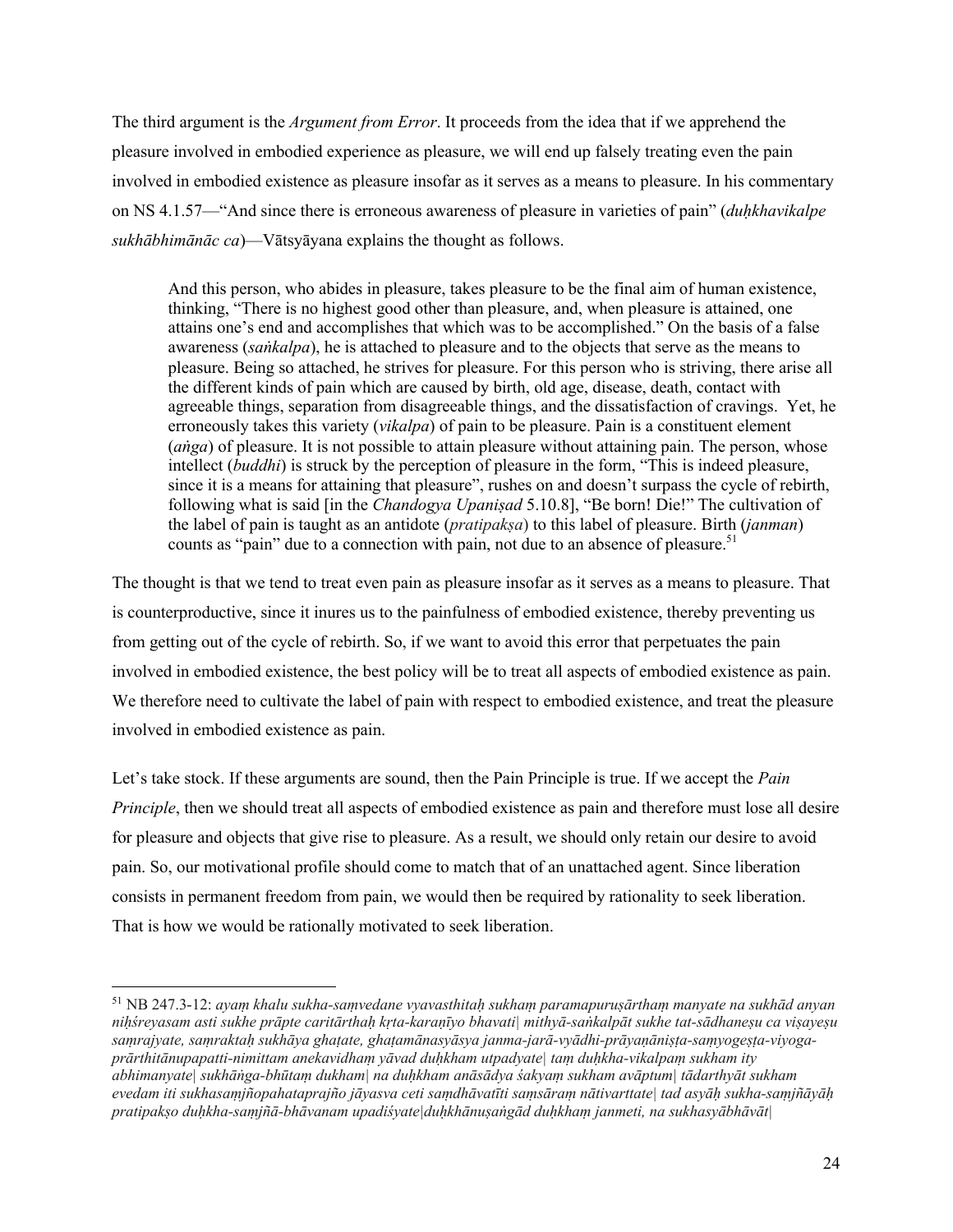#### **5. Manipulating Desires with Labels**

In this last section, I want to argue that the theoretical work that the Pain Principle is supposed to do within Vātsyāyana's framework reveals something quite general about his theory of human motivation. According to Vātsyāyana, we can transform our motivational profile simply by adopting certain meditative practices where we use certain labels and not others to think about the world and ourselves.

# **5.1 The False Origins of Attachment and Aversion**

Vātsyāyana argues that the three defects—attachment, aversion, and delusion—are all based on or involve false awareness of some sort.<sup>52</sup> Why? Following NS  $3.1.26$ —"No, since attachment and so on have a *saṅkalpa* as their cause" (*na, saṅkalpanimittatvād rāgādīnām*)—Vātsyāyana's story appeals to a mental state called *saṅkalpa*. He repeats the story at a number of places.

Indeed, it is found that this attachment of living beings that enjoy intentional objects (*viṣaya*) is produced by a *saṅkalpa.* And a *saṅkalpa* has as its origin (*yoni*) the recollection (*anucintana*) of intentional objects that experienced earlier.<sup>53</sup>

Attachment and aversion don't arise in anyone who isn't deluded. But, in a deluded person, they arise in accordance with a *saṅkalpa*. The *saṅkalpa*s that are agreeable (*rañjanīya*) with respect to intentional objects are causes of attachment. The *saṅkalpa*s that are disagreeable (*kopanīya*) are causes of aversion. And both these kinds of *saṅkalpa*s are nothing other than delusions, since they have the characteristic of being false awareness. These very attachment and aversion have delusion as their origin.<sup>54</sup>

From false *saṅkalpa-*s that are agreeable, disagreeable and deluding (*mohanīya*), desire, attachment and delusion arise.<sup>55</sup>

The intentional objects of desire are objects of the senses. That is why they are said to be colour, etc. And, when those are made into objects of false *saṅkalpa*s (*mithyāsaṅkalpyamānā),* they give rise to attachment, aversion, and delusion.<sup>56</sup>

<sup>52</sup> Compare Nāgārjuna's *Mūla-madhyamaka-kārikā* 23.1 (MMK 198.8-9): "Attachment, aversion, and delusion are said to be produced by a *saṅkalpa*; they arise depending indeed on an error that is either good or bad (*saṅkalpaprabhavo rāgo dveṣo mohaś ca kathyate | śubhāśubhaviparyāsān saṃbhavanti pratītya hi ||*) In his commentary, Candrakīrti says that"*saṅkalpa*" is simply thought (*vitarka*). 53 NB 150.11-2 on NS 3.1.26: *ayaṃ khalu prāṇināṃ viṣayān āsevamānānāṃ saṅkalpajanito rāgo gṛhyate|* 

*saṅkalpaś ca pūrvānubhūta-viṣayānucintana-yoniḥ|*

<sup>54</sup> NB 221.9-11 on NS 4.1.6: *amūḍhasya rāgadveṣā notpadyete| mūḍhasya tu yathā-saṅkalpam utpattiḥ| viṣayeṣu rañjanīyāḥ saṅkalpā rāgahetavaḥ| kopanīyāḥ saṅkalpā dveṣa-hetavaḥ| ubhaye ca saṅkalpā na mithyā-pratipattilakṣaṇatvān mohād anye| tāv imau moha-yonī rāgadveṣāv iti|*

<sup>55</sup> NB 256.11-2 on NS 4.1.68: *mithyā-saṅkalpebhyo rañjanīya-kopanīya-mohanīyebhyo rāga-dveṣa-mohā utpadyante…*

<sup>56</sup> NB 259.14-5 on NS 4.2.2: *kāmaviṣayā indriyārthā iti rūpādaya ucyante| te ca mithyāsaṅkalpyamānā rāgadveṣamohān pravartayanti|*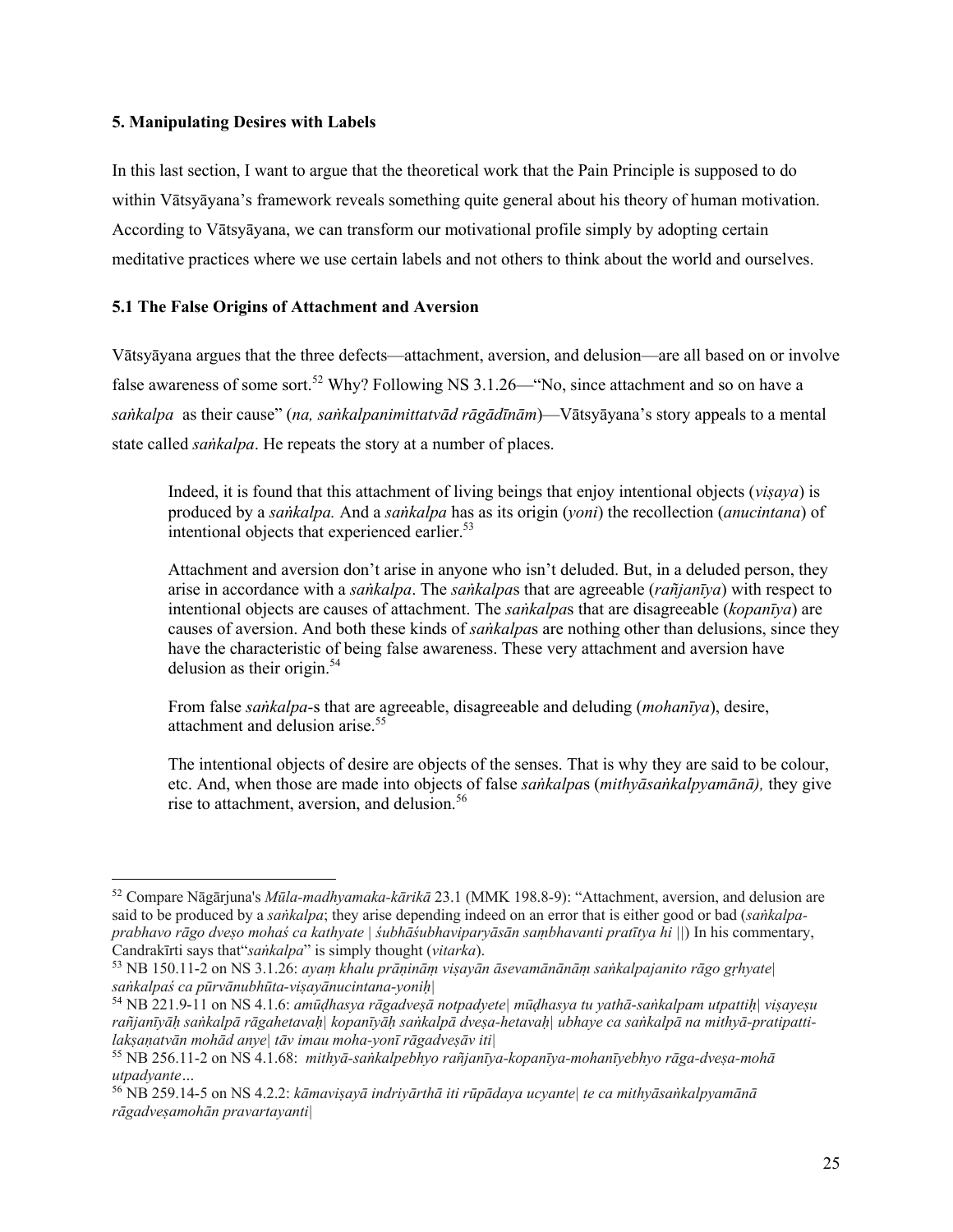From these passages, it is clear that, for Vātsyāyana, a *saṅkalpa* is a false awareness,<sup>57</sup> which can be of three kinds: agreeable, disagreeable, and deluding. Presumably, when an agent recollects a previously experienced object, she undergoes an awareness-event that portrays that object in a certain way. That is a *saṅkalpa*. When the *saṅkalpa* is agreeable, it portrays the object in a pleasing way. Then, it gives rise to attachment towards that and other similar objects. When it is disagreeable, it portrays the object in an unpleasant way. That gives rise to aversion. Finally, when it is deluding, it perhaps portrays the object in an inaccurate way, which in turn gives rise to a delusion. But, since, for Vātsyāyana, any false awareness is a kind of delusion, any *saṅkalpa* must also count as a delusion. So, attachment and aversion only arise in beings who are deluded in some way. That is why delusion is the most vicious of the three defects (NB 221.7-8 and 256.14-6 on NS 4.1.6 and NS 4.1.68).

This seems like a radical claim, so let me explain why it might make sense. For Vātsyāyana, delusions are of four kinds: false awareness (*mithyā-jñāna*), uncertainty (*vicikitsā*), pride (*māna*), and confusion (*pramāda*) (NB 220.7-8 on NS 4.1.3). Amongst these, *saṅkalpa*s fall under the category of false awareness. But do all our attachments and aversion depend on some kind of false awareness? The typology of desire that Vātsyāyana puts forward does seem to suggest this.

Start with attachment. As Vātsyāyana notes, there are five kinds of attachment: lust (*kāma*), stinginess (*matsara*), longing (*spṛhā*), thirst (*tṛṣṇā*), and greed (*lobha*). Uddyotakara explains these as follows.

Amongst those, lust is the desire with respect to women; the craving that arises with respect to women is lust. And thus, they have said, "He who doesn't lust doesn't rejoice." The desire not to give up something that isn't be diminished is stinginess; stinginess is the desire not to give up something which, when given away or enjoyed, isn't diminished, e.g., the desire of the form, "May he not drink the water from the king's reservoir." The desire to acquire an unowned object is longing; the desire to obtain an object that isn't owned is longing. Thirst is the cause of being connected to rebirth; the craving for rebirth is thirst. Greed is the desire to unjustifiably (*pramāṇa-viruddha*) acquire someone else's possession; a person who acquires someone else' possession unjustifiably is called greedy.58

<sup>58</sup> NV 424.16-425.3: *tatra kāmaḥ strī-gatābhilāṣaḥ| yā strī-gatā prārthanā sā kāma iti| evaṃ cāhuḥ nākāmayamāno maṇḍayata iti| akṣīyamāṇa-vastv-aparityāgecchā matsaraḥ| yad vastu dīyamānam upabhujyamānaṃ vā na kṣīyate tad-aparityāgecchā matsaraḥ, sā matsaraḥ| yathā rājakīyodapānān modakaṃ pa iti|* 

<sup>57</sup> Uddyotakara doesn't seem to agree with Vātsyāyana here. In his sub-commentary on NS 3.1.24, while explaining Vātsyāyana's claim that the recollection (*anu-cintana*) of a previously experienced object is the origin of attachment, he says: "The craving (*prārthanā*) for an intentional object that was experienced earlier is the *saṅkalpa*" (*pūrvānubhūta-viṣaya-prārthanā saṅkalpaḥ*) (NV 347.14). The problem with this interpretation is that it makes it hard to understand how *saṅkalpa* could be a kind of delusion or a false awareness. In his commentary, Vācaspati glosses this remark by saying that: "The meaning of the sentence '*pūrvānubhūta-viṣaya-prārthanā saṅkalpaḥ*' is that the *saṅkalpa* that is for the sake of a craving is the *saṅkalpa* behind that craving, and that has as its intentional object something that was experienced earlier" (*pūrvānubhūta-viṣaya-prārthanā saṅkalpaḥ|prārthanārthaḥ saṅkalpaḥ prārthanā-saṅkalpaḥ| sa ca pūrvānubhūtaviṣayaityarthaḥ|)* (NVTT 475.1-2).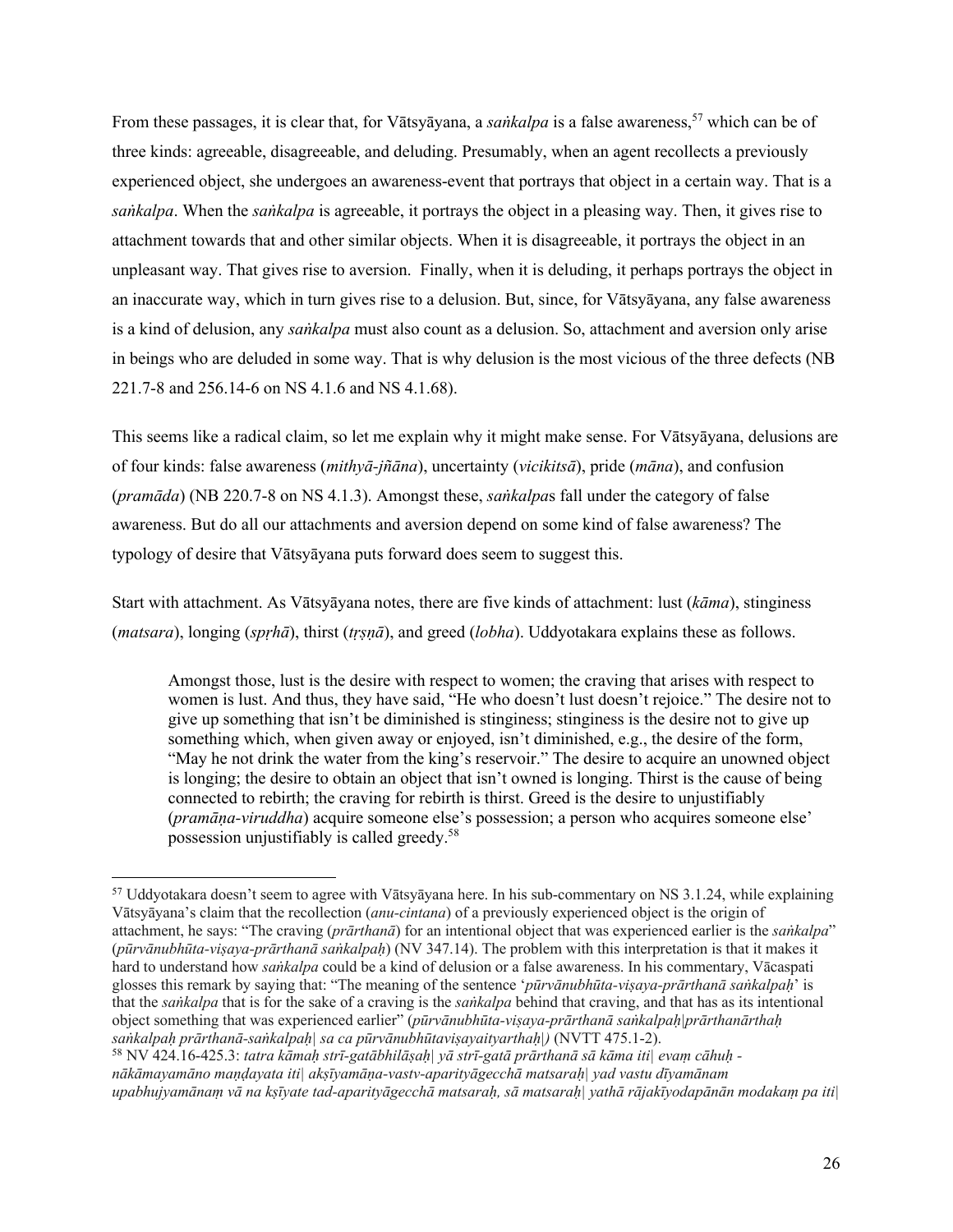Vātsyāyana goes on to explain that the defining characteristic of all these different kinds of attachment is clinging (*āsakti*), which Uddyotakara glosses as inclination (*abhiṣaṅga*) towards various objects (NB 220.10; NV 426.1-2).

Let's move on to aversion. Aversions, for Vātsyāyana, are also of five kinds: anger (*krodha*), envy (*īrṣyā*); indignation (*asūyā*); malice (*droha*); and vengefulness (*amarṣa*) (NB 220.7 on NS 4.1.3). Uddyotakara explains these as follows.

Anger is the cause of the agitation of the substrata of the body and the senses; anger is that upon the production of which the substrata of the body and the senses are agitated. Jealousy is the desire to thwart the adherence (*abhiniveśa*) of others to a common object; the desire to thwart the adherence of others to that which is common, i.e., unacquired by anyone, is jealousy. Indignation is impatience with respect to others' virtues; the impatience that arises after one hears about others' virtues is indignation. Malice is the desire to harm others; the desire of an incapable person to harm others is malice. Vengefulness is the intolerance of someone who has been harmed; the intolerance of someone who has been harmed is vengefulness.<sup>59</sup>

Vātsyāyana goes on to explain that the defining characteristic of all these different kinds of aversion is non-endurance (*amarṣa*), which Uddyotakara takes to be a form of intolerance with respect to pain and the means to pain (NB 220.10; NV 426.2). $^{60}$ 

For Vātsyāyana, all these attachments and aversions are based on a mistake either about the objects of the senses that we are attached or averse to, or about ourselves. In some of these cases, the explanation might be obvious. For example, in the case of stinginess or greed or jealousy, the desire may be driven by a false belief about who should be or is the rightful owner of an object; similarly, indignation may be based on a false belief about one's own superiority, malice may be based on the false belief that one can harm another person, and vengefulness may be based on the false idea that one harmful act can be compensation for or undo the effects of another harmful act. What I want to focus on is Vātsyāyana's

*a-sva-vastv-āḍānecchā spṛhā| yad vastu svaṃ na bhavati, tasyā yā āditsā sā spṛhā| punar-bhava-pratisandhānahetu-bhūta tṛṣṇā tṛṣṇā| yā punar-bhava-prārthanā sā tṛṣṇa iti| pramāṇa-viruddha-paradravyādānecchā lobhaḥ| pramāṇa-viruddhaṃ para-dravyādānaṃ kurvāṇo lubdhaḥ ity ucyata iti|* 

<sup>59</sup> NV 425.5-10: *śarīrendriyādhiṣṭhāna-vaikṛtya-hetuḥ krodhaḥ| saṃjāte yasmin śarīrendriyādhiṣṭhānāni vikṛtāni bhavanti sa krodha iti| sādhāraṇe vastuni parābhiniveśa-pratiṣedheccha īrṣyā| yad-aparigṛhītaṃ sādhāraṇaṃ vastu, tasmin yaḥ parābhiniveśa-pratiṣedhābhiprāyaḥ sā īrṣyā| para-guṇākṣamatā asūyā| yā para-guṇān śrutvā akṣamatopajāyate, sā asūyā parāpakārecchā drohaḥ| aśaktasyāpi yā paraṃ praty apacikīrśā sā drohaḥ| apakārāsahiṣṇutā amarṣaḥ| yā kṛtāpakārasyāsahiṣṇutā so'marṣaḥ|*

An anonymous referee suggested that I read as the compound "*śarīrendriyādhiṣṭhāna-vaikṛtya-hetu*" as a *bahuvrīhi* compound and translate it as "the cause of the agitation that has the body and the senses as its substratum." I think this reading doesn't fit the next sentence very well: that seems to be saying that, when anger is produced, the substrata of the body and the senses (*śarīrendriyādhiṣṭhānāni*) are agitated.<br><sup>60</sup> I have translated the term "*amarsa*" once as "vengefulness" and then as "non-endurance." The reason for this is

that Vātsyāyana himself seems to be using the term in two different senses in the two contexts: in the first context, it's a specific kind of aversion, while, in the second, it's a common character shared by all kinds of aversion.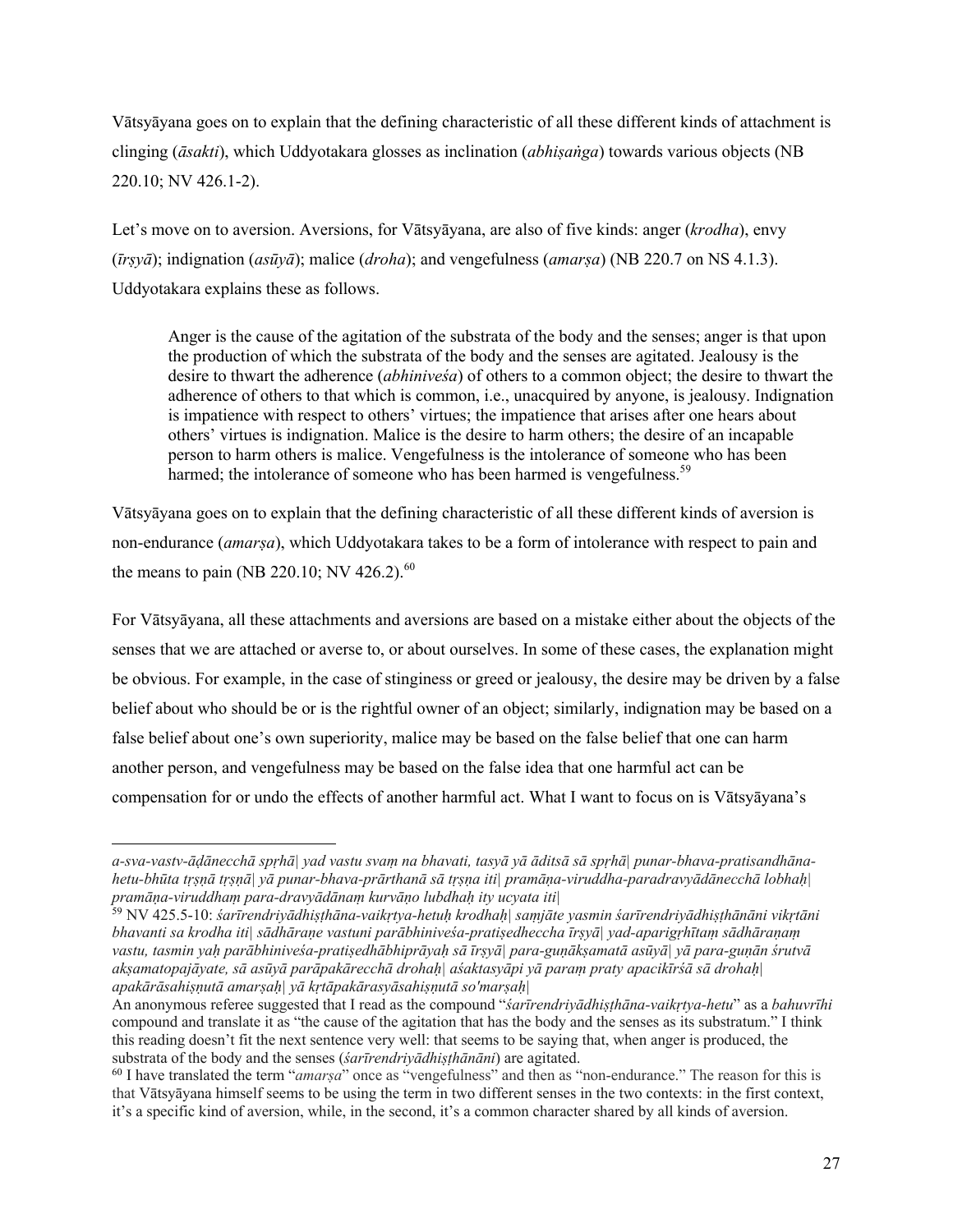treatment of two kinds of attachment: the first is *thirst* (*tṛṣṇā*), i.e., the desire for rebirth, and the second is *lust* (*kāma*), i.e., sexual desire.

# **5.2 Thirst and Lust**

Let's begin with thirst. In his preamble to NS 4.2.1, Vātsyāyana claims that the kind of true awareness that helps us escape the cycle of rebirth can't be about everything. It is directed at a certain object whose nature, when concealed from us by false awareness, gives rise to the cycle of rebirth and therefore to all our suffering.61 What is that false awareness? Vātsyāyana's reply: It's a false awareness about the self. When the nature of the self is hidden from us by this false awareness, we come to have the desire to be born again. This leads to rebirth. Vātsyāyana explains the nature of this false awareness as follows.

It is the ego-construction (*ahaṅkāra)*, i.e., the delusion that consists in the apprehension of the self in what is not the self and takes the form, "I exist." The ego-construction is the view of someone who perceives what is not the self in the form, "I exist."

[The opponent:] What are the objects about which there is ego-construction?

[Reply:] The body, the senses, the *manas*, the hedonic states (*vedanā*), and the awareness-events.

[The opponent:] How is the ego-construction about them the root of the cycle of rebirth?

[Reply:] Indeed, this person who determines, "I exist," with respect to things such as the body, etc., is overwhelmed by a thirst for their non-destruction insofar as he thinks that their destruction is his own destruction, and appropriates them over and over again. Having appropriated them, he proceeds to be born and to die. Since he can't surpass that, he isn't completely freed from pain.<sup>62</sup>

 $61$  NB 250.4-9: "[The opponent:] But indeed, sir, amongst all the intentional objects that there are, does the awareness of the truth [that gives rise to liberation] arise with respect to each one of them, or does it arise with respect to some? [Reply:] What is the distinction here? [The opponent:] It doesn't arise, one by one, with respect to all intentional objects, since the objects of awareness are infinite. It also doesn't arise with respect to some of them. For, given that the delusion won't cease with respect to anything with respect to which it [i.e., the awareness of the truth] doesn't arise, there will be the undesirable consequence that some delusion will be left over. And it is not possible to destroy the delusion with respect to one intentional object by means of an awareness of the truth about another. [Reply:] Only a certain false awareness counts as delusion; not just any non-production of the awareness of the truth. The intentional object—-a false awareness arising with respect to which becomes the origin of the cycle of rebirth—is to be apprehended truly." (*kiṃ nu khalu bhoḥ yāvanto viṣayās tāvatsu pratyekaṃ tattva-jñānam utpadyate, atha kvacid utpadyata iti| kaś cātra viśeṣaḥ? na tāvad ekaikatra yāvad viṣayam utpadyate jñeyānām ānantyāt| nāpi kvacid utpadyate, yatra notpadyate tatrānivṛtto moha iti mohaśeṣaprasaṅgaḥ| na cānyaviṣayeṇa tattvajñānenānyaviṣayo mohaḥ śakyaḥ pratiṣeddhum iti|mithyā-jñānaṃ vai khalu moho na tattvajñānasyānutpattimātram| tac ca mithyā-jñānaṃ yatra viṣaye pravartamānaṃ saṃsāra-bījaṃ bhavati sa viṣayas tattvato jñeya iti|)* <sup>62</sup> NB 250.10-16: *anātmany ātma-grahaḥ, aham asmīti moho'haṅkāra iti| anātmānaṃ khalv aham asmīti paśyato dṛṣṭir ahaṅkāra iti| kiṃ punas tad artha-jātaṃ yadviṣayo'haṅkāraḥ? śarīrendriya-mano-vedanā-buddhy-ādayaḥ| kathaṃ tad-viṣayo 'haṅkāraḥ saṃsāra-bījaṃ bhavati? ayaṃ khalu śarīrādy-arthajātam aham asmīti vyavasitaḥ taducchedenātmocchedaṃ manyamāno 'nucchedatṛṣṇayā pariplutaḥ punaḥ punas tad upādatte| tad upādadāno janmamaraṇāya yatate| tenāviyogān nātyantaṃ duḥkhād vimucyata iti|*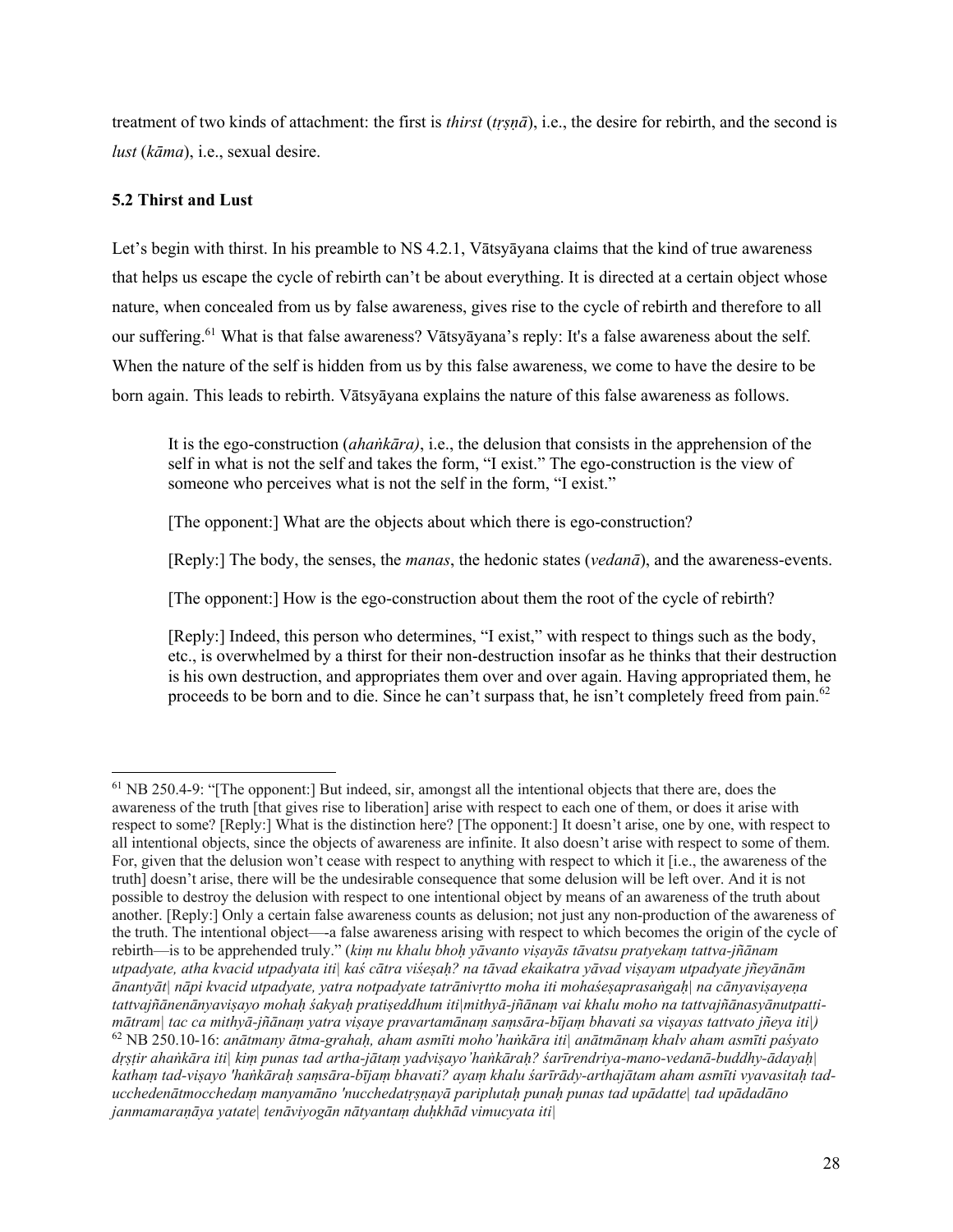On Vātsyāyana's view, the kind of false awareness that gives rise to the cycle of rebirth is egoconstruction, i.e., a false awareness about oneself. Since we identify ourselves with the body, the senses, the *manas*, the hedonic states, awareness-events, etc., we take our own existence to be tied up with their existence. Now, we don't want our own destruction. This, presumably, is explained by our desire for pleasure: if we want pleasure and our own existence is our only means of getting it, we should want our own existence to continue. Then, given that we take ourselves to be our body, etc., we also want the body, etc. not to be destroyed. This gives rise to thirst, i.e., the desire for embodied existence, which causes us to be born again and again.

Consider now the second example: lust or sexual desire. In this case, the desire arises from a failure to see the object of desire for what it is. In his commentary on NS 4.2.3—"The cause of those [defects] is an erroneous awareness with respect to a partite object" (*tan-nimittaṃ tv avayavy-abhimānaḥ*)—Vātsyāyana writes:

The cause of those defects, then, is an erroneous awareness (*abhimāna*) with respect to partite objects. Indeed, in men, that consists in the label "woman", along with all its dressings (s*apariṣkara*). And in women, it's the label "man." In contrast, the dressing consists in a label based on marks (*nimitta- saṃjñā*) and a label based on secondary characteristics (*anuvyañjana-saṃjñā*). A label based on signs is of the following sort: "tongue" and "ears", "teeth" and "lips", "eye" and "nose." A label based on secondary characteristics takes the form, "The teeth are like this," "The lips are like this." Since this very label enhances the attachment that is lust, and gives rise to defects that are connected to it, it is to be abandoned.<sup>63</sup>

The idea seems to be this. Sexual desire arises from applying certain concepts or labels to certain material objects. The person may apply the label "woman" to a certain body, along with a number of other concepts.<sup>64</sup> Uddyotakara explains:

<sup>63</sup> NB 260.7-13 on NS 4.2.3: t*eṣāṃ doṣāṇāṃ nimittaṃ tv avayavyabhimānaḥ| sā ca khalu strī-saṃjñā sapariṣkārā puruṣasya, puruṣa-saṃjñā ca striyāḥ| pariṣkāraś ca nimitta-saṃjñā anuvyañjana-saṃjñā ca|nimitta-saṃjñā rasanā-śrotram, dantoṣṭham, cakṣurnāsikam iti| anuvyañjana-saṃjñā itthaṃ dantā ittham oṣṭhāv iti| seyaṃ saṃjñā kāmaṃ vardhayati tad-anuṣaktāṃś ca doṣān pravartayati iti vivarjanīyā|* 

<sup>64</sup> The distinction between marks (*nimitta*) and secondary characteristics (*anuvyañjana*) is fairly common in the Buddhist literature, especially in Sarvāstivāda, Sautrāntika and Yogācāra traditions. In particular, Vātsyāyana's passage here bears a remarkable similarity to the advice that the Buddha gives Nanda on the restraint of the senses (*indriyasaṃvara*) in verses 41-44 in the 13th canto of Aśvaghoṣa's *Saundarananda* (Sau 93.13-94.2): "Here, the senses must necessarily operate with respect to their own intentional objects (*gocara*). But, with respect to those [intentional objects], neither the marks (*nimitta*) nor the secondary characteristics (*anuvyañjana*) indeed should be apprehended. Having seen a visible form with your eyes, you—insofar as you adhere to the mere elements (*dhātu*)—cannot conceptualize (*kalpayitum*) it as either 'woman' or 'man.' If some apprehension of a woman or man were to occur somewhere, you cannot linger over their hair, teeth and so on as wholesome *(subhatah)*. Nothing should be taken away from that; nothing should also be added; what exists should be seen as the kind of thing it is and the way it is" (*avaśyaṃ gocare sve sve vartitavyamihendriyaiḥ | nimittaṃ tatra na grāhyamanuvyañjanameva ca || ālokya cakṣuṣā rūpaṃ dhātumātre vyavasthitaḥ |strī veti puruṣo veti na kalpayitumarhasi ||sacet strīpuruṣagrāhaḥ kvacid vidyeta*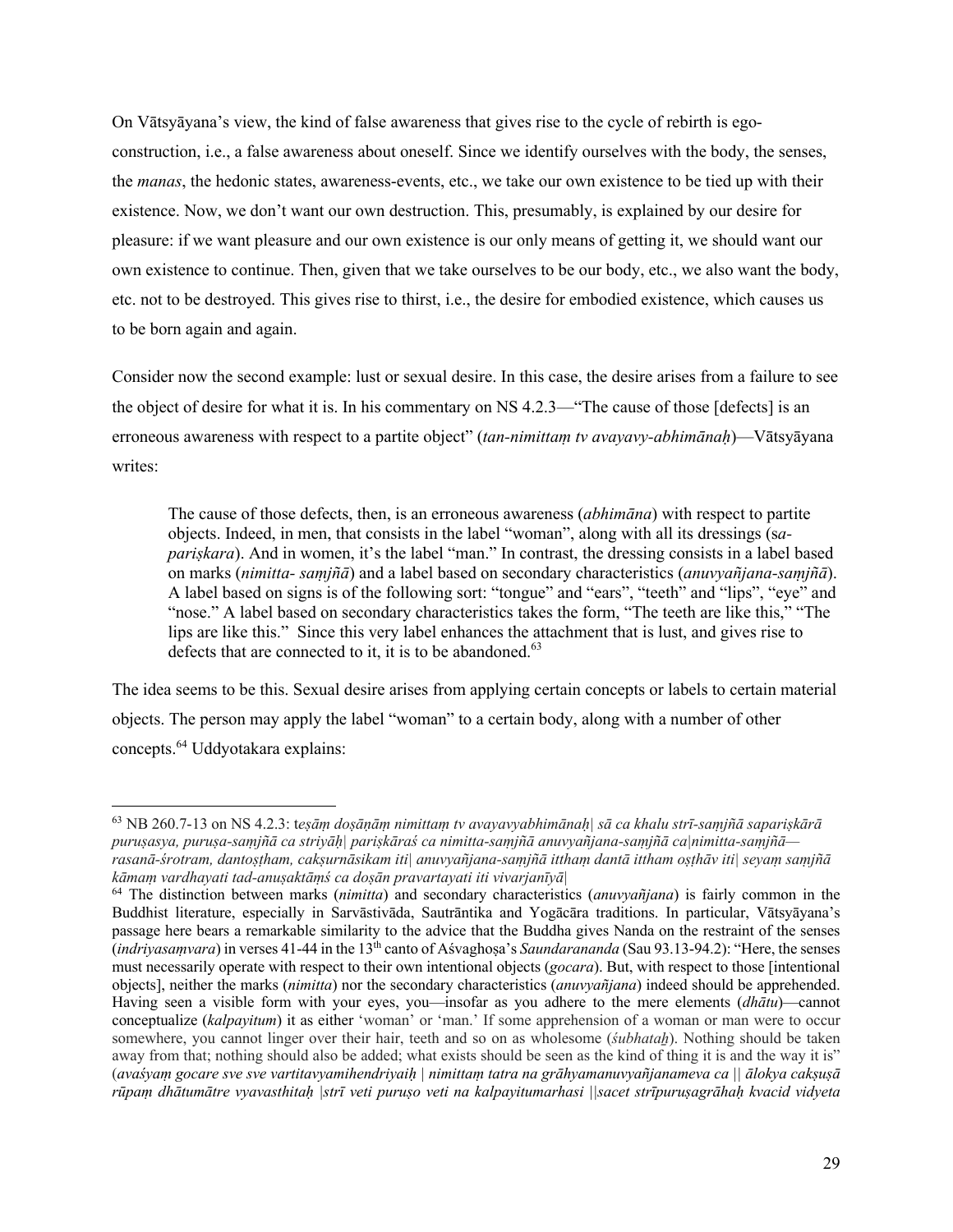And even there, there are two labels: a label based on a mark and a label based on a secondary characteristic. A label that is based on a mark is of the following sort: "teeth," "lips," etc. The label that applies to teeth, etc. on the basis of tooth-hood, etc. is a label based on a mark. And, similarly, a label that is based on a secondary characteristic involves the projection (*adhyāropa*) of something on to the mark in the form, "It is thus": "The teeth are thus," "The lips are thus," etc. This very label, which is cultivated by means of a projection, is a delusion.<sup>65</sup>

Some of these may be labels based on marks (*nimitta*) of a woman's body, e.g., her teeth, her lips, etc., which the subject identifies on the basis of their defining characteristics or marks, such as tooth-hood. But some of the others may be labels based on secondary characteristics (*anuvyañjana*). For example, one takes one's lover's teeth to be a string of pearls, the application of the concept "string of pearls" will be a label based on a secondary characteristic, i.e., a similarity with other objects. The application of these latter labels, as Uddyotakara notes, always involve delusion, since they involve projection of properties that are in fact absent from the relevant objects. Since these labels (allegedly) create sexual desire, they are to be abandoned.

# **5.3 Cultivating Labels**

How can we get rid of these kinds of attachment and aversion? In his commentary on NS 4.2.2, Vātsyāyana explains the process as follows.

First, meditate on them [the objects of the senses]. And for one who reflects on them, the false *saṅkalpa* about colour, etc. ceases. When that ceases, reflect on the body, etc. in relation to the self. From the meditative awareness (*prasaṃkhyāna*) of that, the ego-construction with respect to oneself ceases. This person, who roams with a mind that detached from himself and the world outside, is said to be free.<sup>66</sup>

In his explanation of this passage, Uddyotakara says that our ordinary attachments towards our own material possessions are based on the thought that there is something special about these material possessions insofar as they belong only to us. We think, "These are just mine." But the awareness that undermines that false judgement has the content: "These are not mine, they are shared just like something

*kaścan |śubhataḥ keśadantādīnnānuprasthātumarhasi || nāpaneyaṃ tataḥ kiṃcit prakṣepyaṃ nāpi kiñcana | draṣṭavyaṃ bhūtato bhūtaṃ yādṛśaṃ ca yathā ca yat ||*). This translation is partly based on Covill (2007, pp. 249- 251). For a similar passage in Asaṅga's *Śravakabhūmi*, see ŚBh 9.13-10.3. For discussions of these ideas in the context of Abhidharma theories of perception, see Dhammajoti (2007, pp. 19-20).<br><sup>65</sup> NV 471.20-2: *tatrāpi ca dve samjñe nimitta-saṁjñā anuvyañjana-samjñā ca| nimitta-samjñā dantaustham iti|* 

*dandādiṣu dantatva-nibandhanā saṃjñā nimitta-saṃjñā| evaṃ ca anuvyañjana-saṃjñā itthaṃ dantā ittham oṣṭhāv iti, ittham ity adhyāropeṇa nimittasya| seyam adhyāropeṇa bhāvyamānā saṃjñā mohaḥ|*

<sup>66</sup> NB 259.15-260.2: *tān pūrvaṃ prasañcakṣīta| tāṃś ca prasañcakṣāṇasya rūpādiviṣayo mithyāsaṅkalpo nivartate| tannivṛttāv adhyātmaṃ śarīrādi prasañcakṣīta| tatprasaṅkhyānād adhyātmaviṣayo 'haṅkāro nivartate| so 'yam adhyātmaṃ bahiś ca viviktacitto viharan mukta ity ucyate||* I am translating "*prasaṃkhyāna*" as "meditative awareness" primarily following Vācaspati, who defines it as "an awareness of the truth that is produced by meditative absorption" (*samādhijaṃ tattva-jñānam*) (NVTṬ 607.11-2).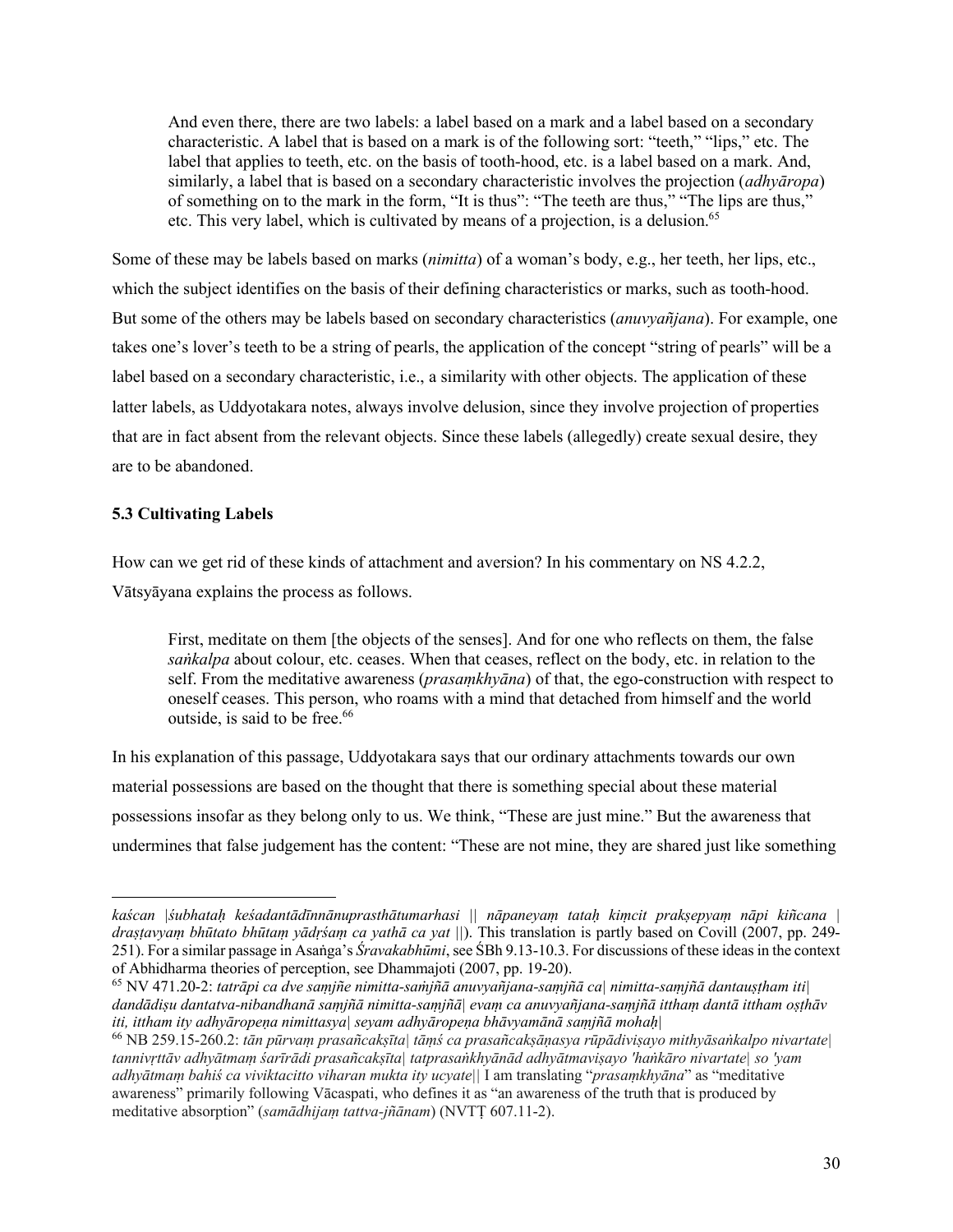to be used for purposes of worship, or something that is stolen, or fire, or something that is inherited, etc."67 The thought, then, is that, by discovering the nature of objects of the senses, we can get rid of some of our attachments. However, in order to undermine other attachments e.g., thirst for rebirth, we will have to meditate on the nature of the body, the senses, the *manas*, etc. Here, we need a different kind of meditative awareness. As Uddyotakara puts it, "The meditative awareness consists in the perception of distinctness with respect to the body, etc. in the form, "These are not selves."<sup>568</sup>

In relation to lust, Vātsyāyana offers the following advice. We can overcome the negative effects of the labels that give rise to sexual desire by cultivating *foul labels* (*aśubha-saṁjñā*).<sup>69</sup> Foul labels raise to salience certain features of the body that elicit disgust.

However, their abandonment consists in a label based on parts by means of distinguishing them, e.g., a label such as "hair on the head", "body-hair", "flesh", "blood", "bones", "ligaments", "veins", "phlegm", "bile", "excrement", etc. That label is said to be a foul label (*aśubha-saṁjñā*). A person who cultivates it loses the attachment that is lust.<sup>70</sup>

By cultivating foul labels with regard to the body, one comes to see the body really to be the foul object that it is, i.e., a mass of hair, flesh, blood, bones, ligaments, veins, etc. Since these labels elicit disgust instead of lust, they can serve as the antidote to lust.

Interestingly, the work that foul labels do in undermining lust can be carried out by the label of pain with respect to thirst. As we saw earlier, Vātsyāyana thinks that we should apply the label "pain" to all aspects of embodied existence in order to induce a motivational shift, such that we first become disinterested with respect to all the realms, and then lose our thirst with respect to all the realms. Recall what he says in his commentary on NS 4.1.55:

In this way, for a person who perceives these places of production [i.e., beings born with a body, etc.] as connected with pain, the label (*saṃjñā*) of pain is established with respect to pleasure and with respect to the body, the senses, and the awareness-events that serve as a means to pleasure. Due to the establishment of the label of pain, there will be a label of disinterestedness (*anabhirati*) with respect to all the realms. The person who devotes himself to the label of

<sup>67</sup> NV 471.7-8: *naite mama daiva-caurāgni-dāyādi-sādhāraṇā iti|*

<sup>68</sup> NV 471.10: *śarīrādiṣu naite ātmāna iti vyatireka-darśanaṃ prasaṃkhyānam|*

<sup>69</sup> For similar discussions of foul labels in the Buddhist context, see Nāgārjuna's *Mahā-prajña-pāramitā-śāstra* in Lamotte (1970, 1311-1328), Buddhaghosa's *Visuddhimagga* 6.1-94 (VM 145-161), and Śāntideva's

*Bodhicaryāvatāra 8.40-85 (BCA 145-153). For discussion of this concept in Nyāya, see Slaje (1995).*<br><sup>70</sup> NB 260.11-3: *varjanam tv asyāh bhedenāvayavasamjñā| keśa-loma-māmsa-śonitāsthi-snāyu-śirā-kapha-*

*pittoccārādi-saṃjñā| tām aśubhasaṃjñety ācakṣate| tām asya bhāvayataḥ kāmarāgaḥ prahīyate|*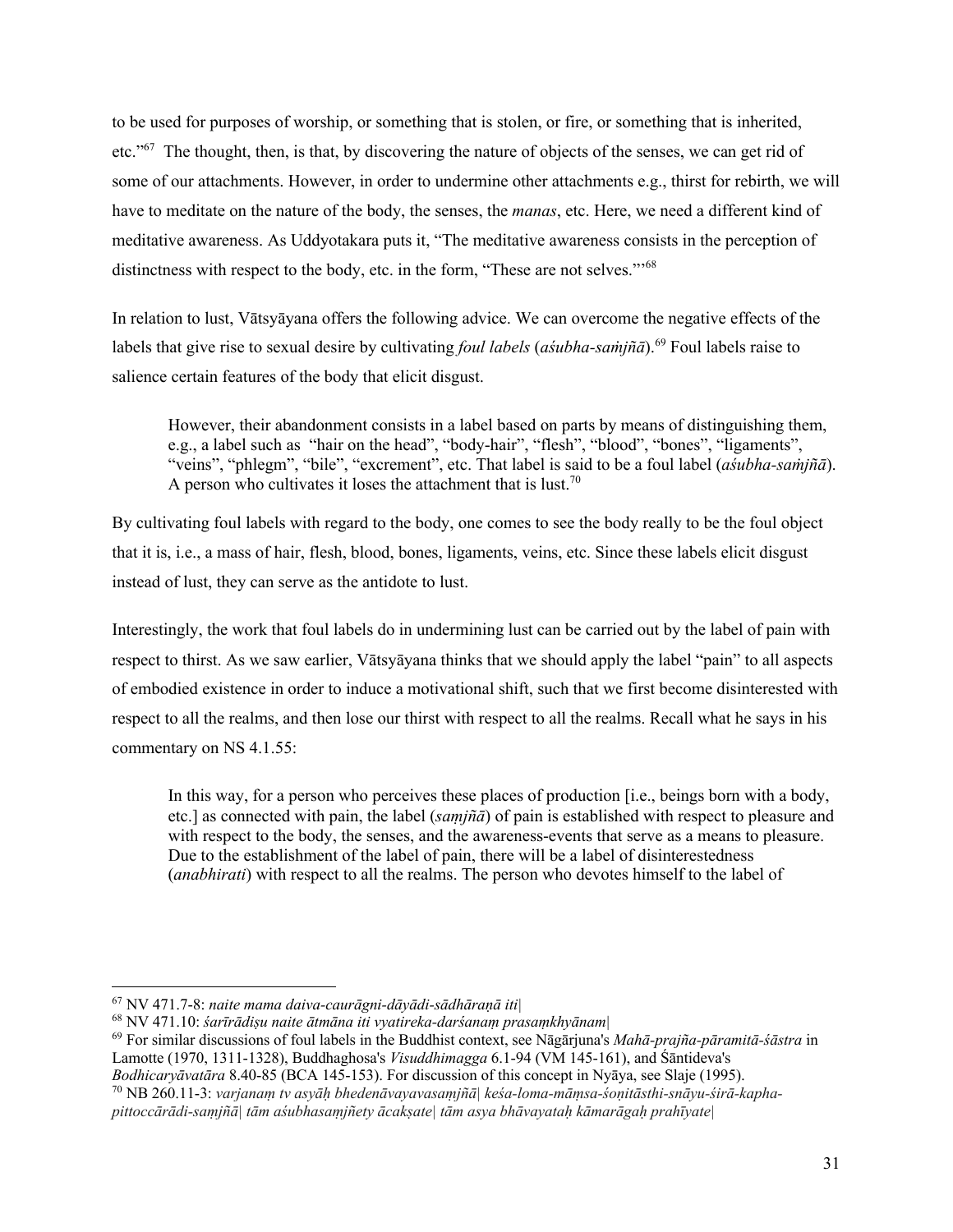detachment, the thirst with respect to all the realms is broken. Due to the abandonment of the thirst, he is freed from all pain.<sup>71</sup>

This passage suggests that the primary function of applying the label of pain to all aspects of embodied existence is to undermine a specific kind of attachment, namely thirst. Vātsyāyana in fact revisits the point again in his preamble to NS 4.2.1. After arguing that the conflation of the self with the body and so on generates thirst, he says:

However, he who perceives pain, the basis of pain, and the pleasure that is connected to pain in the form, "This is all pain," is comprehensively aware of (*parijānāti*) pain. And the pain, when comprehensively apprehended (*parijñāta*), ceases. For it isn't appropriated, like food mixed with poison. In this way, he perceives the defects and the karmic factors as causes of pain. Moreover, since it isn't possible to destroy the uninterrupted series of pains unless the defects cease, he avoids the defects. Furthermore, when the defects have ceased, it has been said, "there is no practical undertaking for the sake of rebirth (*pratisandhāna*) in a being whose defilements have been destroyed" (NS 4.1.64).<sup>72</sup>

The lesson is supposed to be this. Just as the foul labels are useful for undermining the false awareness that underlies sexual desire, so also the label of pain is useful for undermining a number of errors about pain. An ordinary human being labours under the misconception that she is her body, her senses, etc. Insofar as she desires her own continued existence, she desires to be born again and again. This is thirst. However, a person who is subject to thirst misunderstands the nature of the pain that she undergoes. She takes the pain that necessarily accompanies embodied existence to be a necessary evil that she must accept in order to obtain the pleasure that she truly values. As we saw in our discussion of the arguments for the Pain Principle, either this person fails to realize how our attachment to pleasure gives rise to pain that outweighs the pleasure in variety and amount, or how our experiences of pleasure as pleasure gives rise to more pain, or how our attachment to pleasure misleads us into thinking of even pain as pleasure. However, applying the label "pain" to all aspects of embodied existence serves as an antidote to all these errors. This, in turn, gives rise to a comprehensive awareness (*parijñāna*) of pain. This ultimately undermines our desire for rebirth.

<sup>71</sup> NB 245.9-13: *evaṃ sarvam utpattisthānaṃ vividhabādhanānuṣaktaṃ paśyataḥ sukhe tatsādhaneṣu ca śarīrendriyabuddhiṣu duḥkhasaṃjñā vyavatiṣṭhate| duḥkhasaṃjñāvyavasthānāt sarvalokeṣv anabhiratisaṃjñā bhavati| anabhiratisaṃjñām upāsīnasya sarvalokaviṣayā tṛṣṇā vicchidyate, tṛṣṇāprahāṇāt sarvaduḥkhād vimucyate iti|* 

<sup>72</sup> NB 250.15- y*as tu duḥkhaṃ duḥkhāyatanaṃ duḥkhānuṣaktaṃ sukhaṃ ca sarvam idaṃ duḥkham iti paśyati sa duḥkhaṃ parijānati| parijñātaṃ ca duḥkhaṃ prahīṇaṃ bhavaty anupādānāt saviṣānna-vat| evaṃ doṣān karma ca duḥkha-hetur iti paśyati| na cāprahīṇeṣu doṣeṣu duḥkha-prabandhocchedena śakyaṃ bhavitum iti doṣān jahāti, prahīṇeṣu ca doṣeṣu na pravṛttiḥ pratisandhānāya hīna-kleśasya* (NS 4.1.64) *ity uktam|* My translation of "*pratisandhāna*" as "rebirth" might seem strange, but this follows Uddyotakara's gloss under NS 4.1.64 (NV 467.11-2): "However, *pratisandhi* is being born again when the previous birth has ceased" (*pratisandhistu pūrvajanma-nivṛttau punar-janma|)*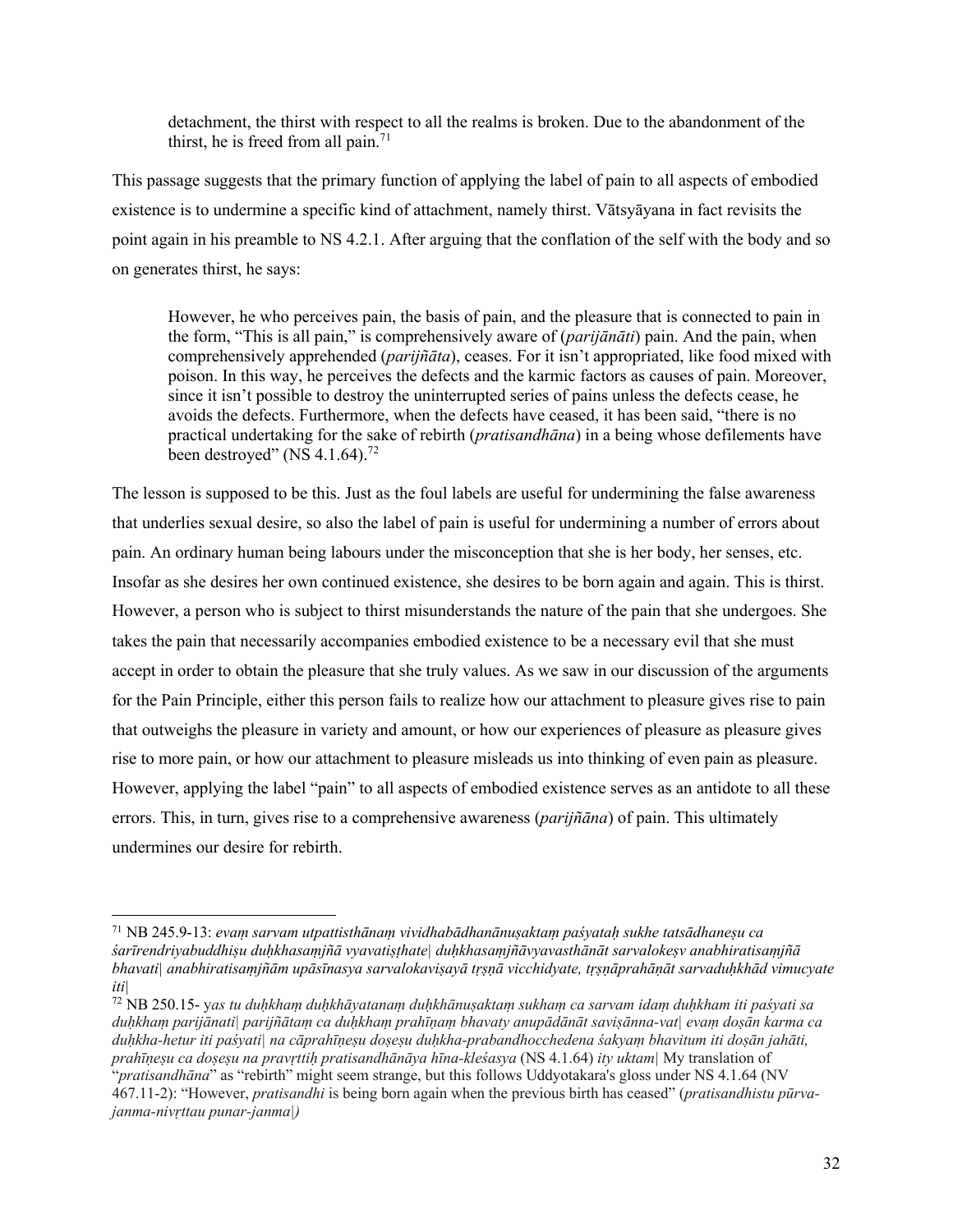The contrast between the case of sexual desire and this case of thirst lies in this. While the antidote to sexual desire requires us to focus on foul labels that *correctly* describe the objects of sexual desire, the label of pain doesn't correctly describe all aspects of embodied existence. In fact, Vātsyāyana himself thinks that the application of the label of pain to all aspects of embodied existence involves treating something that isn't literally pain as pain. So, this is simply meant to be a useful delusion that can undo the foundations of our attachment to pleasure. This suggests that, on this view, a false awareness can be a guide to the truth about pain.

The upshot is this. Vātsyāyana believes that some of our desires—which are either forms of attachment or of aversion—are invariably based on some false awareness which obscures or conceals the true nature of the object of desire. The only way to get rid of them is to meditate on (i.e., repeatedly think about or focus on) these objects by means of certain labels. By manipulating the labels using which we think about such objects, we can get rid of those desires.

### **6. Conclusion**

In this essay, I have explained Vātsyāyana's solution to a problem that arises for his theory of liberation. For him, liberation is a permanent state of disembodiment: it involves absolute cessation of pain, but, as a result, also involves absolute cessation of pleasure. The problem was this: How can agents like us—who habitually seek pleasure—be rationally motivated to seek liberation? Vātsyāyana's solution depends on what I called the Pain Principle, the principle that we should treat all aspects of our embodied existence as pain. If we follow this advice, we would come to apply the label of "pain" to all aspects of our embodied existence, including pleasure. This in turn is supposed to undermine our attachment to our own embodied existence. As I went on to argue, this fits with a general theory of human motivation that Vātsyāyana defends, namely that, by manipulating the labels using which we think about the world and ourselves, we can induce radical shifts in our patterns of motivation.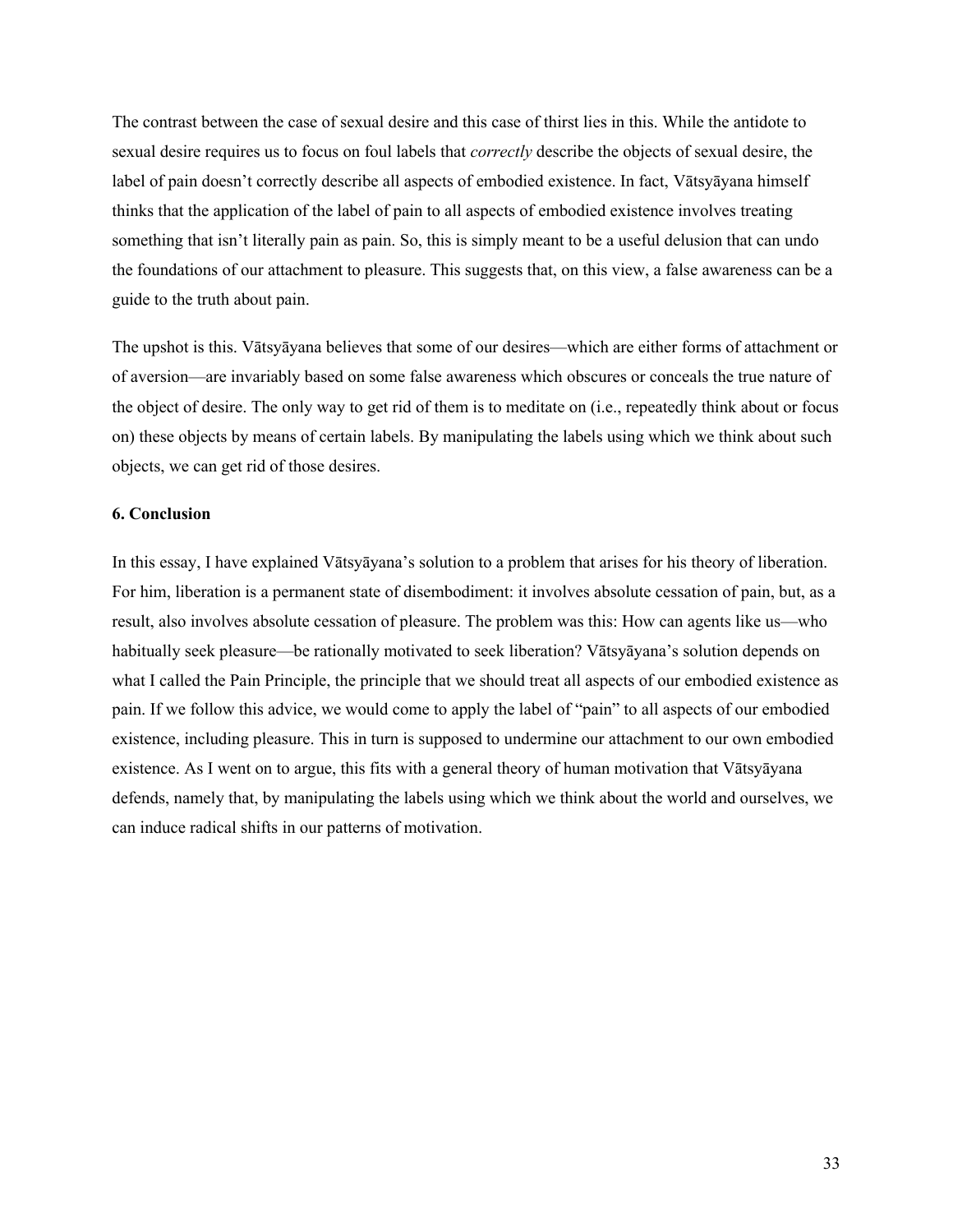## **Conflict of Interest Statement**

On behalf of all authors, the corresponding author states that there is no conflict of interest.

# **References**

#### **Primary Texts and Abbreviations**

- ANI *Aṅguttara-nikāya. Part I.* Edited by Richard Morris. London : Pali Text Society, 1885.
- ANIV *Aṅguttara-nikāya of the Sutta-Piṭaka.* Part IV. Edited by E. Hardy. London : Pali Text Society, 1899.
- ATV *Ātma-tattvavivekaḥ Nyāyācārya Śrīmadudayanācārya viracitaḥ Naiyāyika-pravarātreya Śrīnārāyaṇācārya-nirmitātma-tattva-vyākhyayā sahitaḥ Gadādhara-bhaṭṭācārya-kr̥tabauddhādhikāra-vivr̥ti-samanvitayā Kṣaṇabhaṅge kurvad-rūpatva-khaṇḍanāntayā Tārkikaśiromaṇi Śrī-raghunātha-viracita-dīdhityā cānte samalaṅkr̥taḥ.* Edited by Ḍhuṇḍhirāja Śāstrī. Varanasi: Chaukhambha Sanskrit Series, 1940.
- BCA *Bodhicaryāvatāra of Śāntideva with the Commentary Pañjika of Prajñākaramati*. Edited by P. L. Vaidya. Darbhanga : Mithila Institute, 1960.
- DN *The Dīgha Nikāya.* Vol. III. Edited by J. Estlin Carpenter. London: Pali Text Society, 1911.
- MMK *Nāgārjunīyaṃ Madhyamakaśāstram: Ācārya-candrakīrti-viracitayā Prasannapadākhyavyākhyayā Saṃvalitam*. Edited by P. L Vaidya. Darbhanga: Mithila Oriental Institute, 1960.
- MN *Majjhima Nikāya.* Vol. I. Edited by V. Treckner. London: Pali Text Society, 1888.
- MVV *Muktivādavicārah of Śrī Harirāma Tarkavāgīśa With the Commentary Muktilakṣmī By Kālīpada Tarkācārya*. Calcutta: Sanskrit College, 1959.
- NB *Gautamīya-nyāya-darśana with Bhāṣya of Vātsyāyana*. Edited by Anantalal Thakur. New Delhi: Indian Council of Philosophical Research, 1997.
- NBhū *Śrīmadācāryabhāsarvajñapraṇītasya Nyāyasārasya Svopajñaṃ Vyākhyānaṃ Nyāyabhūṣaṇam*. Edited by Svāmī Yogīndrānanda. Varanasi: Ṣaḍdarśana Prakāśana Pratiṣṭhāna.
- NK *Nyāyakandalī Being a Commentary On Praśastapādabhāṣya, With Three Sub-commentaries*. Edited by Jitendra S. Jetly and Vasant G. Parikh. Baroda: Oriental Institute, 1991.
- NM I *Nyāyamañjarī: Sampādaka-grathita-nyāya-saurabhākhya-ṭippaṇī-samanvitā*. Vol. I. Edited by K. S. Varadacharya. Mysore: Oriental Research Institute, 1969.
- NM II *Nyāyamañjarī: Sampādaka-grathita-nyāya-saurabhākhya-ṭippaṇī-samanvitā*. Vol. II. Edited by K. S. Varadacharya. Mysore: Oriental Research Institute, 1983.
- NMV *Nava-mukti-vāda by Gadādhara Bhaṭṭācārya with the commentary of Śivarāma.* Edited, with a gloss in Sanskrit and a purport in Bengali, by Kālipada Tarkācārya. Calcutta: Saṃskṛta-Sāhitya-Pariṣad, 1924.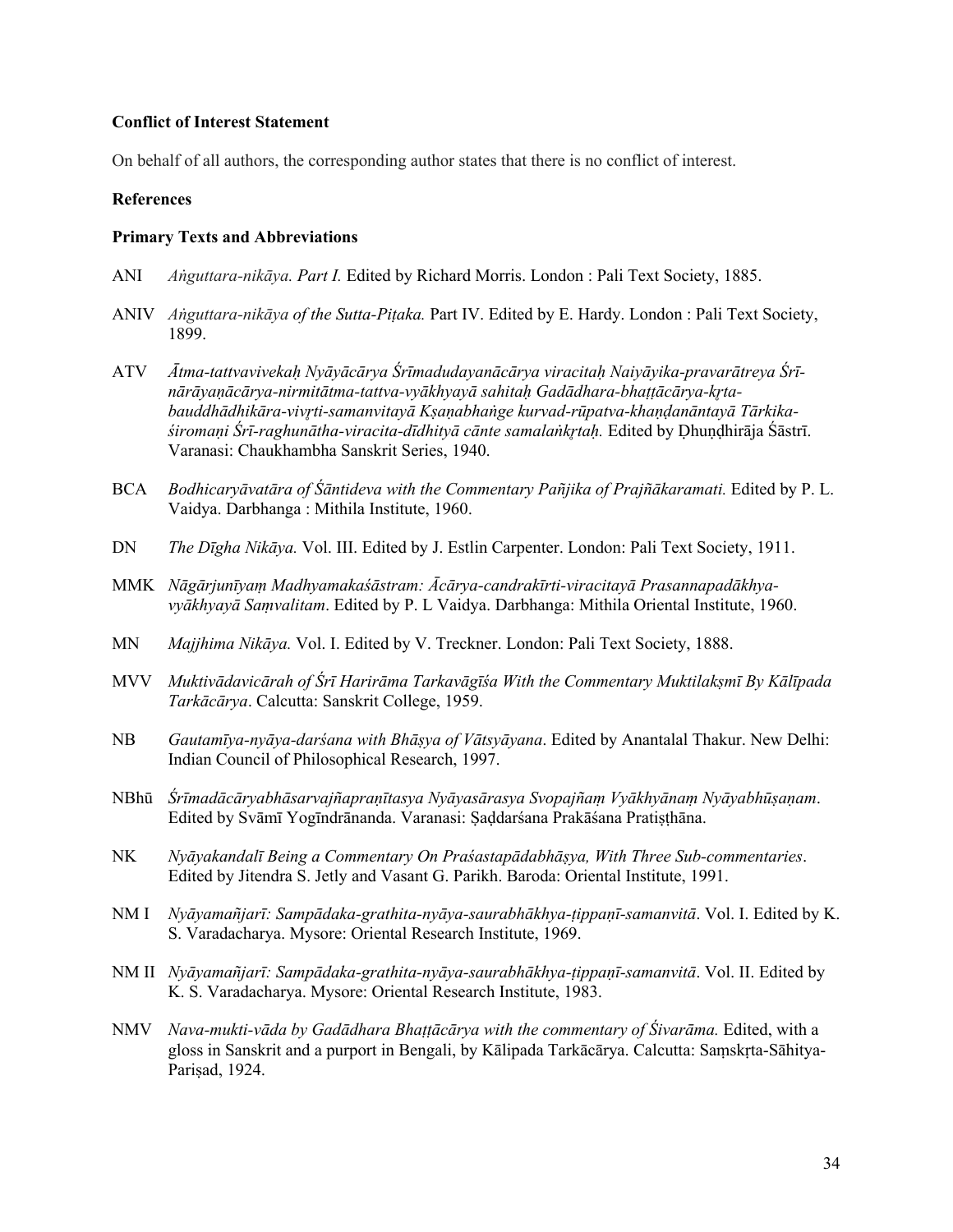- NV *Nyāyabhāṣyavārttika of Bhāravdāja Uddyotakara*. Edited by Anantalal Thakur. New Delhi: Indian Council of Philosophical Research, 1997.
- NVTṬ *Nyāyavārttikatātparyaṭīkā of Vācaspatimiśra*. Edited by Anantalal Thakur. New Delhi: Indian Council of Philosophical Research, 1996.
- KA *Praśastapādabhāṣyam: With the Commentary Kiraṇāvalī of Udayanācārya*. Edited by Jitendra S. Jetly. Baroda: Oriental Institute, 1971.
- Sau *The Saundarananda of Aśvaghoṣa*. Critically edited with notes by E. H. Johnston. London: Oxford University Press/Humphreys Milford, 1928.
- ŚBh *Śravakabhūmi of Ācārya Asaṅga*. Edited by Karunesha Shukla. Patna: K.P. Jayaswal Research Institute, 1973.
- ŚV *Ślokavārttikam Kumārilabhaṭṭapādaviracitaṃ Pārthasārathimiśraviracitayā Nyāyaratnākaravyākhyayā Sanātham*. Edited by Dwarikadas Sastri. Varanasi: Tara Publications, 1978.
- TCM *Gaṅgeśopādhyāya-viracitaḥ Tattva-cintāmaṇiḥ Dharmarājādhvarīndra-kṛta-tarkacuḍāmaṇibhūṣitena Rucidatta-kṛti-prakāśena AlaṅkṛtaḥAnumāna-khaṇḍasya Dvītiyo Bhāgaḥ.* Edited by N. S. Ramanuja Tatacharya. Tirupati: Rashtriya Sanskrit Vidyapeeth, 1999.
- VM *Visuddhimagga of Buddhaghosācariya*. Edited by Henry Clarke Warren and revised by Dharmananda Kosambi. Delhi: Motilal Banarsidass, 1989.
- VS *Vaiśeṣika-sūtra of Kaṇāda with the Commentary of Candrānanda*. Critically edited by Muṇi Śrī Jambuvijayaji. Baroda: Oriental Institute, 1961.
- YS *Vācaspatimiśraviracitaṭīkāsaṃvalitavyāsabhāṣyasametāni Pātañjalayogasūtrāṇi, Tathā Bhojadevaviracitarājamārtaṇḍābhidhavṛttisametāni Pātañjalayogasūtrāṇi. Sūtrapāṭhasūtravarṇānukramasūcībhyāṃ ca Sanāthīkṛtāni.* Edited by Kāśinātha Śāstrī Āgāśe. Pune : Ānandāśramamudraṇālaye, 1904.

#### **Translations and Secondary References**

Angot, Michel (2009). *Le Nyāya-sūtra de Gautama Akṣapāda. Le Nyāya-Bhāṣya d'Akṣapāda Pakṣilasvāmin: l'art de conduire la pensée en Inde ancienne*. Paris: Les Belles Lettres.

Dhammajoti, Kuala Lumpur (2007). *Abhidharma Doctrines and Controversy On Perception*. Hong Kong: Centre of Buddhist Studies, The University of Hong Kong.

Covill, Linda (2007). *Handsome Nanda*. New York: New York University Press.

Honda, M. (1992). "Pratyagātman" in the *Vaiśeṣikasūtra*. *Wiener Zeitschrift Für Die Kunde Südasiens / Vienna Journal of South Asian Studies, 36*, 293-297.

Kapstein, Matthew (1988). Indra's Search for the Self and the Beginnings of Philosophical Perplexity in India. *Religious Studies* 24 (2):239 - 256.

Kataoka, Kei (2006). Bhaṭṭa Jayanta on the Purpose of Nyāya. *South Asian Classical Studies* 1: 147-174.